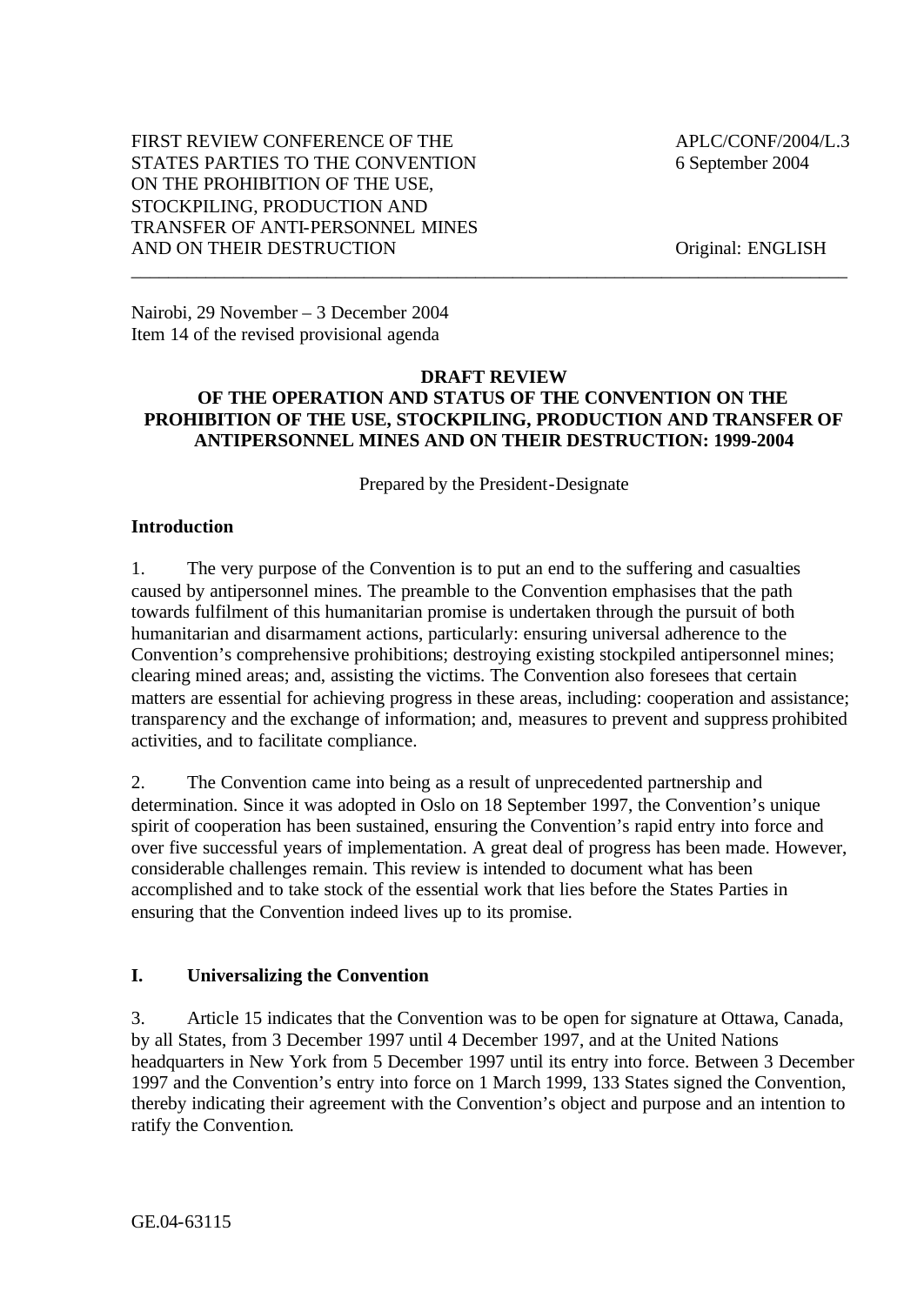l

4. Article 16 states that the Convention is subject to ratification, acceptance or approval of the Signatories and that it shall be open for accession by any State that did not sign the Convention. This article also states that the instruments of ratification, acceptance, approval or accession shall be deposited with the Depository – which Article 19 notes is the Secretary-General of the United Nations. Between 3 December 1997 and 3 December 2004, a total of [143] States – over 70 percent of all States – had deposited instruments of ratification, acceptance, approval or accession with the Secretary-General, including 124 of the States that signed the Convention in accordance with Article 15. (See Annex I)

5. Article 17 states that the Convention shall enter into force on the first day of the sixth month after the month in which the  $40<sup>th</sup>$  instrument of ratification, acceptance, approval or accession had been deposited. On 16 September 1998, Burkina Faso became the 40<sup>th</sup> State to deposit such an instrument, thereby assuring the Convention's entry into force on 1 March 1999. In accordance with Article 17, paragraph 2, the Convention has since entered into force for [all 143 States] which have deposited instruments of ratification, acceptance, approval or accession with the Secretary-General. [Nine (9)] of the Convention's 133 signatories have not yet ratified, accepted or approved the Convention: [Brunei Darussalam, the Cook Islands, Ethiopia, Haiti, Indonesia, the Marshall Islands, Poland, Ukraine and Vanuatu]. However, in accordance with Article 18 of the 1969 Vienna Convention on the Law of Treaties, these signatories are obliged to refrain from acts which would defeat the object and purpose of the Convention.

6. In addition to the impressive quantitative progress in universalizing the Convention, important qualitative gains have been made. The **production** of antipersonnel mines has decreased significantly. According to the International Campaign to Ban Landmines (ICBL), at one time more than 50 States produced anti-personnel mines. Thirty-three (33) of these States are now parties to the Convention: Albania, Argentina, Australia, Austria, Belgium, Bosnia and Herzegovina, Brazil, Bulgaria, Canada, Chile, Colombia, the Czech Republic, Denmark, France, Germany, Greece, Hungary, Italy, Japan, the Netherlands, Norway, Peru, Portugal, Romania, Serbia and Montenegro, South Africa, Spain, Sweden, Switzerland, Turkey, Uganda, the United Kingdom of Great Britain and Northern Ireland and Zimbabwe.<sup>1</sup> Hence the majority of countries that at one time produced anti-personnel mines will never again do so. In addition, according to the ICBL at least three States not parties – Finland, Israel and Poland – have ceased production and, according to the ICBL, others have not produced antipersonnel mines for several years including Egypt, the Republic of Korea and the United States of America.

7. The global **trade** in anti-personnel mines has effectively ceased. By having joined the Convention, [143] of the world's States have accepted a legally-binding prohibition on transfers of anti-personnel mines. Even for most States not parties this has become the accepted norm, with many of these States having put in place moratoria or bans on transfers of the weapon, including, according to the ICBL, China, Cuba, Egypt, the Republic of Korea, India, Israel, Kazakhstan, Pakistan, Poland, the Russian Federation, Singapore, Ukraine, the United States of America and Vietnam. It is significant that from 1999 to 2004 there has been no acknowledged legal trade in anti-personnel mines with any trade likely limited to a very low level of illicit trafficking.

 $1$  The current versions of the names of States are used even though production of antipersonnel mines took place while some States possessed different names.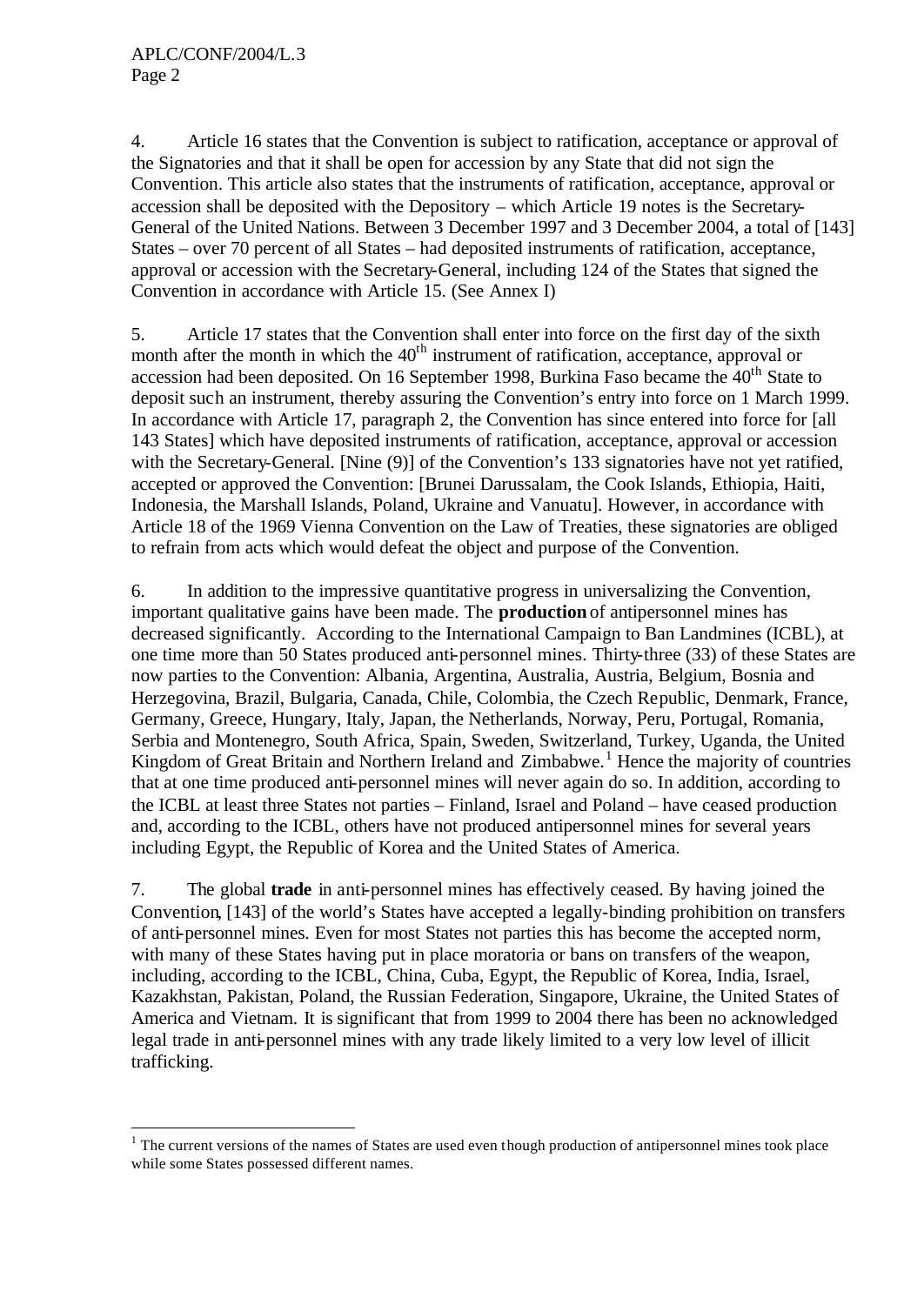8. The **use** of anti-personnel mines has decreased dramatically. Use of antipersonnel mines was widespread, and increased exponentially throughout the last decades of the twentieth century. The campaign for and the establishment of the Convention changed this. Not only does the Convention's prohibition on the use of anti-personnel mines bind its [143] members, but the Convention's norm of non-use also has enjoyed widespread acceptance by States not parties. Since the Convention entered into force, the ICBL's annual*Landmine Monitor* has reported a sharp decline in the use of the weapon. The use of anti-personnel mines has been stigmatized – as evidenced both by this decline in use and by statements made by many States not parties attesting to their agreement with the goals of the Convention, and their intentions to eventually join.

9. The States Parties have deplored any use of anti-personnel mines. Thus, in addition to demanding that all States cease use, the States Parties have affirmed that progress to free the world from anti-personnel mines will be enhanced if **armed non-State actors** embraced the international norm established by the Convention. The States Parties have urged all such actors to cease and renounce the use, stockpiling, production and transfer of anti-personnel mines according to the principles and norms of international humanitarian law, and to allow actions to eliminate the effects of mines to take place. The States Parties have welcomed the efforts of the United Nations, the International Committee of the Red Cross (ICRC) and non-governmental organisations in engaging armed non-State actors on a ban on anti-personnel mines. The States Parties have expressed their appreciation for the work of these organizations and as well as their desire that individual States Parties that are in a position to do so facilitate this work. Impressive progress has been made with armed non-State actors within the following States having adhered to the Geneva Call's *Deed of Commitment for Adherence to a Total Ban on Anti Personnel Mines and for Cooperation in Mine Action*: Burundi, India, Iraq, Myanmar, the Philippines, Somalia and Sudan.

10. Efforts to universalize adherence to the Convention have been important manifestations of the Convention's spirit of partnership and cooperation. States Parties, and international, regional and non-governmental organizations have undertaken countless activities, individually and in cooperation and coordination with each other, to promote universalization of the Convention in all types of fora. Such efforts have contributed greatly to further adherence to the Convention.

11. The preamble to the Convention highlights "the role of public conscience in furthering the principles of humanity as evidenced by the call for a total ban on anti-personnel mines (….)" The ICRC and the ICBL in particular have perpetuated the voice of public conscience since the Convention's entry into force, playing a central role in promoting universal adherence to the Convention. The United Nations has contributed to this effort. The United Nations General Assembly annually has voted to "(invite) all States that have not signed the Convention (…) to accede to it without delay" and to "(urge) all States that have signed but not ratified the Convention to ratify it without delay.<sup> $\overline{2}$ </sup> The United Nations system has had as one of its objectives in its mine action strategy to see that "all States regularly (are) encouraged to ratify,

l

<sup>&</sup>lt;sup>2</sup> See for example Resolution 58/53, *Implementation of the Convention on the Prohibition of the Use, Stockpiling, Production and Transfer of Antipersonnel Mines and on Their Destruction*, adopted by the United Nations General Assembly on 8 December 2003. (A/RES/58/53).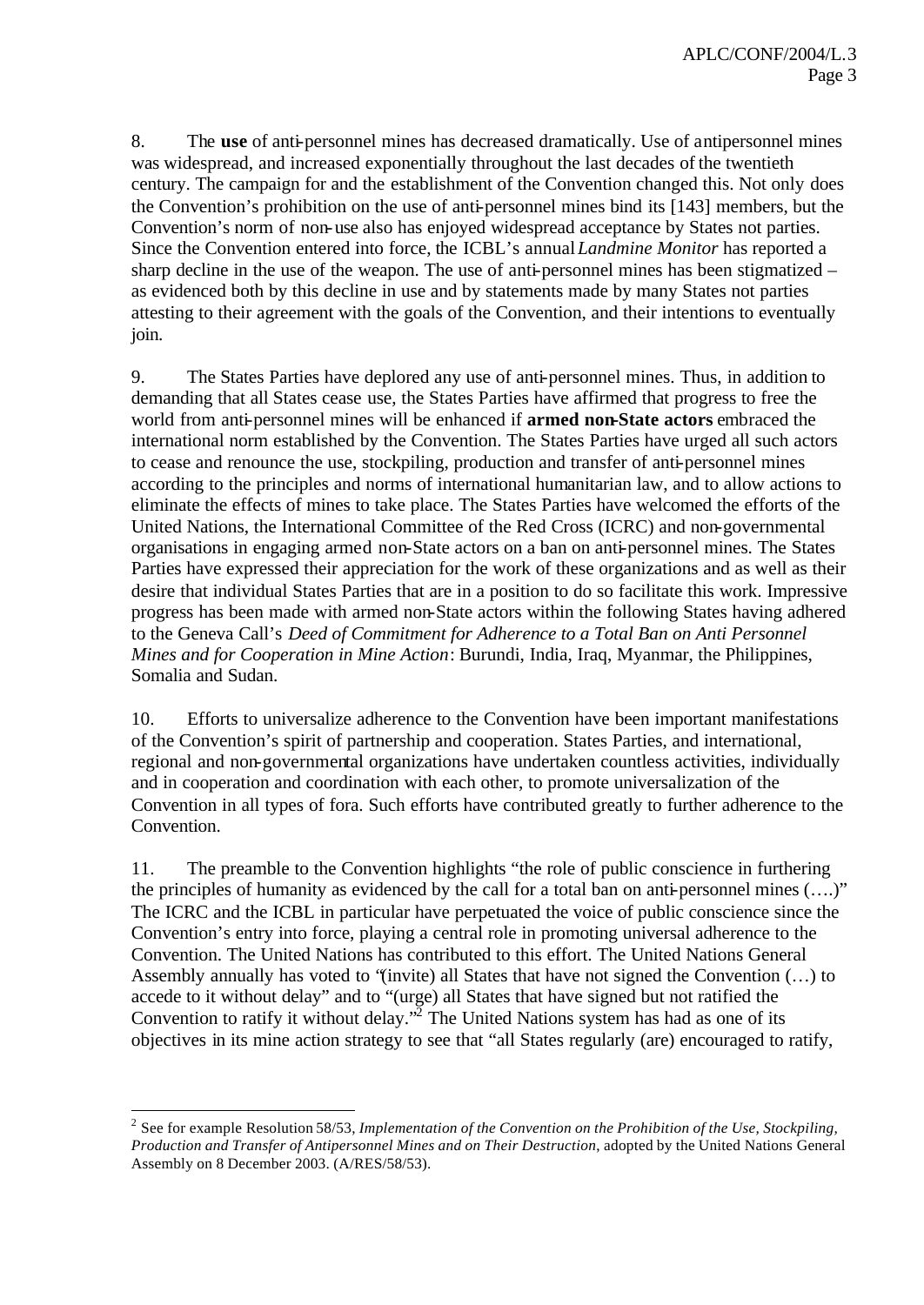l

accede to and comply with, existing international instruments on landmines."<sup>3</sup> In addition, the United Nations Secretary-General – the Convention's depository – has called for universal adherence to the Convention, along with other senior UN officials. The General Assembly of the Organization of American States (OAS) has annually since 1996 called for a mine-free Western Hemisphere and has called on its member States to join the convention. Other regional organizations, such as the European Union (EU), the Organization for Security and Co-operation in Europe (OSCE), and the North Atlantic Treaty Organisation (NATO) have also played roles in promoting adherence to the Convention, where appropriate.

12. Despite great progress towards universal adherence, [51] States have not yet ratified or acceded to the Convention. (See Annex II) Among these States are several which could have a significant impact on the global disarmament, as well as humanitarian, goals of the Convention, for example because they still produce, stockpile or have anti-personnel mines laid on their territory. These States not parties include [12] States which, according to the ICBL, have used anti-personne l mines since the Convention entered into force: [Ethiopia, Georgia, India, Israel, Kyrgyzstan, Nepal, Myanmar, Pakistan, the Russian Federation, Sri Lanka and Uzbekistan, as well as Iraq under its former regime.] Moreover, according to the ICBL [15] States not parties continue to produce anti-personnel mines or retain the capacity to produce anti-personnel mines: [China, Cuba, the Democratic People's Republic of Korea, Egypt, India, Iran, Iraq, Myanmar, Nepal, Pakistan, the Republic of Korea, the Russian Federation, Singapore, the United States of America and Vietnam.] According to the ICBL, a small number of States not parties hold vast stockpiles of anti-personnel mines, including the three permanent members of the United Nations Security Council that remain outside of the Convention. In addition, while some States not parties accept the Convention's norms, others still consider the 1996 Amended Protocol II to the 1980 Convention on Certain Conventional Weapons (CCW) to be their point of reference.

13. Whereas almost every State in the Western Hemisphere, Africa and Europe has become a party to the Convention, the rate of adherence remains low in Asia, the Middle East and amongst the members of the Commonwealth of Independent States – this despite vigorous bilateral and regional efforts to promote the Convention in these regions.

14. A compelling case has been made regarding how the terrible humanitarian consequences that result from antipersonnel mine use greatly outweigh their limited military utility. This case has been made, inter alia, by senior active and retired military officers from many States Parties and States not parties – and by virtue of close to three-quarters of the world's States having accepted the Convention. Some States not parties, however, continue to claim that antipersonnel mines are necessary. Others have linked the possibility of accession to the Convention to the resolution of a territorial, regional or internal dispute or conflict. Such States have not joined the Convention despite the evidence of the indiscriminate nature of antipersonnel mines, the devastating socio-economic consequences of these *hidden killers*, and that removing antipersonnel mines from border areas constitutes a crucial means of promoting security and building confidence.

15. The States Parties repeatedly have stated that assistance and cooperation for mine action will flow primarily to those that have forsworn the use of anti-personnel mines forever through

<sup>3</sup> See for example: *United Nations Mine Action Strategy 2001-2005* (A/58/260/Add.1) and the *UNICEF Mine Action Strategy 2002-200*5*.*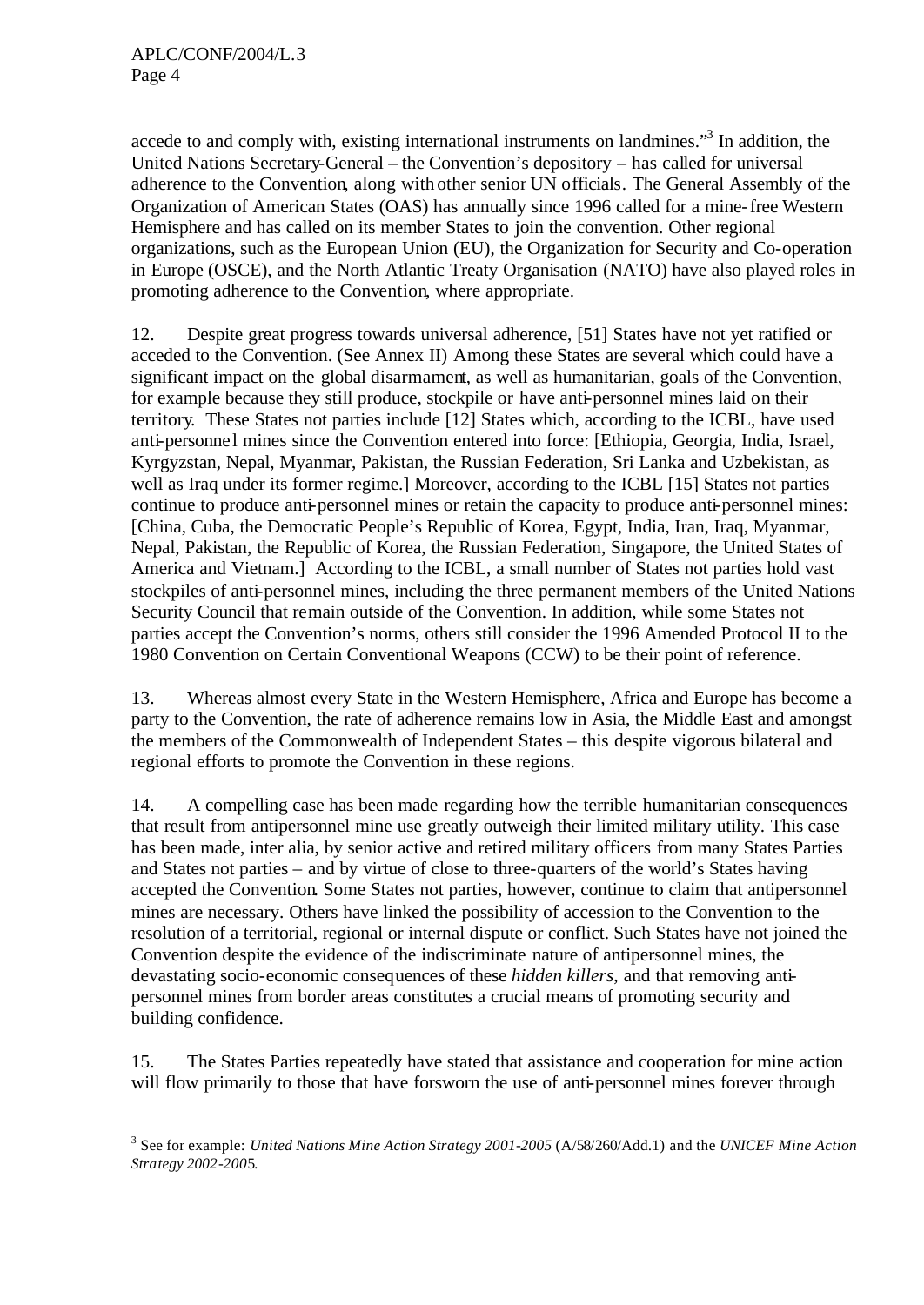adherence to, implementation of, and compliance with the Convention.<sup>4</sup> One of the most severely mine-affected States Parties, Angola, for example, has stated that its ratification of the Convention facilitated a 100 percent increase in the mine action contributions it received.<sup>5</sup> However, one State not party, Ukraine, has indicated that assistance for the destruction of its large stockpile of anti-personnel mines must be in place before it would be in a position to join the Convention.

16. Some States have joined the Convention notwithstanding the fact that armed non-State actors engage in acts prohibited by the Convention in the sovereign territory of these States Parties. One State not party, Sri Lanka, however, has suggested that accession to the Convention may be linked to a commitment to an end to the use of anti-personnel mines by an armed non-State actor in its sovereign territory.

17. Some States with no objections to the Convention remain outside it simply because ratification or accession to it is one of many competing priorities for scarce administrative resources. In addition, accession to the Convention is not possible on the part of at least one State – Somalia – given that it currently does not have a functioning or recognized government in place.

18. Finally, while universalization of the Convention itself means adherence to it by all States, universal acceptance of the Convention's norms is impeded by armed non-State actors that continue to use, stockpile, and produce anti-personnel mines.

## **II. Destroying stockpiled antipersonnel mines**

19. The preamble to the Convention indicates that the States Parties believe it necessary to do their utmost to assure the destruction of anti-personnel mines. This indication is translated into action in Article 4, which states that "except as provided for in Article 3, each State Party undertakes to destroy or ensure the destruction of all stockpiled anti-personnel mines it owns or possesses, or that are under its jurisdiction or control, as soon as possible but not later than four years after the entry into force of this Convention for that State Party."

20. Moreover, with respect to fulfilling Article 4 obligations, Article 7 requires that each State Party report:

- "the total of all stockpiled anti-personnel mines owned or possessed by it, or under its jurisdiction or control, to include a breakdown of the type, quantity and, if possible, lot numbers of each type of anti-personnel mine stockpiled;
- "the status of programs for the destruction of anti-personnel mines in accordance with (Articles 4 …) including details of the methods which will be used in destruction, the location of all destruction sites and the applicable safety and environmental standards to be observed;" and,

l  $4$  See for example the Declaration of the Fifth Meeting of the States Parties (APLC/MSP.5/2003/5).

<sup>&</sup>lt;sup>5</sup> See the report of the 4858th meeting of the United Nations Security Council, 13 November 2003, (S/PV.4858), page 22.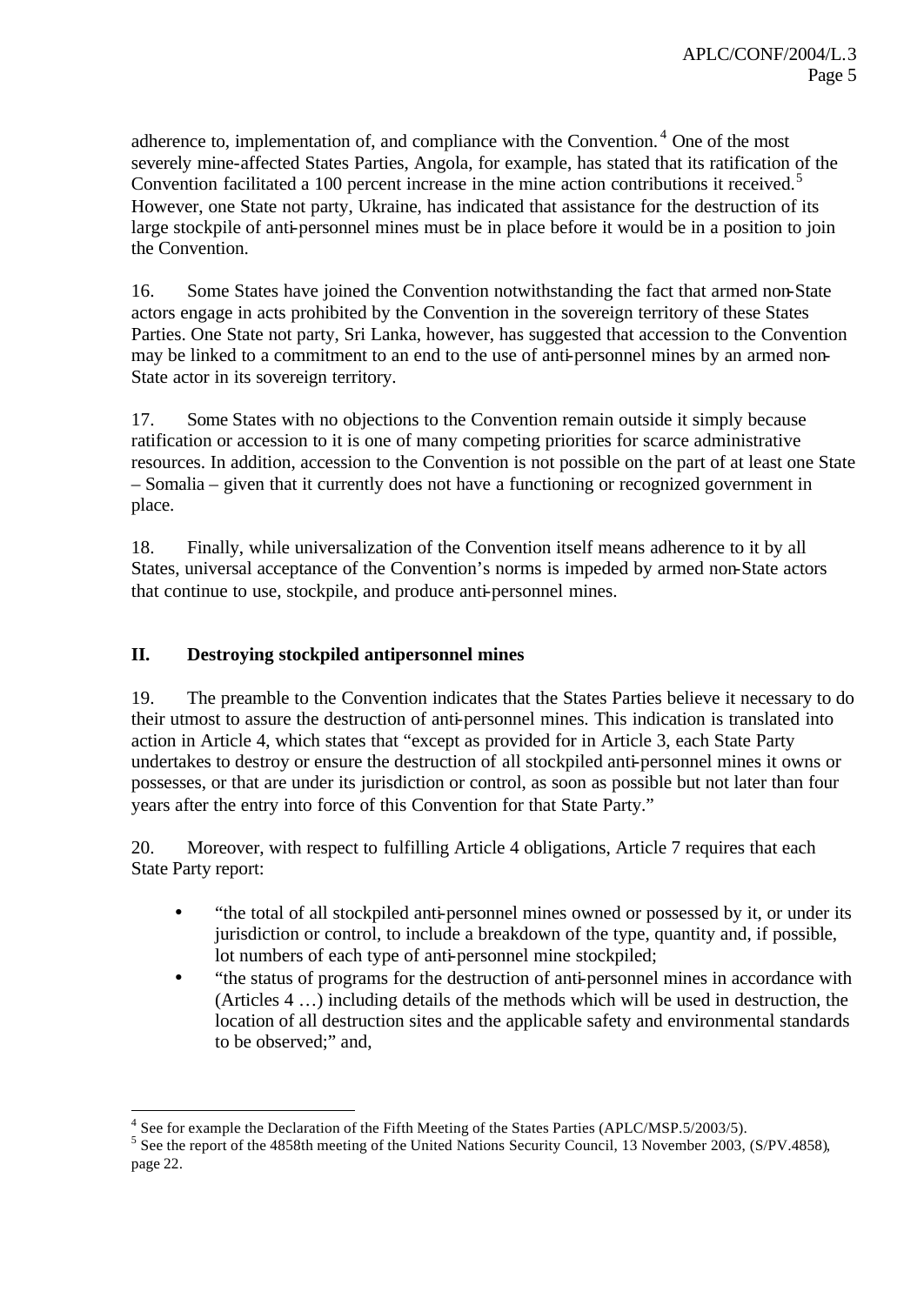#### APLC/CONF/2004/L.3 Page 6

• "the types and quantities of all anti-personnel mines destroyed after the entry into force of this Convention for that State Party, to include a breakdown of the quantity of each type of anti-personnel mine destroyed, in accordance with (Article 4…), along with, if possible, the lot numbers of each type of antipersonnel mine (….)"

21. The destruction of anti-personnel mines in accordance with Article 4 is an obligation that has been, would have been or is relevant for [76] States Parties:[Sixty-five (65)] States Parties reported, in accordance with Article 7, that they held stockpiled antipersonnel mines when the Convention entered into force for them: Afghanistan, Albania, Algeria, Angola, Argentina, Australia, Bangladesh, Belarus, Bosnia and Herzegovina, Brazil, Bulgaria, Cambodia, Chad, Chile, Colombia, the Congo, Croatia, Cyprus, the Czech Republic, the Democratic Republic of the Congo, Denmark, Djibouti, Ecuador, El Salvador, France, Gabon, Greece, Guinea, Guinea-Bissau, Honduras, Hungary, Italy, Japan, Jordan, Kenya, Lithuania, Malaysia, Mauritania, Mozambique, the Netherlands, Nicaragua, the Niger, Peru, Portugal, Republic of Moldova, Romania, Sierra Leone, Slovakia, Slovenia, Spain Sweden, Switzerland, Tajikistan, Thailand, The former Yugoslav Republic of Macedonia, Tunisia, Turkmenistan, Uganda, the United Kingdom of Great Britain and Northern Ireland, the United Republic of Tanzania, Uruguay, Venezuela, Yemen, Zambia and Zimbabwe.[Five (5)] States Parties reported that they had destroyed their stockpiled antipersonnel mines prior to entry into force: Belgium, Canada, Mali, Mauritius and South Africa. [Six (6)] of the States Parties that have not yet provided an initial report in accordance with Article 7 hold or may hold stockpiled antipersonnel mines: Burundi, the Central African Republic, Guyana, Serbia and Montenegro, Sudan and Turkey.

22. [Sixty-four (64)] States Parties reported, in accordance with Artic le 7, that they did not hold stockpiles when the Convention entered into force for them. (Note: This includes those 5 States Parties mentioned above that reported that they had destroyed their stockpiled antipersonnel mines prior to entry into force.) These States Parties are: Andorra, Antigua and Barbuda, Austria, Bahamas, Barbados, Belgium, Belize, Benin, Bolivia, Botswana, Burkina Faso, Cameroon, Canada, the Comoros, Costa Rica, Cote d'Ivoire, Dominica, the Dominican Republic, Eritrea, Fiji, Gambia, Germany, Ghana, Grenada, Guatemala, the Holy See, Iceland, Ireland, Jamaica, Kiribati, Lesotho, Liechtenstein, Luxembourg, Madagascar, Malawi, Maldives, Mali, Malta, Mauritius, Mexico, Monaco, Namibia, Nauru, New Zealand, Nigeria, Niue, Norway, Panama, Paraguay, the Philippines, Qatar, Rwanda, Saint Kitts and Nevis, Samoa, San Marino, Senegal, Seychelles, Solomon Islands, South Africa, Suriname, Swaziland, Togo, Trinidad and Tobago and Timor Leste. [Eight (8)] of the States Parties that have not yet provided an initial report in accordance with Article 7 are presumed not to hold stockpiled antipersonnel mines: Cape Verde, Equatorial Guinea, Estonia, Liberia, Papua New Guinea, Saint Lucia and Saint Vincent and the Grenadines.

23. States Parties' fulfilment of their Article 4 obligations has been one of the Convention's great success stories. All States Parties whose deadlines for destruction have occurred have now reported completion of their stockpile destruction programmes. Today, [124] States Parties now no longer have stockpiled anti-personnel mines. Together the States Parties have destroyed more than [37 million] landmines. The Standing Committee on Stockpile Destruction has contributed significantly to this success by providing a forum for States Parties to provide updates on efforts to destroy stockpiled mines and for others to indicate what assistance is available to support these efforts. Furthermore, through this forum, a general understanding has developed that, with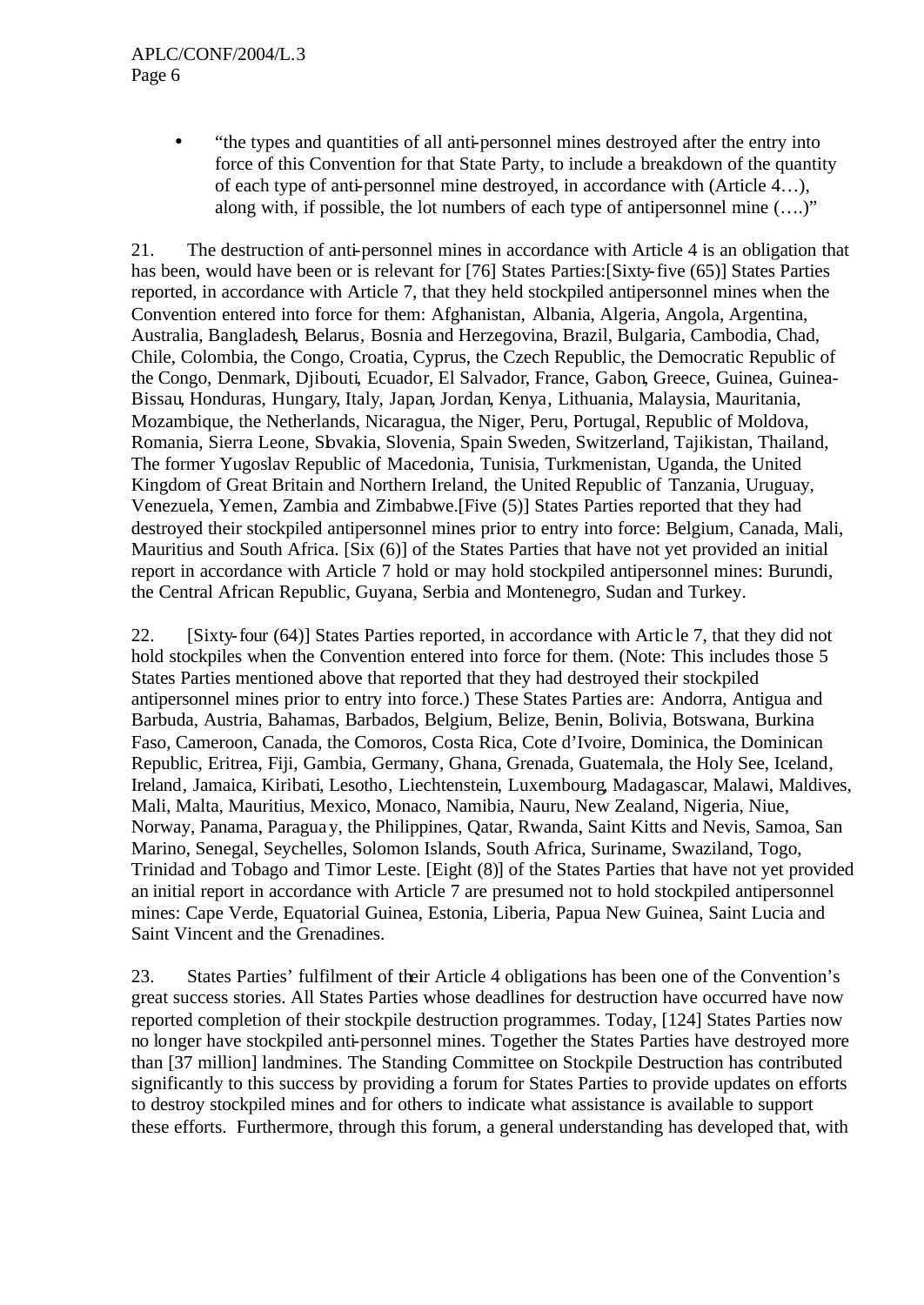the exception of PFM mines<sup>6</sup>, stockpile destruction is relatively simple and does not pose significant environmental problems.

24. Destroying anti-personnel mines in accordance with Article 4 has produced improvements in planning, understanding destruction methods, destruction technologies, economic efficiencies and safety and environmental aspects. As an example at least one State Party, Albania, established a demilitarization facility to destroy its mines and now has taken on other important demilitarization projects. Additionally many State Parties have improved their technical and safety skills based on lessons learned in open detonation of their mines.

25. The International Mine Action Standards (IMAS) have been developed.<sup>7</sup> With respect to Article 4 obligations, the IMAS inform national authorities of the technical and logistical issues involved in stockpile destruction, explain systems and procedures that can be used at the national level to plan the destruction of a State's stockpile, establish the principles and procedures for the safe conduct of large-scale destruction operations using open burning or open detonation techniques, and provide a consistent framework for a monitoring system as part of the destruction process.

26. The number of parties for which the obligation to destroy stockpiled antipersonnel remains relevant has been narrowed considerably to include [19] States: [Afghanistan, Algeria, Angola, Bangladesh, Belarus, Burundi, the Central African Republic, Colombia, Cyprus, the Democratic Republic of the Congo, Greece, Guinea-Bissau, Guyana, Mauritania, Serbia and Montenegro, Sudan, Turkey and Uruguay.] By [1 April 2008] the last of these States Parties is obliged to have completed their destruction programmes. It is estimated that together these States Parties hold more than [10.2 million] antipersonnel mines. While the number of States Parties for which stockpile destruction is relevant is now small, a challenge exists in the fact that the numbers of mines held by a few individual States Parties is high. This challenge would be increased should additional stockpile-holding States join the Convention in the period following the First Review Conference. For example, the ICBL has estimated that six States not parties combined – China, India, the Republic of Korea, Pakistan, the Russian Federation and the United States of America – may hold more than 180 million stockpiled antipersonnel mines.

27. From a technical perspective, the remaining main challenges include the destruction of a unique type of mine, the PFM1 mine. This mine is particularly difficult to destroy as it cannot be disarmed once armed and it contains a liquid explosive that gives off toxic fumes once detonated. This is a matter that is relevant for one State Party, Belarus, that holds millions of

l

<sup>&</sup>lt;sup>6</sup> See paragraph 27.

 $<sup>7</sup>$  The IMAS were developed by the Geneva International Centre for Humanitarian Demining (GICHD) and issued</sup> by the United Nations to improve safety and efficiency in mine action by providing guidance, by establishing principles and, in some cases, by defining international requirements and specifications. They provide a frame of reference which encourages the sponsors and managers of mine action programmes and projects to achieve and demonstrate agreed levels of effectiveness and safety. They provide a common language, and recommend the formats and rules for handling data which enable the accurate and timely exchange of important information. The preparation and application of IMAS are shaped by five guiding principles: first, the right of national governments to apply national standards to national programmes; second, standards should protect those most at risk; third, emphasis on building a national capacity to develop, maintain and apply appropriate standards for mine action; fourth, to maintain consistency with other international norms and standards; and fifth, compliance with international conventions and treaties.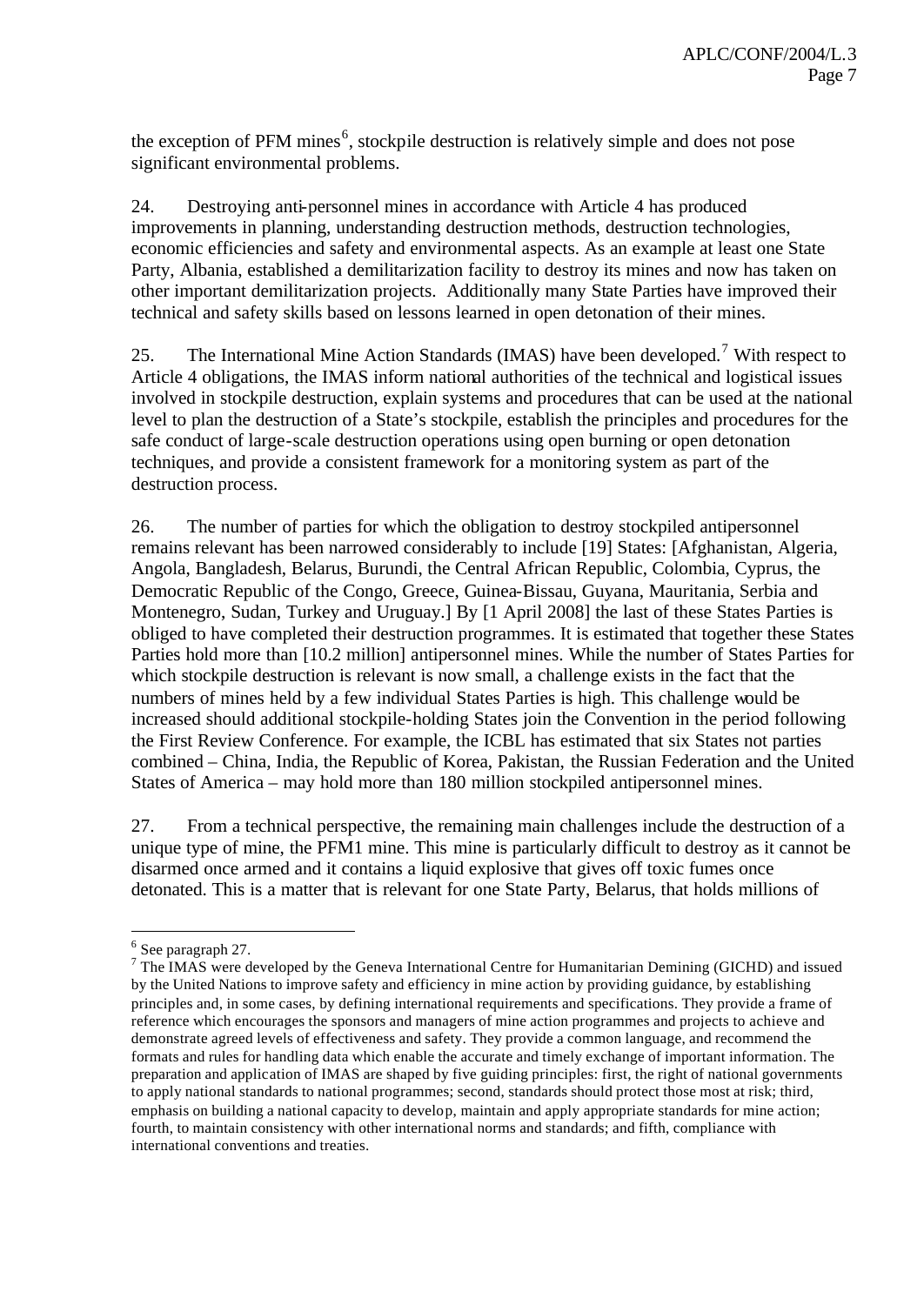these mines. In addition, some States not parties including one signatory, Ukraine, have large stockpiles of them and thus the destruction of those stockpiles would be an important challenge should they join the Convention. Efforts are underway to identify appropriate destruction technologies and it is hoped that affordable solutions will be forthcoming soon after the First Review Conference. Another technical challenge relates to a lack of expertise by some States Parties to develop and implement national stockpile destruction plans.

28. From a financial perspective, it must be recalled that some States Parties, particularly developing countries, do not possess the financial means to destroy their stockpiles of antipersonnel mines given pressing needs in other areas. Similarly it should be recognised while an investment of typically less than US\$ 1 per mine will destroy a stockpiled of mines, the costs to clear emplaced mines are hundreds or thousands of times higher.

29. In some post-conflict or otherwise complex situations it may be challenging to find and account for all stockpiled anti-personnel mines that are under the jurisdiction or control of a State Party. Ammunition depots may have been decentralized, and / or may have been in the hands of more than one entity, possibly rendering the accounting and collection process more difficult and complex and slowing this process. In the future, such situations conceivably could lead to a State Party discovering previously unknown stockpiles after destruction was complete, and perhaps following the deadline by which they were to have completed destruction.

30. A small number of the [19] States Parties that must still complete the implementation of Article 4 do not or may not have control over their entire sovereign territories. In areas that are beyond their control, stockpiles of anti-personnel mines may be present. However, it is important to recall that Article 4 obliges States Parties to destroy stockpiles under their jurisdiction or control. Hence, nothing stands in the way of States Parties fulfilling their obligations in areas under their control, and henceforth proceeding promptly with destruction in other areas when conditions permit.

# **III. Clearing mined areas**

31. The preamble to the Convention indicates that the States Parties, in acting upon their determination to end the suffering and casualties caused by anti-personnel mines, "(believe) it necessary to do their utmost to contribute in a coordinated and efficient manner to face the challenge of removing anti-personnel mines placed throughout the world." The obligation to remove anti-personnel mines ultimately rests with each mine-affected State Party to the Convention in accordance with the provisions of Article 5. These States Parties must:

- "make every effort to identify all areas under (their) jurisdiction or control in which antipersonnel mines are known or suspected to be emplaced;"
- "ensure as soon as possible that all antipersonnel mines in mined areas under (their) jurisdiction or control are perimeter-marked, monitored and protected by fencing or other means, to ensure the effective exclusion of civilians, until all anti-personnel mines contained therein have been destroyed;" and,
- undertake "to destroy or ensure the destruction of all anti-personnel mines in mined areas under (their) jurisdiction or control, as soon as possible but not later than ten years after the entry into force of (the) Convention for (a particular) State Party."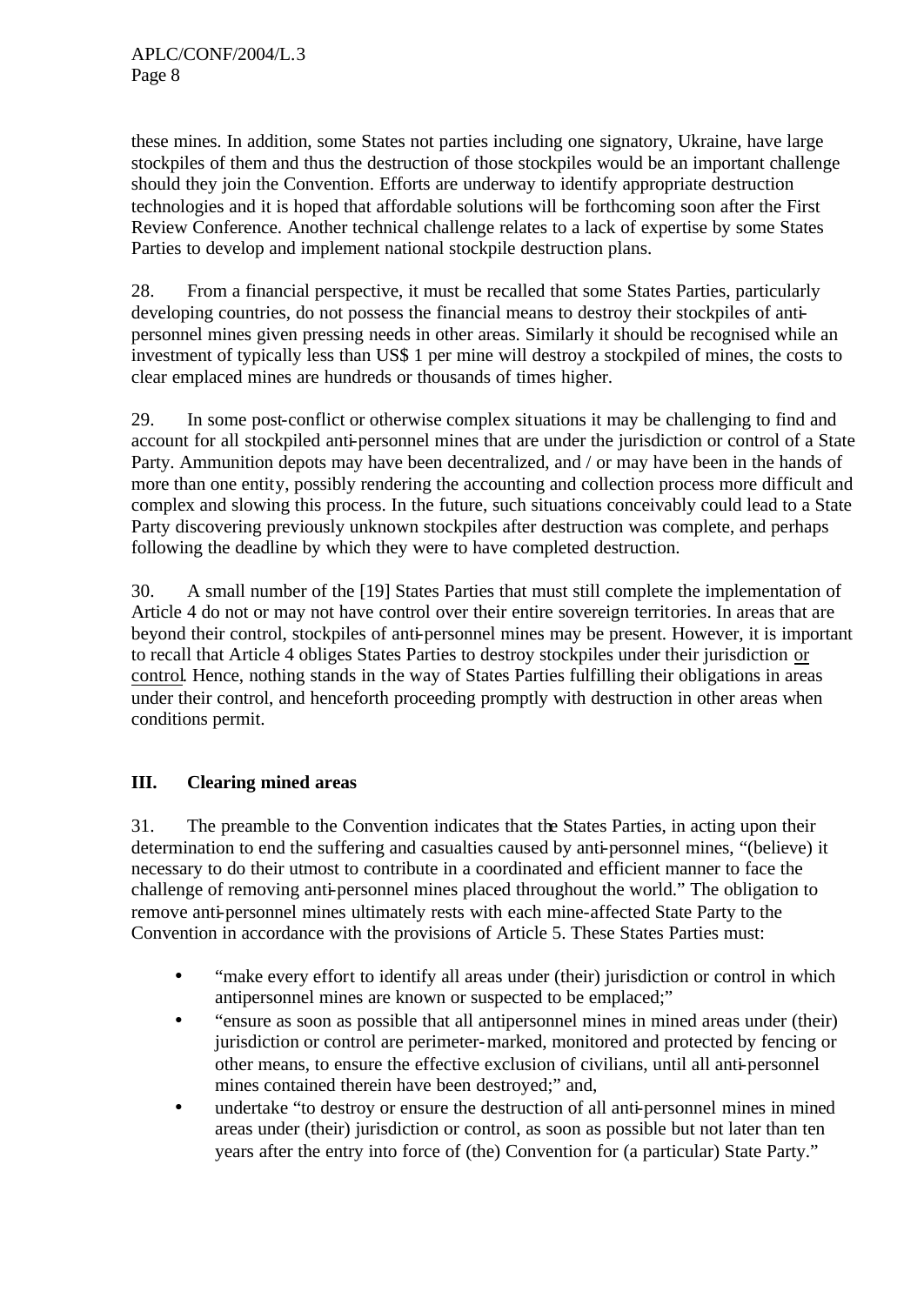32. Under Article 7, each mine-affected States Party must report annually to the Secretary General of the United Nations:

- "to the extent possible, the location of all mined areas that contain, or are suspected to contain, anti-personnel mines under its jurisdiction or control;"
- "the status of programs for the destruction of anti-personnel mines in accordance with (Article 5);"
- "the types and quantities of all anti-personnel mines destroyed after the entry into force of (the) Convention;" and,
- "the measures taken to provide an immediate and effective warning to the population in relation to all areas identified under paragraph 2 of Article 5."

33. In reports submitted in accordance with Article 7, the following [45] States Parties have reported areas under their jurisdiction or control that contain, or are suspected to contain, antipersonnel mines and hence must fulfil the obligations contained in Article 5 and the relevant reporting requirements: [Afghanistan, Albania, Algeria, Angola, Argentina, Bosnia and Herzegovina, Cambodia, Chad, Chile, Colombia, the Congo, Costa Rica, Croatia, Cyprus, the Democratic Republic of the Congo, Denmark, Djibouti, Ecuador, Eritrea, France, Greece, Guatemala, Guinea-Bissau, Honduras, Jordan, Malawi, Mauritania, Mozambique, Nicaragua, the Niger, Peru, Rwanda, Senegal, Suriname, Swaziland, Tajikistan, Thailand, The former Yugoslav Republic of Macedonia, Tunisia, Uganda, United Kingdom of Great Britain and Northern Ireland, Venezuela, Yemen, Zambia, and Zimbabwe.] Of these [2 States Parties – Costa Rica and Djibouti – have indicated that they have completed implementation of Article 5.

34. In addition to the above-mentioned 45 States Parties, based upon statements they have made the following [4] States Parties have areas under their jurisdiction or control that contain, or are suspected to contain, anti-personnel mines: [Burundi, Serbia and Montenegro, Sudan and Turkey].

35. While each mine-affected State Party holds ultimate responsibility for fulfilling the obligations contained in Article 5, Article 6 contains provisions related to cooperation and assistance. Under this Article, each State Party in fulfilling its obligations "shall have the right to seek and receive assistance, where feasible, from other States Parties to the extent possible." With particular regard to fulfilling Article 5 obligations, Article 6 states that each State Party "shall have the right to participate in the fullest possible exchange of equipment, material and scientific and technological information concerning the implementation of this Convention." And, "States Parties may request the United Nations, regional organizations, other States Parties or other competent intergovernmental or non-governmental fora to assist its authorities in the elaboration of a national demining program."

36. Article 6 also contains various responsibilities related to facilitating assistance and cooperation. This Article states that "the States Parties shall not impose undue restrictions on the provision of mine clearance equipment and related technological information for humanitarian purposes." It requires "each State Party in a position to do so" to provide assistance "for mine clearance and related activities" and "for mine awareness programs." Finally, "each State Party undertakes to provide information to the database on mine clearance established within the United Nations system, especially information concerning various means and technologies of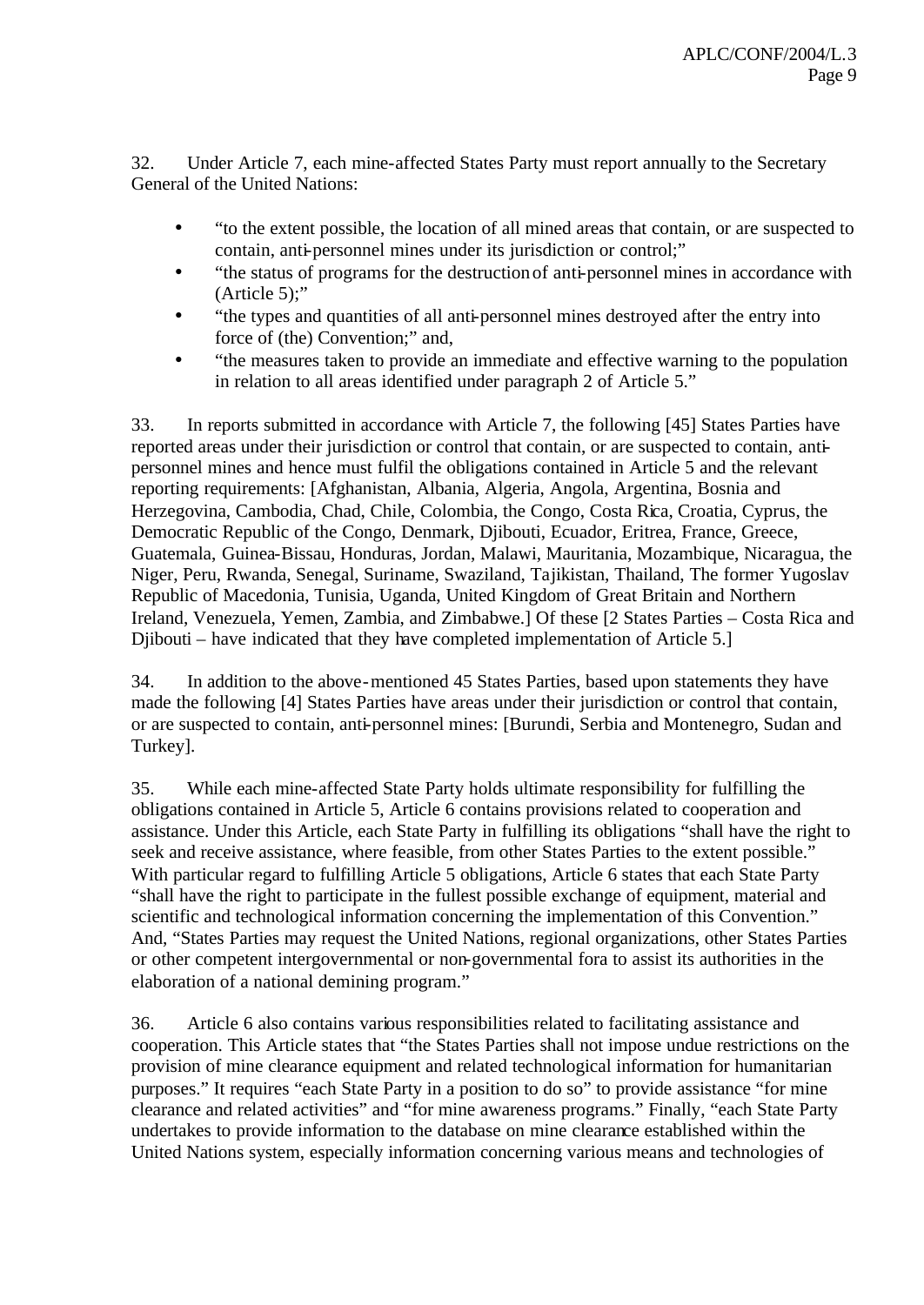mine clearance, and lists of experts, expert agencies or national points of contact on mine clearance."

37. Based upon what is contained in Articles 5, 6 and 7 of the Convention, it is possible to discern that the following actions are required in order to implement Article 5:

- the identification of mined areas;
- the development and implementation of a mine action plan and programme;
- the reduction of risk by verifying and marking suspected areas and protecting civilians from mined areas awaiting clearance, and through mine risk education;
- the clearance of mined areas:
- an effective exchange of technologies;
- reporting and sharing information; and,
- cooperation and assistance.

This section of the review of the general status of the Convention will cover all of these areas with the exception of reporting and sharing information, and cooperation and assistance, which will be covered elsewhere in the review.

## *Identifying mined areas*

38. Whereas when the Convention entered into force little in precise terms was known about the global landmine problem or the problem faced by most affected States, since the Convention was established, significant methodological, organization and operational advances have been made in identifying areas in which antipersonnel mines are known or suspected to be emplaced. These advances are not limited to identifying areas containing antipersonnel mines only but include areas containing mines and UXO. Moreover, advances have pointed towards greater understanding of not only the extent of mine and UXO contamination but also the impact of such contamination. This has helped the prioritisation process for mine clearance, freed-up land for economic and social activity and contributed to decreases in the number of new mine victims.

39. Assessment missions have emerged as a means to define the scope and nature of a landmine / UXO problem, identify constraints and opportunities related to the development of mine action initiatives and recommend comprehensive responses. Since the Convention was established, UN Inter-Agency Assessment Missions have been conducted in the following [14] States Parties which have reported areas containing antipersonnel mines or which have not yet provided an initial transparency report but which evidence suggests are mine-affected: [Burundi, Ecuador, Jordan, Malawi, Mauritania, Namibia, Peru, Senegal, Sudan, Tunisia, Uganda, Yemen, Zambia and Zimbabwe].

40. The establishment of the Convention was the impetus for the development of the Global Survey Initiative to better understand the global landmine problem. The Landmine Impact Survey (LIS) methodology defines the problem in terms of social and economic impacts experienced by affected communities, helps improve national planning efforts through a clear prioritisation of resources well-defined objectives, and establish baseline data for measuring performance. LIS have been completed in Cambodia, Chad, Mozambique, Thailand and Yemen as well as in some States not parties. In addition, LIS are underway or nearing completion in the following States Parties: Afghanistan, Angola, Bosnia and Herzegovina and Eritrea. This LIS has proven useful to States Parties while at the same time it has shed light on the limitations of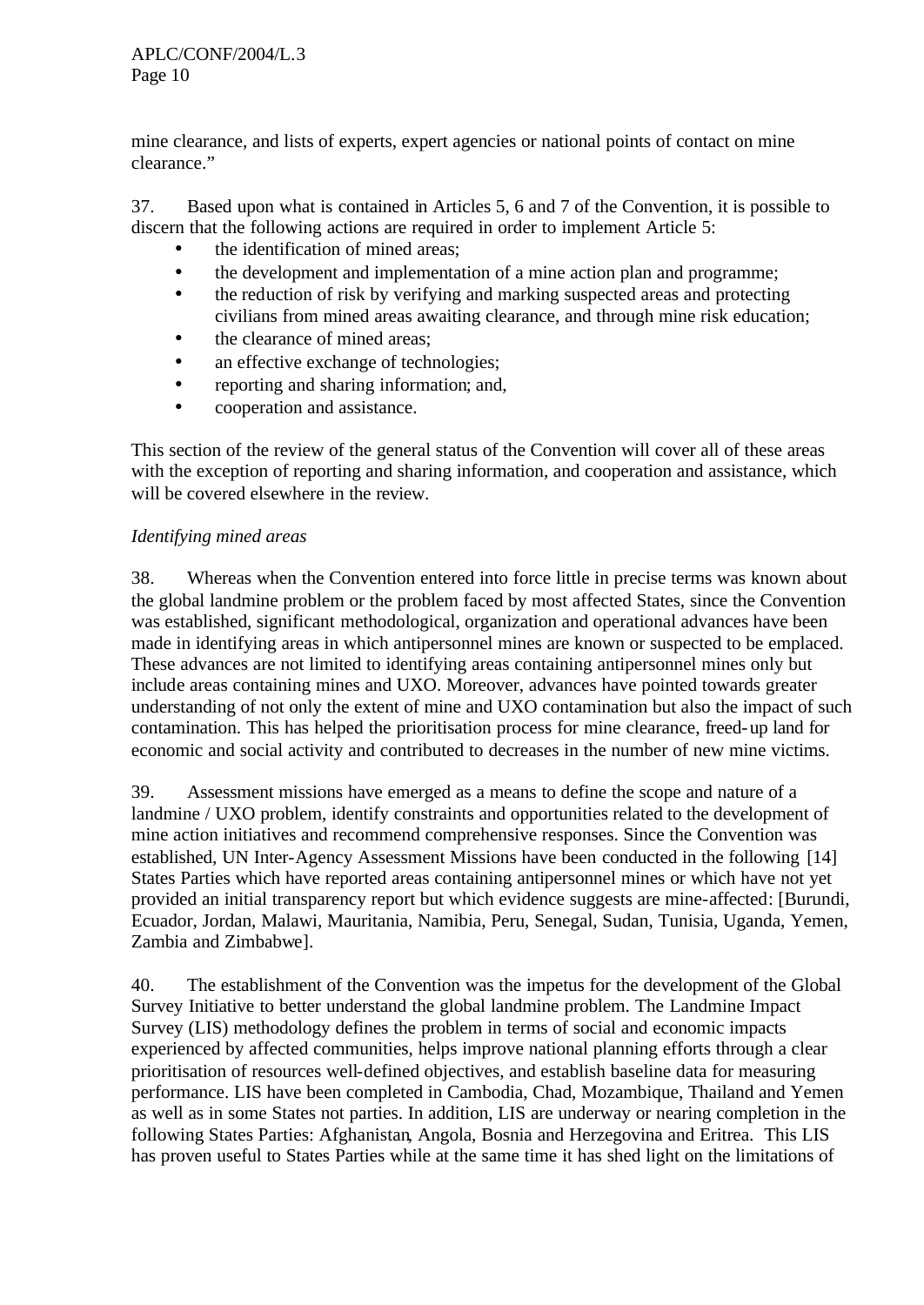the LIS, which are being taken into account in future survey efforts. Challenges ahead include developing survey methodology to address countries with more limited levels of contamination and ensuring that data remain updated, relevant and operationally useful for mine clearance taskings.

41. Other forms of assessments and surveys have been carried out in other States Parties and in some States Parties such efforts have proven unnecessary given the degree of existing information already available on the extent and impact of mined areas. However, States Parties that have not yet done so need to act with urgency to ensure that every effort is made to identify all areas under their jurisdiction or control in which antipersonnel mines are known or suspected to be emplaced. This is especially relevant for those States Parties with Article 5 clearance deadlines that occur in 2009. (See Annex III for an overview of the clearance deadlines of the States Parties mentioned in paragraphs 33 and 34.)

42. In the context of reporting in accordance with Article 7.1(c) and through other means, relevant States Parties have provided information related to identifying areas under their jurisdiction or control in which antipersonnel mines are known or suspected to be emplaced. This information is summarised in Column A in the table contained in Annex IV.

#### *National planning and programme development*

43. Many States Parties have proceeded in the development and implementation of national programmes to fulfil Article 5 obligations through the establishment of effective and transparent mine action structures. In many cases this has involved establishing bodies separating the policy making function from the operational implementation of the programme. Organizations related to the former typically have taken responsibility for functions like mine action policy and legislation, establishing national priorities, developing mine action strategies and plans, mobilising resources and quality management. Organizations related to the latter typically have taken responsibility for the implementation of the national mine action plan, establishing an operational coordination mechanism to address the priorities established by the authority, staff development and quality assurance. Legislation has proven to be important in setting out roles and responsibilities, providing legal authorisation for various actors to act in certain areas, and governing legal issues such as insurance and responsibilities to victims.

44. The evolving role of information management in supporting national planning and programme implementation and hence in supporting fulfilment of Article 5 obligations has been discussed extensively within the Standing Committee on Mine Clearance, Mine Risk Education and Mine Action Technologies. Prior to the Convention's entry-into-force, mine action programmes relied on a variety of data storage systems for maintaining and reproducing mine action related information with the result being significant disparities in the type of information stored and ability to access and analyze the information. Since 1999, this problem has been increasingly addressed through the development of the Information Management System for Mine Action (IMSMA), which was developed by the GICHD. The IMSMA has become the standard for mine action information systems as demonstrated by its adoption by the United Nations as the standard for programmes it manages and advises. To support the system, the GICHD has implemented a training regime and has placed regional support in Africa, Asia, Europe and Latin America. By 2004, the following States Parties were receiving IMSMA support: Afghanistan, Albania, Angola, Bosnia and Herzegovina, Cambodia, Chad, Chile,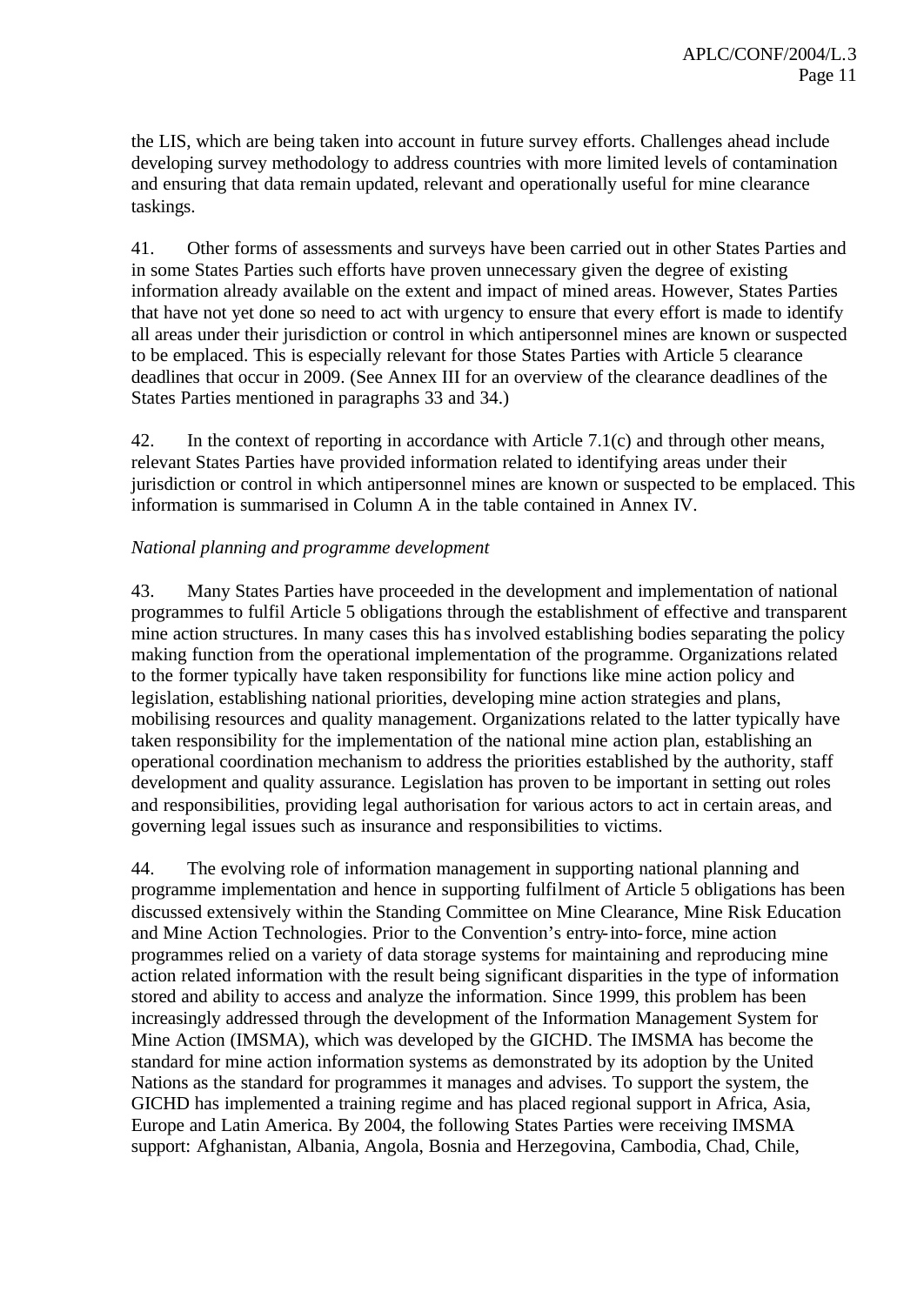Colombia, Cyprus, the Democratic Republic of the Congo, Ecuador, Eritrea, Guatemala, Guinea-Bissau, Mauritania, Mozambique, Nicaragua, Peru, Rwanda, Serbia and Montenegro, Sudan, Tajikistan, Thailand, The former Yugoslav Republic of Macedonia, Yemen and Zambia. Challenges ahead are: to continue to improve the system while maintaining it as a user-friendly system appropriate to the technology; and, to ensure that information is made available to all relevant stakeholders

45. As noted, the States Parties are required in accordance with Article 7.1(f) to report on "the status of programmes for the destruction of antipersonnel mines in accordance with (Article 5)." In the context of reports submitted and through other means, relevant States Parties have provided information related to their plans and programmes to implement Article 5. This information is summarised in Column B in the table contained in Annex IV.

## *Marking and protecting mined areas*

46. The implementation of the obligation to ensure that all antipersonnel mines in mined areas under (their) jurisdiction or control are perimeter-marked, monitored and protected by fencing or other means until these mines have been cleared is part of the larger effort undertaken by mine-affected States Parties to reduce risk to civilians and thus prevent further suffering caused by antipersonnel mines. The effective implementation of this obligation has been aided by the development of the IMAS on marking mine and UXO hazards. These standards articulate that marking systems should take account of local materials freely available in the contaminated region and that these materials should have little, if any, value or practical use for other purpose in order to prevent them from being removed. In addition, these standards emphasize that marking systems need to be maintained and systems to mark, monitor and protect mined areas should be integrated into mine risk education programmes.

47. In the context of reporting in accordance with Article 7.1(i) on "the measures taken to provide an immediate and effective warning to the population in relation to all areas identified under paragraph 2 of Article 5," the following [22] States Parties have provided information regarding the steps they have taken to fulfil their obligations to ensure that all antipersonnel mines in mined areas under (their) jurisdiction or control are perimeter-marked, monitored and protected by fencing or other means: [Afghanistan, Albania, Bosnia and Herzegovina, Cambodia, Chile, the Congo, Cyprus, Denmark, Honduras, Jordan, Malawi, Nicaragua, Peru, Rwanda, Senegal, Suriname, Swaziland, Tajikistan, the United Kingdom of Great Britain and Northern Ireland, Yemen, Zambia and Zimbabwe].

48. One of the biggest challenges associated with reducing risks to communities through marking, monitoring and protecting of mined areas awaiting clearance relates to the broader challenge faced by many States Parties in simply gaining a more comprehensive understanding of the extent and impact of mined areas under their jurisdiction or control. Other challenges include that fencing off large swathes of territory and maintaining fencing and markings are expensive propositions, that monitoring requires precious human resources, and that communities in resource-deprived areas have often procured the fencing used for their own dayto-day purposes. Experience has shown that engaging affected communities in the marking process significantly reduces the chances of markings being damaged or removed. Finally, other challenges to marking, monitoring and protecting of mined areas awaiting clearance relate to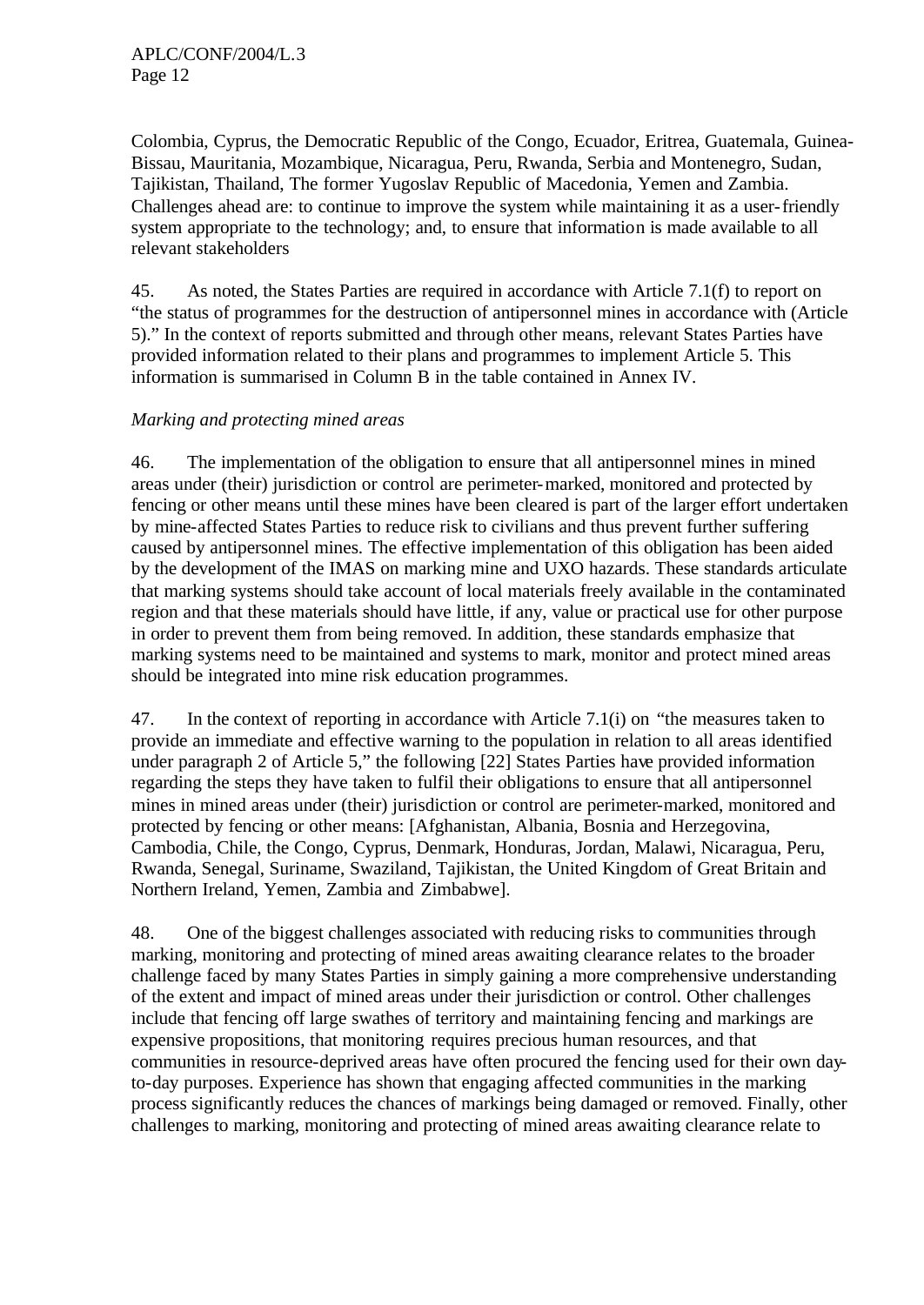ongoing instability in areas suspected of being mined and the absence of operational mine action structures.

### *Mine risk education*

l

49. While Article 6.3 obliges States Parties in a position to do so to provide assistance for mine awareness programmes, the term "mine awareness" is not defined by the Convention. Since 2001 the States Parties generally have used the term "mine risk education" rather than "mine awareness."<sup>8</sup>

50. Since the Convention was established, the field of mine risk education (MRE) has evolved to become more standardised and professional. It is now accepted that MRE should be incorporated into broader mine action programmes, ensuring an effective two-way information exchange both to ensure the effectiveness of MRE programmes and to obtain information from affected communities to support mine clearance priority-setting. It has been stressed that MRE programmes should include a clear communications strategy, targeting a variety of different audiences in a manner that takes age and gender into consideration, as well as social, economic, political and geographical factors. It has been emphasised that a careful assessment of needs should be carried out. For example, needs assessments may overcome a tendency to focus on MRE activities on children, which are not necessarily the category most at-risk, and challenge the assumption that, simply because a State Party is affected by landmines, an MRE programme is necessary or appropriate. In addition, it has been emphasised that effective monitoring and evaluation systems need to be developed to continuously measure mine risks and the impact of programmes on reducing risk.

51. As noted, States Parties are required to report on "the measures taken to provide an immediate and effective warning to the population in relation to all areas identified under paragraph 2 of Article 5." In reports submitted in accordance with Article 7, the following [30] States Parties provided information related to such measures having been taken: [Afghanistan, Albania, Angola, Chad, Chile, Colombia, the Congo, Croatia, Ecuador, Eritrea, Guatemala, Guinea-Bissau, Honduras, Jordan, Malawi, Mauritania, Mozambique, Nicaragua, the Niger, Peru, Rwanda, Senegal, Suriname, Swaziland, Tajikistan, Thailand, Uganda, the United Kingdom of Great Britain and Northern Ireland, Yemen and Zimbabwe].

52. MRE programmes are intended to see at-risk individuals adopt safe behaviours. However, changes in annual casualty rates do not necessarily mean that these programmes or other measures to provide an immediate and effective warning to the population in relation to mined areas have been effective. Many other factors contribute to fluctuations in casualty rates including, for example, the movement of refugees, internally displaced persons and nomadic groups, the economic situation, the need to access food, water or firewood, ongoing hostilities and the presence or absence of mine clearance activities. Effective monitoring systems should measure the contribution of MRE to achieving this end. With these points in mind, annual casualty rates of States Parties in which such information is available do contribute to an overall assessment of progress that has been made and challenges that remain in ending the suffering caused by antipersonnel mines. (See Annex V.)

 $8$  The term "mine risk education" is defined by the IMAS as "educational activities which seek to reduce the risk of injury from mines / UXO by raising awareness and promoting behavioural change including public information dissemination, education and training, and community mine action liaison."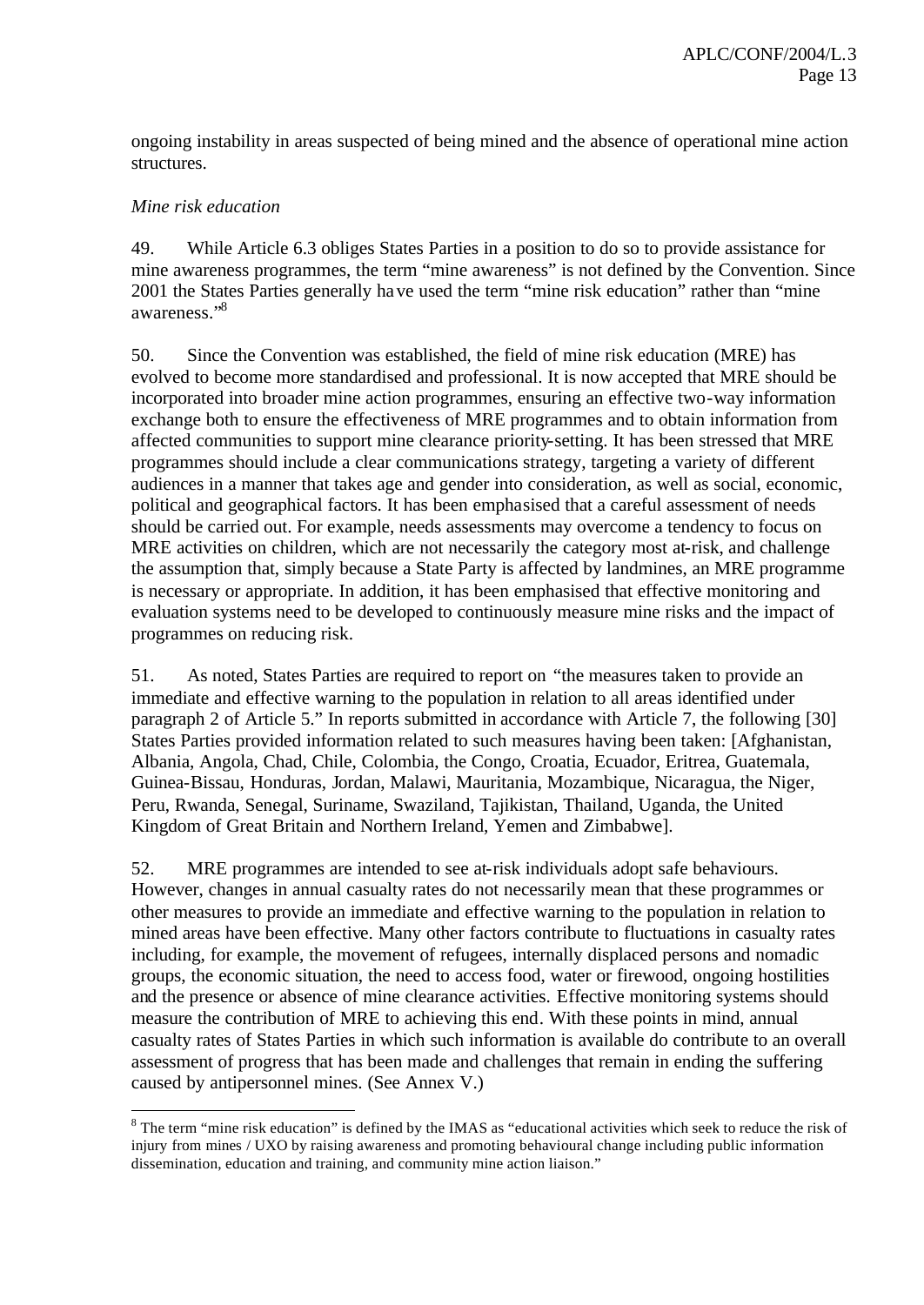53. The fact that many States Parties do not have the means to obtain accurate data on casualties or even a general sense of the extent to which populations are at risk underscores the need for assessments in order to determine what needs to be done to initiate or advance MRE activities. Another challenge confronting efforts to reduce risk is the fact that in some States Parties, where annual casualty rates have declined and where MRE programmes are being carried out, the number of new casualties remains at an alarmingly high rate. In addition, an increasing challenge faced by many States Parties is the need to integrate MRE programmes into broader relief and development activities and education systems, both to take advantage of synergies and to rationalise activities in environments where resources are scarce. In addition, at least one State Party has indicated that additional challenges include ongoing instability in areas suspected of being mined and the absence of operational mine action structures.

## *Clearing mined areas*

54. The increase in operational experience and lessons learned has substantially advanced the clearance of mined areas by many States Parties. In particular, it is now widely recognized that a variety of clearance assets based on the prevailing conditions is necessary – assets that generally fall into one of three broad categories: manual deminers, mine detection dogs (MDD) and mechanical systems. Many States Parties have learned that the key to success is to employ a combination of systems based on the capabilities and effectiveness of each type of asset and have come to understand that the correct sequencing of these assets over a particular area can have major effect on the efficiency of clearing mined areas. This has been demonstrated to be particularly the case during Technical Survey operations that are designed to more accurately determine the scale and nature of contamination in each suspected hazardous area. Promoting Technical Survey operations – rapidly verifying that parts of suspected hazardous areas are clear in order to focus manual deminers on areas actually containing mines – will be important in assuring the fulfilment of Article 5 obligations.

55. As noted regarding the fulfilment of Article 4 obligations, the fulfilment of Article 5 obligations has benefited form the establishment of the IMAS. With respect to clearing mined areas, principles were first proposed one year before the establishment of the Convention in Denmark in July 1996 and were later developed into the *International Standards for Humanitarian Mine Clearance Operations*, which were issued by the UN Mine Action Service (UNMAS) in March 1997. These subsequently were re-developed by the GICHD and renamed as *International Mine Action Standards* (IMAS) in 1999. These standards are not static but rather are reviewed regularly to reflect developing mine action norms and practices and to incorporate changes to international regulations and requirements. Many States Parties have developed national mine action standards based on the IMAS.

56. As noted, the States Parties are required to report on progress made in clearing and destroying antipersonnel mines in accordance with Article 5 obligations. The exact wording of the reporting obligation contained in Article 7.1(g) incorporates disarmament terminology and when this reporting provision is narrowly applied. As such States Parties may forgo an opportunity to communicate progress in a richer manner, particularly by providing additional quantitative and qualitative information related to how their efforts are contributing to the humanitarian aims of the Convention. This point was recognized at the Fourth Meeting of the States Parties in 2002, which encouraged States Parties to maximize the potential of the Article 7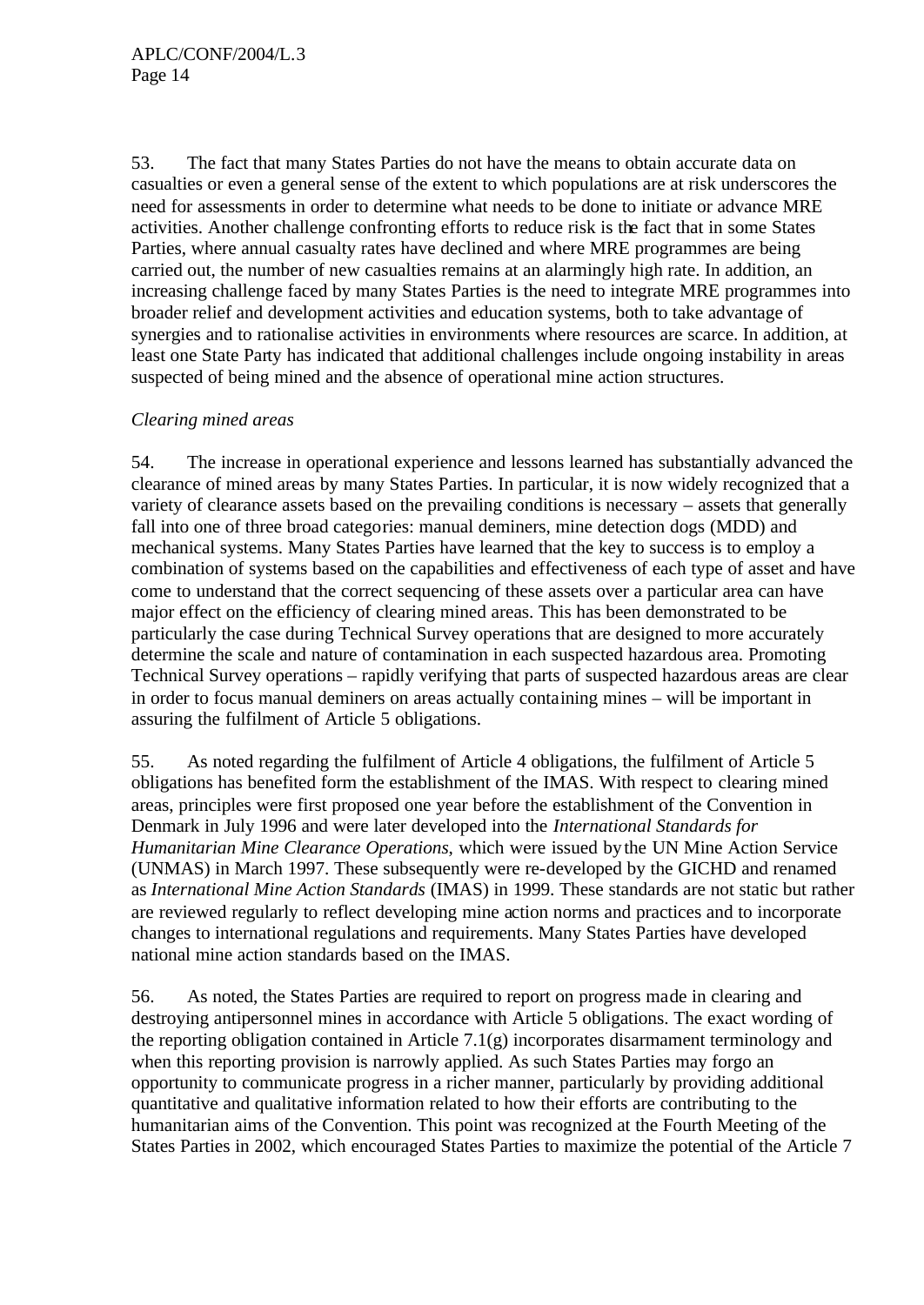reporting format as an important tool to measure progress and expressed their appreciation for and agreed to act upon suggestions made in a President's Paper – suggestions which included taking full advantage of Article 7 reporting as a State Party's official voice in communicating with other States parties on broader implementation matters. In addition, the Standing Committee on Mine Clearance, Mine Risk Education and Mine Action Technologies has provided a valuable forum for States Parties that must fulfil Article 5 obligations to communicate their problems, plans, progress and priorities for assistance.

57. In the context of reports submitted in accordance with Article 7 and through other means, relevant States Parties have provided information related to their progress in clearing mined areas in accordance with Article 5. This information is summarised in Column C in the table contained in Annex IV.

#### *Exchange of equipment, material and scientific and technological information*

58. A variety of means have emerged for States Parties to exercise their "right to participate in the fullest possible exchange of equipment, material and scientific and technological information concerning the implementation of (the) Convention", and to fulfil their responsibility to facilitate such an exchange. In addition to bilateral exchanges and exchanges between authorities and field operators, the UN, the OAS, other regional organizations and organizations like the GICHD have served to produce and disseminate relevant information. The International Test and Evaluation Programme (ITEP) has emerged as a forum for technologydeveloping countries to cooperate in the testing and evaluation of equipment, systems and methods as well as to avoid duplication in testing and evaluation. As well, Meetings of the States Parties – which are mandated in Article 11 of the Convention to consider inter alia "the development of technologies to clear antipersonnel mines" – and meetings of the Standing Committees have served as fora for actors to present needs and views and provide updates on developments. In addition, a variety of countries and organizations have held or sponsored meetings and workshops specifically dedicated to the exchange of information relating to the development and testing of technology suitable for possible use in mine action. Some of these meetings have become regular annual events and have consecutively contributed to the greater knowledge of technologies available.

59. While the Convention does not limit exchanges of equipment, material and scientific and technological information to matters concerning Article 5 and while some progress has been made in matters pertaining to the care and rehabilitation of landmine victims, for the most part such exchanges indeed have focused on matters pertaining to the fulfilment of Article 5 obligations. Within the context of Article 5 obligations, exchanges can be said to relate to either those pertaining to existing equipment and technologies or those pertaining to future prospects. While there have been advances in both areas since the Convention entered into force, for the most part progress has been mixed.

60. Technologies which were the mainstays of clearance efforts when the Convention was established continue to be some of the most significant elements of the demining *toolbox*. While basic manual techniques have essentially remained unchanged, other mine clearance technologies have evolved and new operational procedures have been developed. Progress is now being made in studying various tools in the existing toolbox in order to increase efficiency and safety. The sensitivity of metal detectors has been increased but in so doing the susceptibility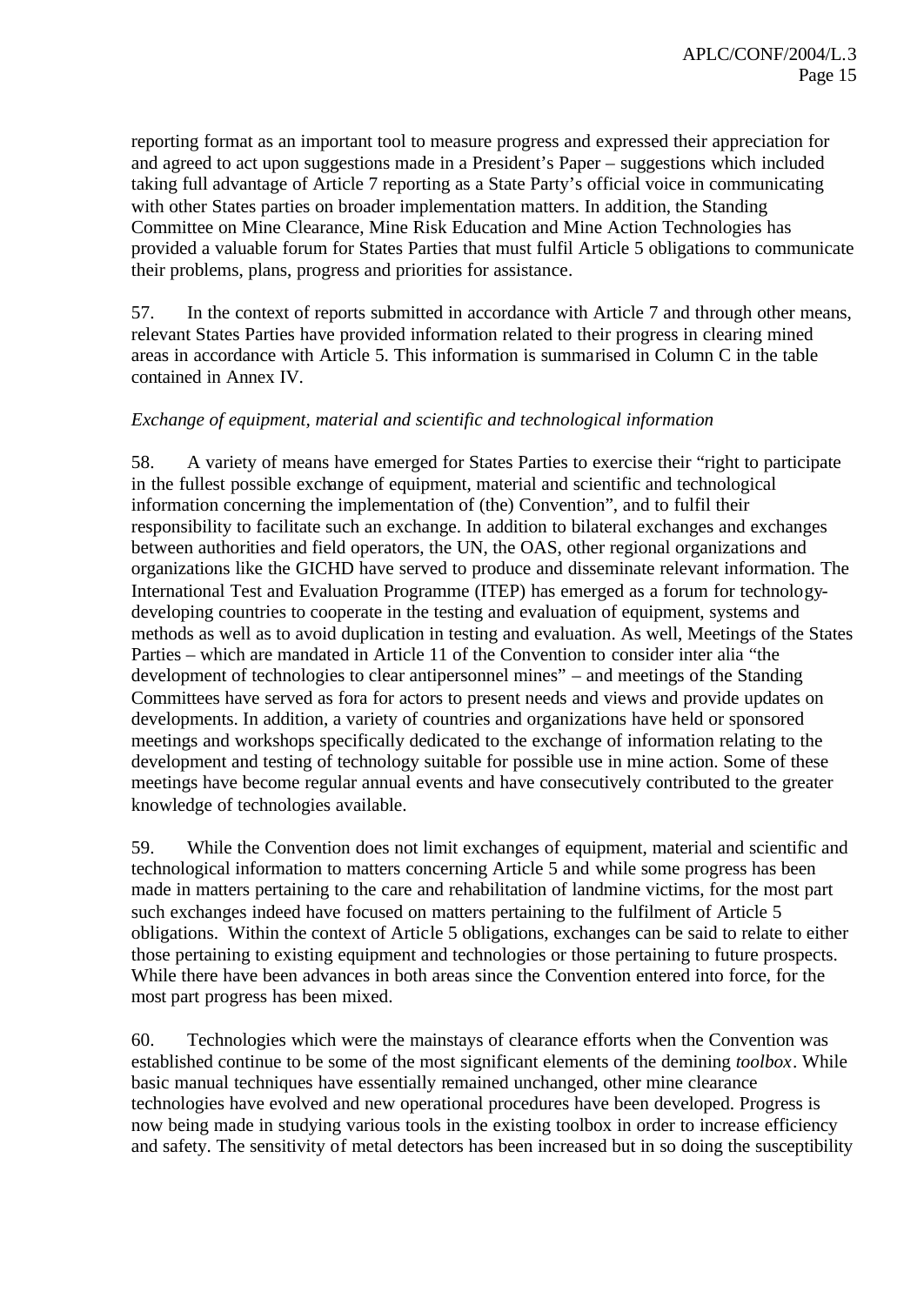of metal detectors to false alarms from small metal fragments or metallic compounds in certain soils, including those soils commonly found in South-East Asia and Africa has also increased. Dogs can be used more reliably today and are in more wide-spread use. In addition, the quality and applicability of machines have improved. Mechanical mine clearance systems are being employed on an ever widening scale. In Croatia, for example, the large-scale use of mechanical equipment has revolutionized use of mechanical clearance systems thus achieving their full potential for the first time. Moreover, the availability of different machines on the international market continues to expand. Finally, advances have been made in personal protective equipment, binary explosives and in information technology.

61. Tests have been conducted combined ground penetrating radar / metal detectors and on infrared detectors. The use of animals other than dogs to detect antipersonnel mines is being investigated, with certain types of rats showing some promising results in operational use. In addition, advances have been made in remote explosive scent tracing (i.e., REST – a technique involving taking air samples from suspected mined areas to detection dogs). As well, the potential of using trained honey bees has also been explored and may offer a very quick and low cost sustainable solution. Further field tests, however, are required to confirm confidence. The use of genetically modified plants is an additional area of potential low cost, low risk, detection capability and more research is currently underway on this possibility.

62. A significant injection of funding into research and development of new technologies has been made. Additional investments will be needed to overcome remaining challenges. Close-in detection and area reduction remains a challenge. The market for mine action technologies is too small to create a large incentive for more or faster development efforts. The private sector is unlikely to play a major role on its own and the small size of the market is further complicated by the fact that often potential solutions are not universally applicable but rather are country or region-specific. There is a need to maintain an appropriate level of technology in mine-affected States Parties, ensuring that it is affordable, sustainable and adaptable to local conditions. While there have been recent examples of improvements in information and idea exchange between end users of technology and those developing it, this relationship needs to be further strengthened through workshops, field demonstrations and visits to mine-affected countries. And finally, to contribute to the fulfilment of Article 5 obligations in a timely manner, an increased emphasis needs to be placed on the use of existing technologies and the modification of operational procedures using these technologies.

63. According to Article 6.6 each State Party undertakes to provide information to the database on mine clearance established within the United Nations system, especially information concerning various means and technologies of mine clearance, and lists of experts, expert agencies or national points of contact on mine clearance. Since the Convention entered into force, the electronic information network *E-mine* has replaced the database on mine clearance established by the United Nations Department for Humanitarian Affairs in 1995. *E-mine* is a central repository of all mine-related information produced by the United Nations or provided to it by the States Parties and other actors. *E-mine* provides access to a variety of different information sources on means and technologies for mine clearance, including electronic information sources maintained by organizations like the GICHD, the ITEP and the James Madison University Mine Action Information Centre.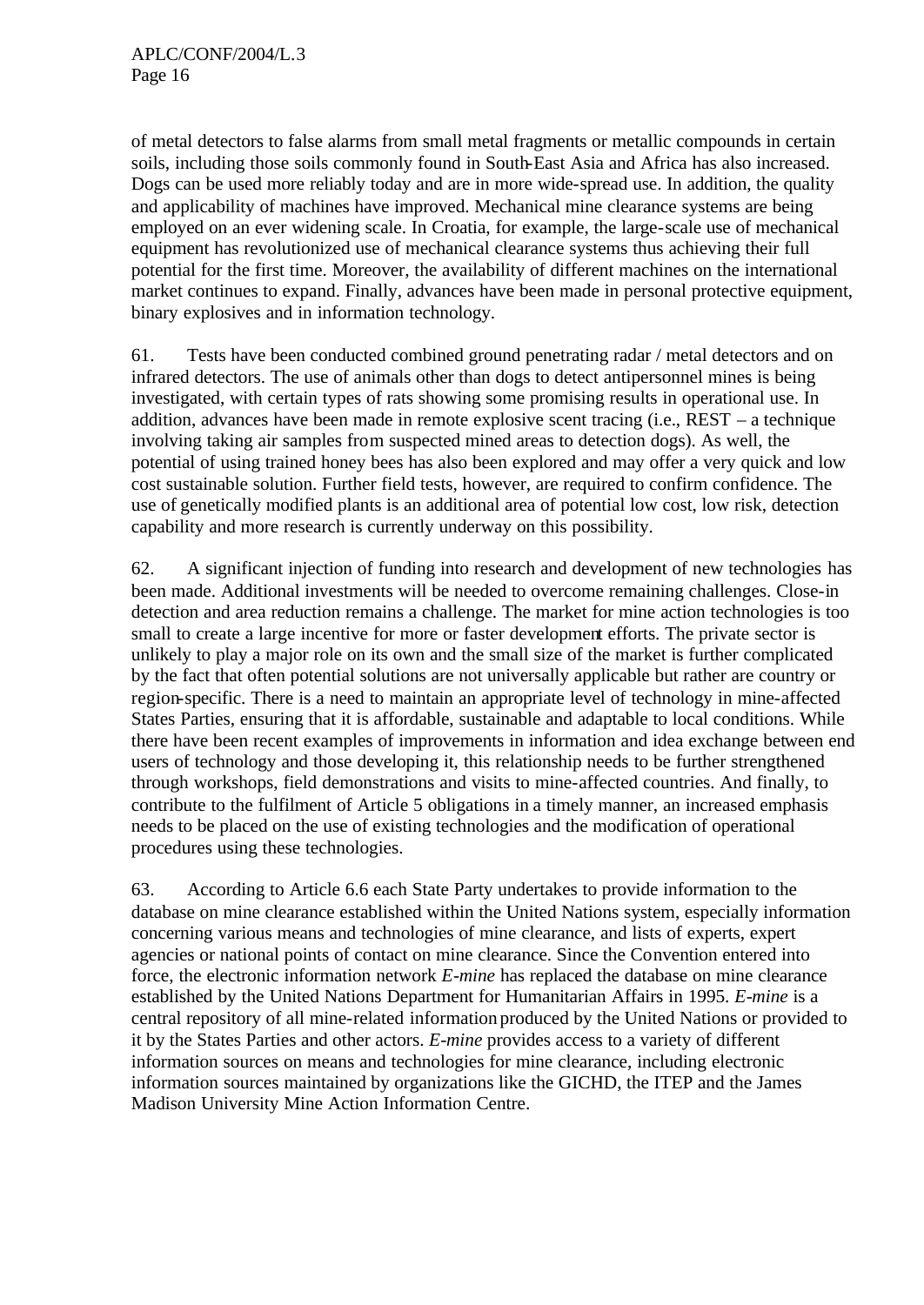## **IV. Assisting landmine victims <sup>9</sup>**

l

64. The preamble to the Convention expresses the wish of the States Parties "to do their utmost in providing assistance for the care and rehabilitation, including the social and economic reintegration of mine victims." This wish is translated into an obligation in Article 6.3 in that "each State Party in a position to do so shall provide assistance for the care in and rehabilitation of, and social and economic reintegration, of mine victims (….)" Article 6.3 continues by indicating that such assistance may be provided through a variety of means, including "the United Nations system, international, regional or national organizations or institutions, the International Committee of the Red Cross, and national Red Cross and Red Crescent societies and their International Federation, non-governmental organizations, or on a bilateral basis."

65. One of the early steps taken by the States Parties, particularly through the work of the Standing Committee on Victim Assistance and Socio-Economic Reintegration, was to clarify terms that are central to fulfilment of the aim of providing assistance to landmine victims, particularly the terms *victim* and *victim assistance*. It is now generally accepted that *victims* include those who either individually or collectively have suffered physical or psychological injury, economic loss or substantial impairment of their fundamental rights through acts or omissions related to mine utilization. A broad approach to what is considered a landmine victim has served a purpose in drawing attention to the full breadth of victimisation caused by landmines and unexploded ordnance. However, quite naturally the majority of attention has been focused on providing assistance to those individuals directly impacted by mines. These individuals have specific needs for emergency and ongoing medical care, rehabilitation and reintegration, and require legal and policy frameworks to be implemented in such manner that their rights are protected.

66. In addition to increasing their awareness of the specific needs of landmine victims, the States Parties, particularly through the work of the Standing Committee on Victim Assistance and Socio-Economic Reintegration, have also developed a clear sense of the place of assistance to mine victims in broader contexts. Those individuals directly impacted by mines are a subgroup of larger communities of persons with injuries and disabilities. While victim assistance has been referred to as an integral component of mine action, there are important contextual differences between humanitarian demining and activities related to assisting in the care, rehabilitation and reintegration of landmine victims. The challenges associated with clearing mine / UXO-contaminated areas are relatively distinct from other humanitarian, development or disarmament challenges. Consequently humanitarian demining has developed as a relatively new and specialized discipline. However, the problems faced by landmine victims are similar to the challenges faced by other persons with injuries and disabilities. Victim assistance does not require the development of new fields or disciplines but rather calls for ensuring that existing health care and social service systems, rehabilitation programmes and legislative and policy frameworks are adequate to meet the needs of all citizens — including landmine victims. However, it does require that a certain priority be accorded to health and rehabilitation systems in areas where landmine victims are prevalent.

67. The work to implement the Convention has resulted in the commonly held view that the call to assist landmine victims should not lead to victim assistance efforts being undertaken in

<sup>&</sup>lt;sup>9</sup> Notwithstanding the fact that the term "mine victim" has a negative connotation relative to the term "mine" survivor", the former is used predominately in this document as it is a term used in the Convention.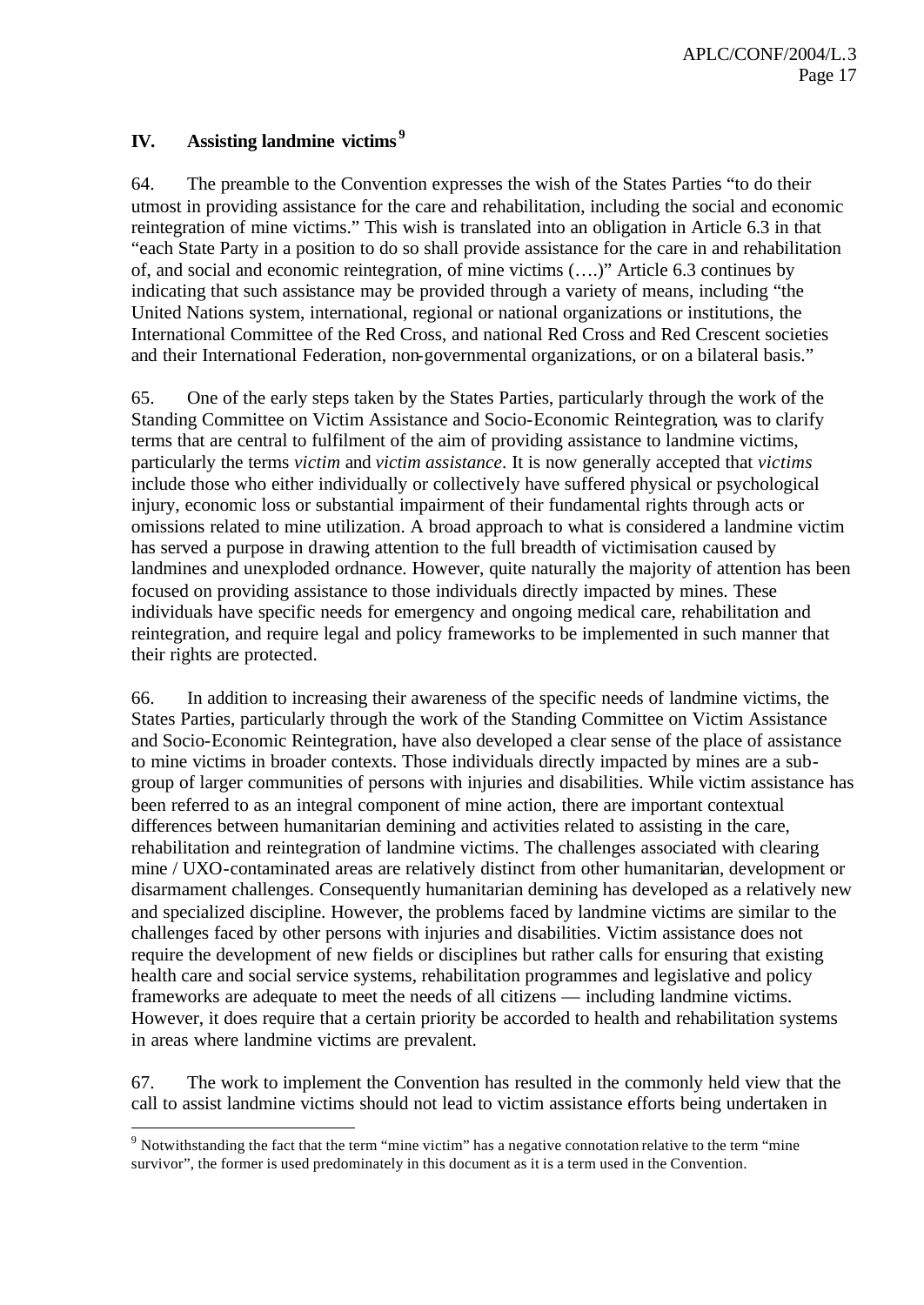such a manner as to exclude any person injured or disabled in another manner. Furthermore, the impetus provided by the Convention to assist mine victims has provided an opportunity to enhance the well-being of not only landmine victims but also all other persons with war-related injuries and persons with disabilities. Assistance to landmine victims should be viewed as a part of a country's overall public health and social services systems and human rights frameworks. However, within those general systems, deliberate care must be taken to ensure that landmine victims and other persons with disability receive the same opportunities in life — for health care, social services, a life-sustaining income, education and participation in the community — as every other sector of a society. Health and social services must be open to all sectors of society, including landmine victims and other persons with disabilities.

68. Another commonly held view that has emerged from the work of the Standing Committee on Victim Assistance and Socio-Economic Reintegration is that providing adequate assistance to landmine survivors must be seen in a broader context of development and underdevelopment. The mine-affected States Parties have different capacities. Many are not in a position to offer an adequate level of care and social assistance to their populations and to mine victims in particular. Many of the mine-affected States Parties, particularly those in Africa, have a low Human Development Index score – a measure established by the United Nations Development Programme (UNDP) to assess the level of well-being of a country's population. Moreover, many of these States Parties have some of the world's lowest rankings of overall health system performance. A political commitment within these countries to assist landmine survivors is essential but ensuring that a real difference can be made may require addressing broader development concerns. It is now widely recognized that victim assistance should be integrated into development plans and strategies. By doing so, development efforts that assist mine victims will benefit from these victims' contributions to their country's development through their full participation in social and economic spheres.

69. The States Parties have come to recognize that victim assistance is more than just a medical or rehabilitation issue – it is also a human rights issue. In this vein, it has been stressed that victim assistance should by guided by principles including: national ownership; the nondiscrimination of victims; the empowerment of victims; an integrated and comprehensive approach, including a gender perspective; the participation of all relevant government agencies, service providers, non-governmental organizations and donors; transparency and efficiency; and, sustainability.  $10$ 

70. One of the major advances made by the States Parties, particularly through the work of the Standing Committee on Victim Assistance and Socio-Economic Reintegration, has been to better understand the elements that comprise *victim assistance*. This effort was particularly assisted by a consultative process led by the United Nations Mine Action Service, which led to the generally accepted view that the priorities in this area include:

- understanding the extent of the challenge faced;
- emergency and continuing medical care;

l

- physical rehabilitation, including physiotherapy, prosthetics and assistive devices;
- psychological support and social reintegration;

<sup>10</sup> An initial description of these principles was contained in a document entitled *Victim Assistance: A Comprehensive Integrated Approach*, which was distributed by Switzerland at the 1999 First Meeting of the States Parties.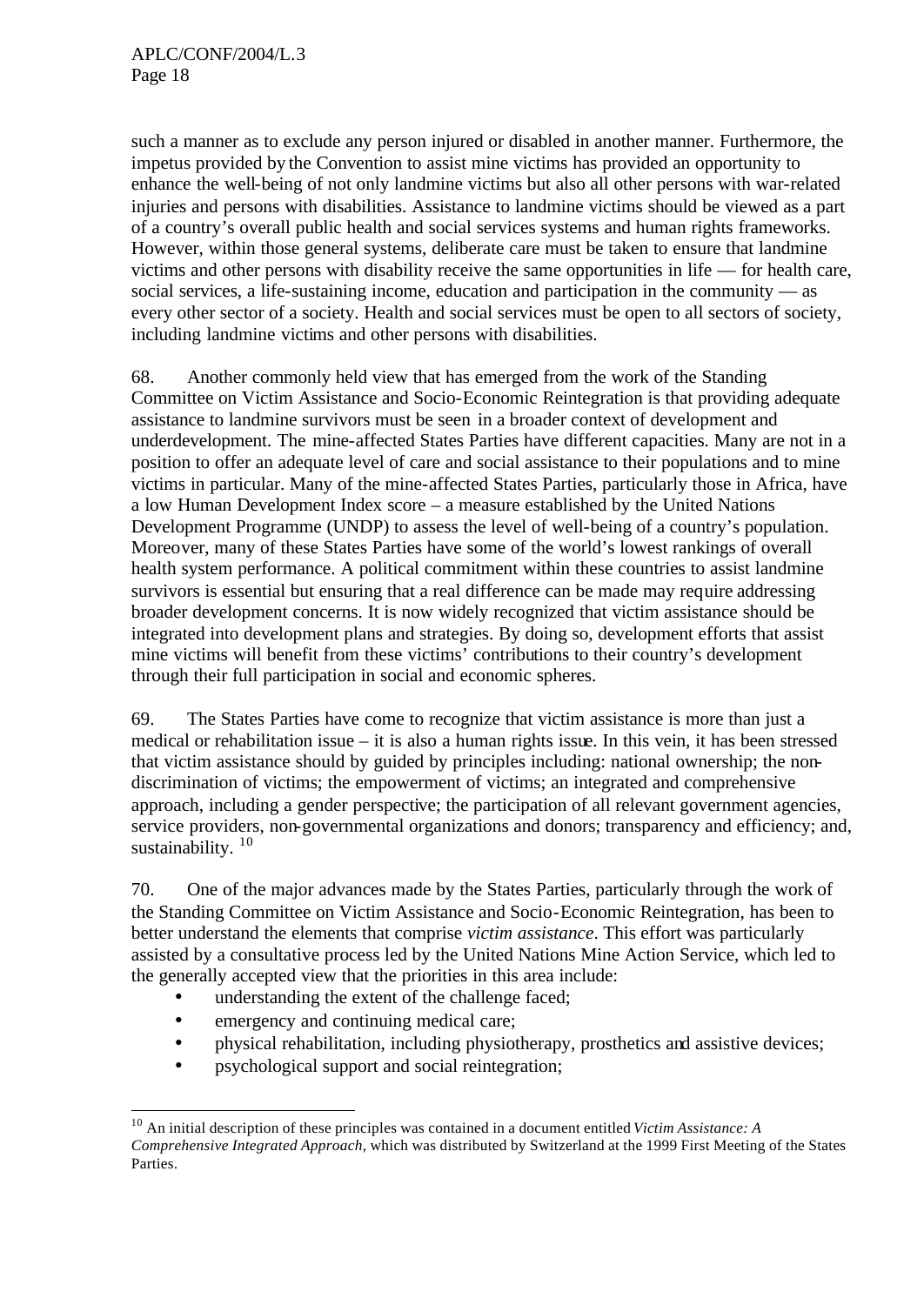- economic reintegration; and,
- the establishment, enforcement and implementation of relevant laws and public policies.

Progress has been made but challenges remain in each of these areas.

### *Understanding the extent of the challenges faced*

71. The States Parties have come to recognize the value and necessity of accurate and up-todate data on the number of new landmine casualties, the total number of survivors and their specific needs, and the extent / lack of and quality of services that exist to address their needs in order to use limited resources most effectively. This matter was acted upon by the World Health Assembly even before the Convention entered into force when in 1998 it requested the Director-General of the World Health Organization "to strengthen the capacity of affected States for the planning and execution of programmes for (inter alia) better assessment of the effects of antipersonnel mine injuries on health through the establishment or reinforcement of surveillance systems."<sup>11</sup> In response, in 2000 the World Health Organization published *Guidance for surveillance of injuries due to landmines and unexploded ordnance* as a standardized tool for information gathering on mine / unexploded ordnance victims as well as guidance on how to use this tool. This tool subsequently served as the model for the design of elements of the Information Management System for Mine Action (IMSMA) related to data on victims – a system that is supported in 26 States Parties: Afghanistan, Albania, Angola Bosnia and Herzegovina, Cambodia, Chad, Chile, Colombia, Cyprus, the Democratic Republic of the Congo, Ecuador, Eritrea, Guatemala, Guinea-Bissau, Mauritania, Mozambique, Nicaragua, Peru, Rwanda, Serbia and Montenegro, Sudan, Tajikistan, Thailand, The former Yugoslav Republic of Macedonia, Yemen and Zambia.

72. Despite advances made in data collection tools and methodology, and in information systems, many mine-affected States Parties still know little about the prevalence of new victims, the numbers of survivors or their specific needs. Even in many countries with functioning data collection and information management systems like the IMSMA it is believed that not all mine casualties are reported or recorded. This is particularly the case in countries experiencing ongoing conflict, or with minefields in remote areas, or with limited resources to monitor public health services. In addition, some of the best data collection exercises are performed by actors other than States Parties themselves, with national ownership over this matter not yet achieved. The challenge for many States Parties during the period 2005 to 2009 will be to enhance their mine victim data collection capacities, integrating such systems into existing health information systems and ensuring full access to information in order to support the needs of programme planners and resource mobilization.

## *Emergency and continuing medical care*

l

73. The States Parties have come to see emergency and continuing medical care as being emergency first-aid and adequate medical care including competent surgical management. It is acknowledged that the provision of appropriate emergency and continuing medical care, or the

<sup>11</sup> Fifty-First World Health Assembly, *Concerted public health action on anti-personnel mines*, (16 May 1998, A51/VR/10).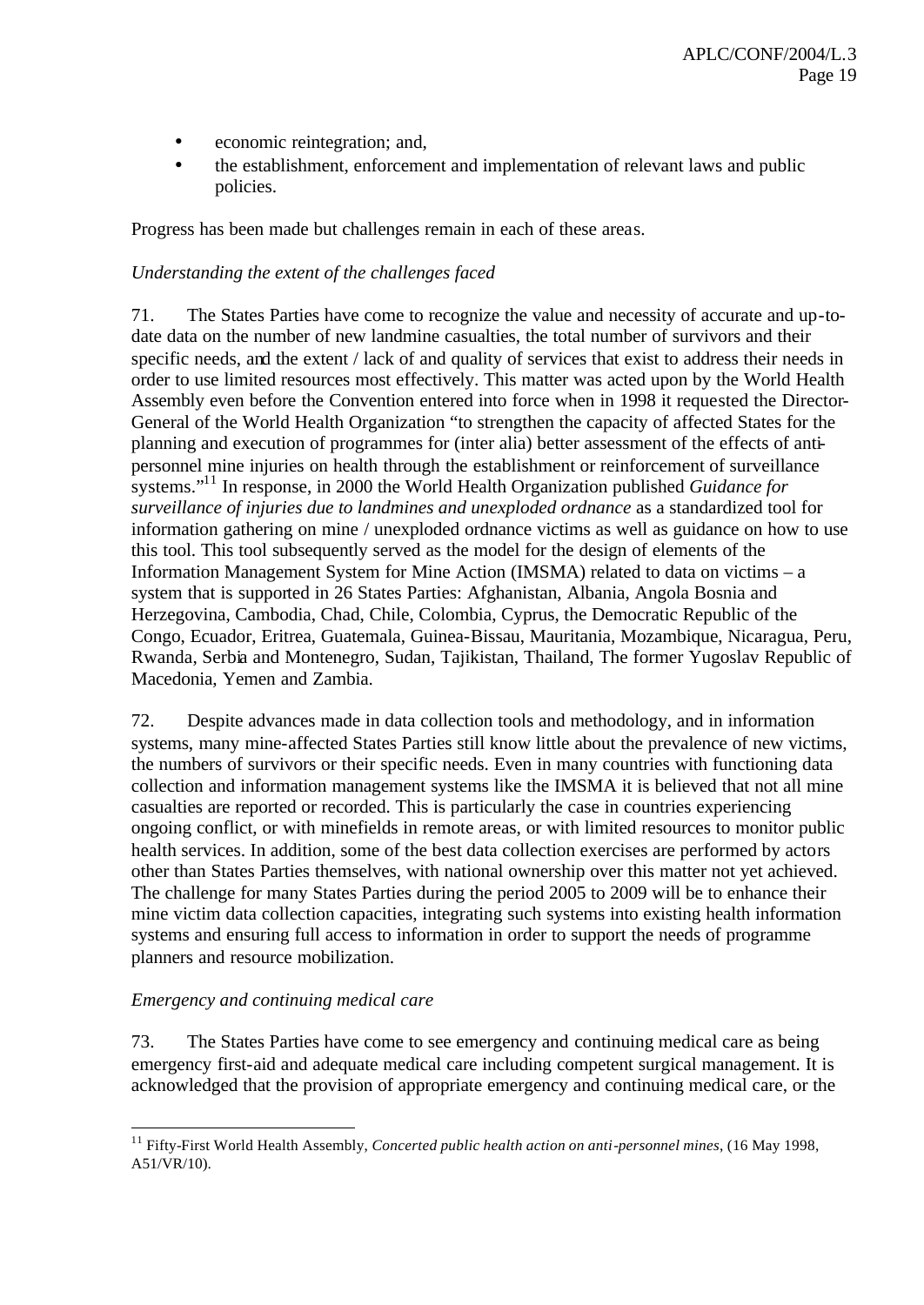lack of it, has a profound impact on the immediate and long-term recovery of mine victims. While some progress has been made in the training of trauma surgeons and those providing emergency first-aid, many mine-affected countries continue to report a lack of trained staff, medicines, equipment and infrastructure to adequately respond to mine and other trauma injuries. Moreover, while guidelines<sup>12</sup> have been developed to assist States Parties, a challenge remains in applying these guidelines.

74. In addition, a profound challenge that many States Parties need to overcome is to ensure that healthcare workers in mine-affected areas are trained in emergency first-aid to respond effectively to landmine and other traumatic injuries. The training of lay-people in mine-affected communities in some States Parties has proven to be effective in lowering mortality rates by providing care as soon as possible after accidents. Lessons from such experiences should be applied. Training is also a challenge for many States Parties with respect to trauma surgeons and nurses in order that they receive appropriate training as an integral component of studies in medical schools and continuing education. As well, many States Parties face the ongoing challenge of ensuring that medical facilities can provide an adequate level of care and that they have the staff, equipment, supplies and medicines necessary to meet basic standards. Moreover, some States Parties face problems related to the proximity of services to mined areas and difficulties in transporting to these facilities those who require care.

## *Physical rehabilitation and prosthetics*

l

75. Physical rehabilitation is a crucial means to landmine victims' ultimate aim: full reintegration. The States Parties have come to see this aspect of meeting the needs of landmine victims as involving the provision of services in rehabilitation and physiotherapy and the supply of prosthetic appliances and assistive devices, such as wheelchairs and crutches, to promote the physical well-being of mine survivors with limb loss, abdominal, chest and spinal injuries, loss of eyesight, or deafness. Progress has been made in the development of guidelines<sup>13</sup>, in the training of technical staff in prosthetics / orthotics in mine-affected countries and by virtue of the fact that the Convention has increased attention on physical rehabilitation and prosthetics. However, needs in this area continue to exceed the level of resources applied to it. Moreover, as the number of landmine survivors continues to increase, so too will resource needs. Physical rehabilitation and prosthetic services are preconditions to the full recovery and reintegration of landmine survivors.

76. Thus, major challenges for many States Parties during the period 2005-2009 will be to: increase, expand access to and ensure the sustainability of national physical rehabilitation capacities; increase the number of trained rehabilitation specialists including doctors, nurses, physiotherapists and orthopedic technicians; provide rehabilitation services in mine-affected

<sup>12</sup> Relevant guidance documents include the ICRC's *Assistance for Victims of Anti-personnel Mines: Needs, Constraints and Strategy* and *Care in the Field for Victims of Weapons of War* and the Trauma Care Foundation's *Save Lives, Save Limbs*.

<sup>13</sup> Relevant guidance documents include the World Health Organization's *Prosthetics and Orthotics Services in Developing Countries – a discussion document*; the Landmine Survivors' Network's *Surviving Limb Loss*, *Life after Injury: A rehabilitation manual for the injured and their helpers*, by Liz Hobbs, Sue McDonough and Ann O'Callaghan), and, *Implementing Prosthetics & Orthotics Projects in Low-Income Countries: A framework for a common approach among international organizations* (forthcoming), by Anders Eklund, et al; and Handicap International's *A review of assistance programs for war wound and other persons with disabilities living in mineaffected countries: May 2004 lessons learned workshop report.*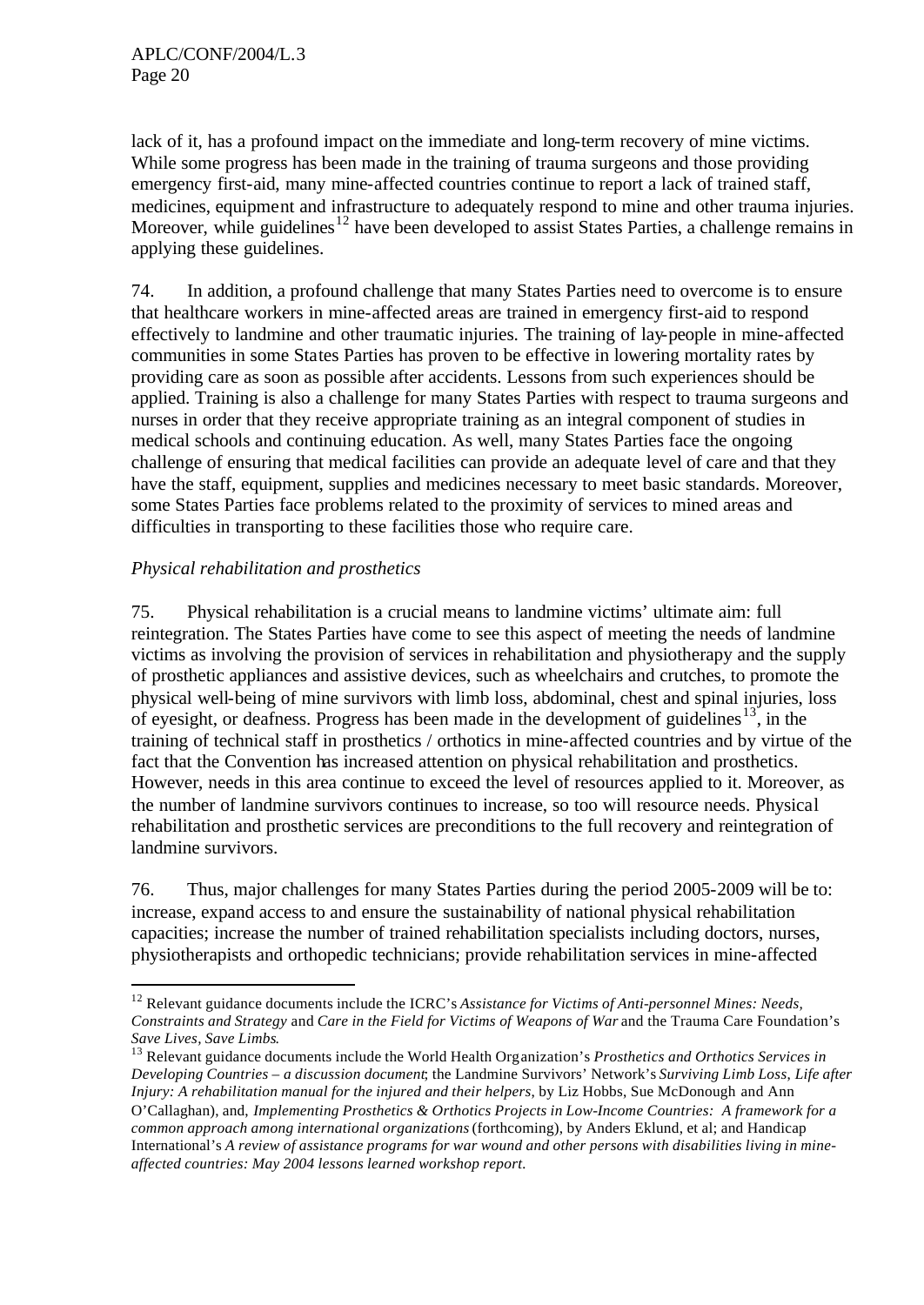communities, ensuring that landmine victims have access to transportation to these services; and, engage all relevant ministries as well as national, regional and international health and rehabilitation organizations to ensure effective coordination in advancing the qua lity of care and increasing the numbers of individuals assisted. Coordination among all actors in this field will be key to improving results and thus the States Parties should look favourably upon processes that encourage cooperation, collaboration and efficiency.

## *Psychological support and social reintegration*

77. The States Parties have come to see psychological support and social reintegration as being activities that assist mine victims to overcome the psychological trauma of a landmine explosion and promote social well-being. The causal relationship between psychological and social factors has also been recognized. These activities include community-based peer support groups, associations for the disabled, sporting and related activities, and where necessary, professional counselling. Appropriate psycho-social support has the potential to make a significant difference in the lives of mine victims. While progress has been made in some mineaffected communities, this is an area that has not received the attention or resources necessary to adequately address the needs of mine victims. The challenge for States Parties during the period 2005 to 2009 will be to increase national and local capacity in these areas with efforts to do so involving the engagement of all relevant actors including relevant ministries, trauma recovery experts, academics, relevant international and regional organizations, and non-governmental organizations and agencies working with other vulnerable groups. In addition, efforts to provide psychological and social support should take full advantage of the fact that mine victims themselves are resources who can act as constructive partners in programmes.

#### *Economic reintegration*

l

78. The States Parties have come to see economic reintegration as being assistance programs that improve the economic status of mine victims in mine-affected communities through education, economic development of the community infrastructure and the creation of employment opportunities. Those landmine survivors who have participated in the work of the Standing Committee on Victim Assistance and Socio-Economic Reintegration that their highest priority is economic reintegration. While progress has been made in developing guidelines<sup>14</sup> and in implementing programs in some mine-affected communities – including, for example, training in agriculture, bee-keeping, handcrafts, literacy, livestock breeding and trades, and in microcredit initiatives, in many continues there continues to be few opportunities for mine victims to receive vocational training or to access employment and other income generation activities. The economic status of mine victims depends largely upon the political stability and economic situation of the communities in which they live. However, enhancing opportunities for economic reintegration contributes to self-reliance of mine victims and community development. The challenge for many States Parties during the period 2005 to 2009 will be to build and develop sustainable economic activities in mine-affected areas that would benefit not only those individuals directly impacted by mines and UXO but their communities. This is a profound challenge to overcome given that economic reintegration of landmine victims must be seen in the broader context of economic development.

<sup>14</sup> See for example, the World Rehabilitation Fund's *Guidelines for Socio-Economic Integration of Landmine Survivors*.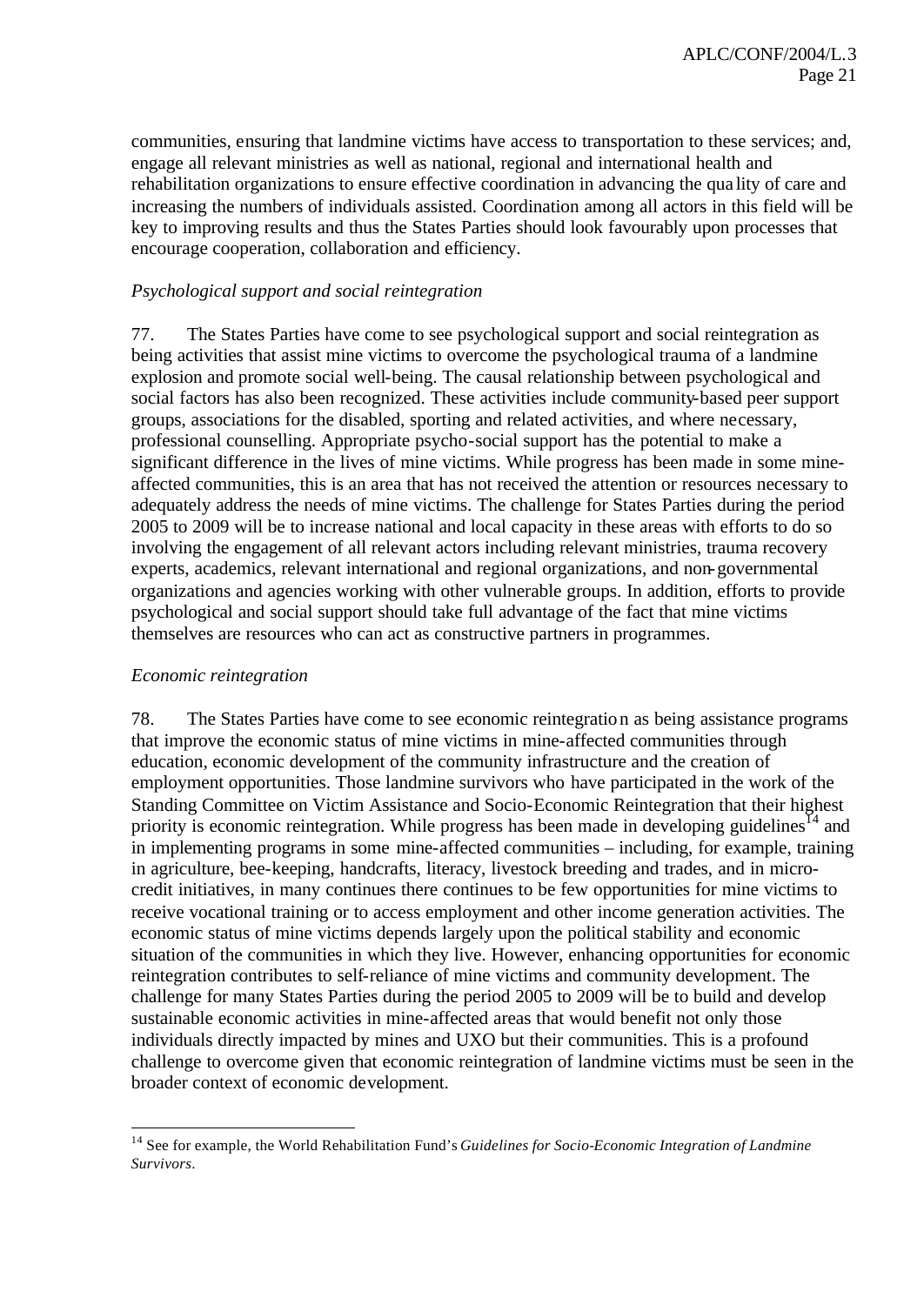## *Laws and public policies*

79. The States Parties have come to see laws and policies as being legislation and actions that promote effective treatment, care and protection for all disabled citizens, including landmine victims. Many mine-affected States Parties have legislation to protect the rights of persons with disabilities, and to provide social assistance, for example, in the form of pensions. However, it remains a challenge for many of these States Parties to fully implement the provisions of the legislation, to provide pensions that are adequate to maintain a reasonable standard of living and to ensure accessibility to public and private infrastructure.

80. Progress has been made by many mine-affected States Parties in the development of plans of action to address the needs of mine victims, or more generally to improve rehabilitation services for all persons with disabilities. Moreover, some of these States Parties have integrated such plans into broader development or poverty reduction plans, such as Poverty Reduction Strategy Papers. The challenge for those States Parties for which the responsibility to ensure the well-being of landmine victims is most pertinent during the period 2005 to 2009 will be to further develop and implement plans to address the needs and rights of mine victims, and more generally to improve rehabilitation and socio-economic reintegration services for all persons with disabilities.

81. The States Parties have recognized the importance and the benefits of the inclusion of landmine survivors in a substantive way in the work of the Convention – at the international level – including in Meetings of the States Parties and in the Intersessional Work Programme, but particularly within landmine survivors' home countries where decisions affecting their wellbeing ultimately are taken. A challenge for the States Parties during the period 2005 to 2009 will be to ensure that efforts to ensure such substantive participation do not subside but rather are enhanced.

82. In addition to outlining the priority elements of *victim assistance*, the work of the Standing Committee on Victim Assistance and Socio-Economic Reintegration has underscored that the ultimate responsibility for victim assistance rests with each State Party within which there are landmine survivors and other mine victims. This is logical given that it is the basic responsibility of each State to ensure the well-being of its citizens, notwithstanding the fundamental importance of the international donor community supporting the integration and implementation of the policies and programmes articulated by States Parties in need. As noted, the Convention articulates the responsibility of all States Parties to provide for the well-being of mine victims in general terms, indicating that assistance shall be provided "for the care and rehabilitation, and social and economic reintegration of mine victims." However, the work of the Standing Committee has brought to the attention of the States Parties existing and widely accepted instruments and declarations which provide further guidance in fulfilling this responsibility to mine victims, which as noted, are a sub-group of all persons with disabilities.

83. The declaration of the 1993 World Conference on Human Rights<sup>15</sup>, adopted by consensus by 171 States, reaffirmed "that all human rights and fundamental freedoms are universal and thus unreservedly include persons with disabilities" and that "any direct discrimination or other negative discriminatory treatment of a disabled person is therefore a violation of his or her rights." This declaration also stated that "persons with disabilities should <sup>15</sup> World Conference on Human Rights. *Vienna Declaration and Programme of Action*, (United Nations document A/CONF.157/23, 12 July 1993).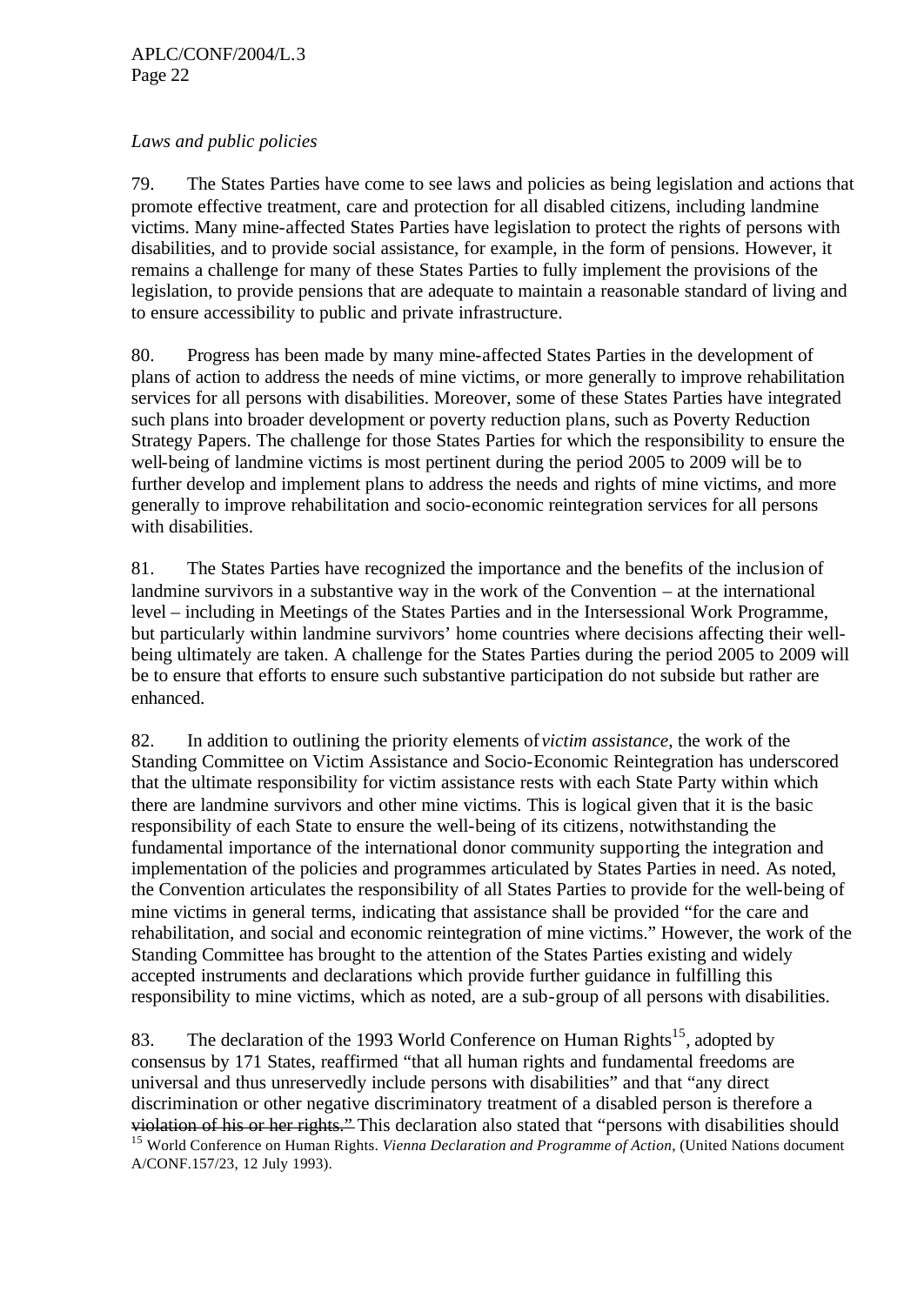rights." This declaration also stated that "persons with disabilities should be guaranteed equal opportunity through the elimination of all socially determined barriers, be they physical, financial, social or psychological, which exclude or restrict full participation in society" and called upon the United Nations General Assembly to adopt standard rules on the equalization of opportunities for persons with disabilities.

84. In 1993, the United Nations General Assembly, without a vote, subsequently adopted the United Nations Standard Rules for Persons with Disabilities $16 - a$  document whose importance was highlighted at various meetings of the Standing Committee and widely distributed to the States Parties. The purpose of the Standard Rules is to ensure that all persons with disabilities, as members of their societies, may exercise the same rights and obligations as others. While not compulsory, the Standard Rules imply a strong moral and political commitment on the part of the UN General Assembly, and hence on the part of all States Parties to the Convention, to take action for equalization of opportunities for persons with disabilities.

85. The success and lessons learned from the work to implement the Convention have he lped inspire further efforts at the international level to protect and promote the rights of persons with disabilities. In this regard, the States Parties have been apprised of ongoing negotiations on a United Nations convention on the rights of people with disabilities.

86. The work of the States Parties, particularly through discussions in Meetings of the States Parties and in the Standing Committee on Victim Assistance and Socio-Economic Reintegration, has led to an accepted view that all States Parties in a position to do so have a responsibility to support mine victims – regardless of the number of landmine victims within a particular State Party. In addition, the Standing Committee has highlighted that this responsibility is most pertinent for – and hence the challenges faced in fulfilling it most profound in 22 States Parties in which these States Parties themselves have indicated there likely are hundreds, thousands or tens-of-thousands of landmine survivors: Afghanistan, Albania, Angola, Bosnia and Herzegovina, Burundi, Cambodia, Chad, Colombia, Croatia, the Democratic Republic of the Congo, El Salvador, Eritrea, Guinea-Bissau, Mozambique, Nicaragua, Senegal, Serbia and Montenegro, Sudan, Tajikistan, Thailand, Uganda and Yemen.

87. While not forgetting the responsibilities to landmine victims wherever they may be, a greater emphasis must be placed on the fulfilment of the responsibilities to landmine victims by the above-mentioned States Parties and on providing assistance where necessary to these States. This becomes a more focused challenge for the Convention during the period 2005 to 2009. In Annex VI this challenge is illustrated in more precise terms through summaries of the extent of the problem faced by these States Parties, their plans to address these problems and their priorities for assistance.

l

<sup>&</sup>lt;sup>16</sup> See United Nations General Assembly document A/RES/48/96 of 20 December 1993.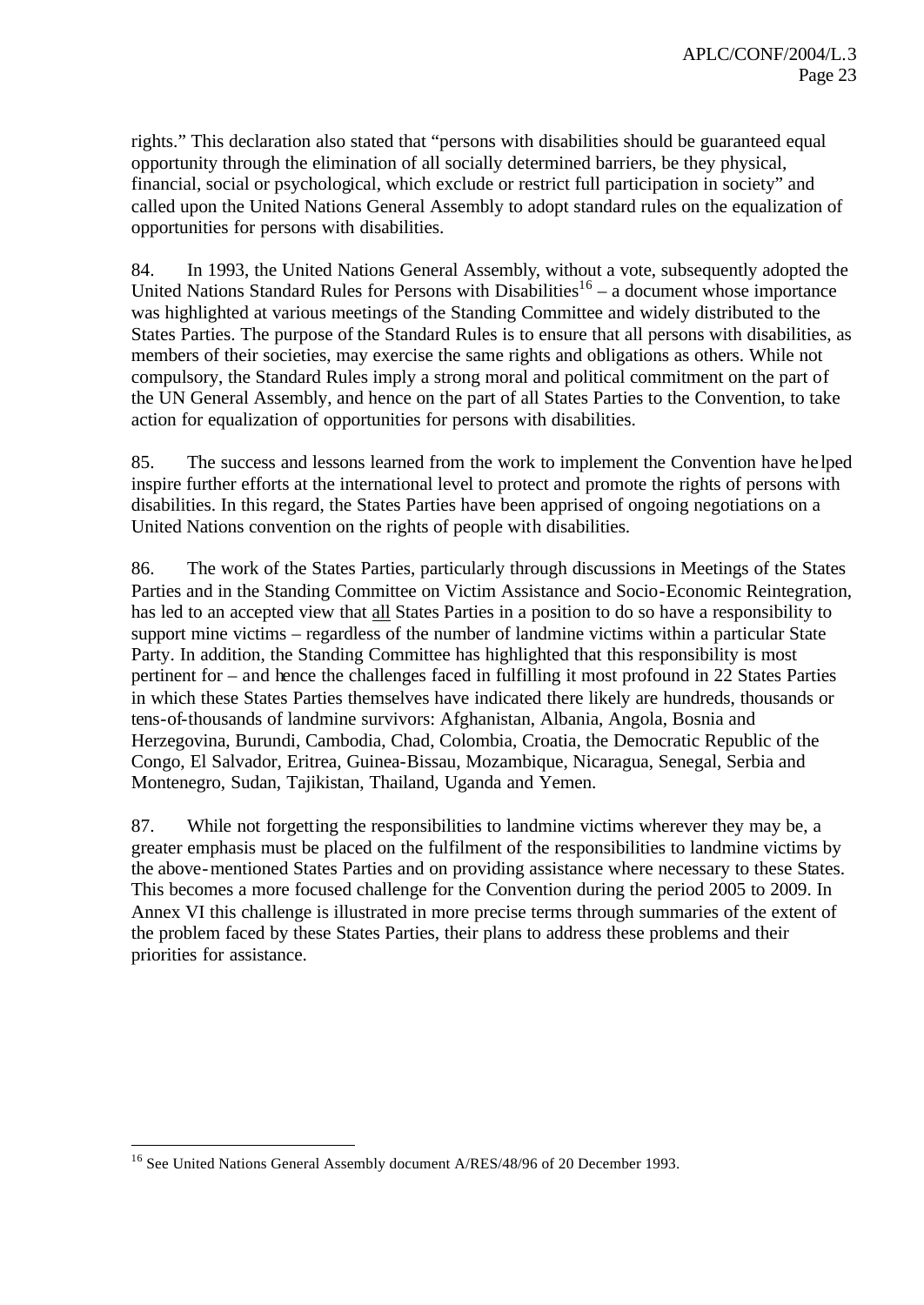## **V. Other matters essential for achieving the Convention's aims**

#### *Cooperation and assistance*

88. Article 6 states that "in fulfilling its obligations under this Convention each State Party has the right to seek and receive assistance, where feasible, from other States Parties to the extent possible." It outlines that "each State Party in a position to do so" shall provide assistance for the care and rehabilitation, and social and economic reintegration, of mine victims and for mine awareness programs, for mine clearance and related activities, and for the destruction of stockpiled antipersonnel mines. Furthermore, it obliges each State Party giving and receiving assistance under the provisions of the Article "to cooperate with a view to ensuring the full and prompt implementation of agreed assistance programs."

89. The Convention is clear that fulfilling obligations to destroy stockpiled antipersonnel mines and to clear mined areas is the responsibility of each individual State Party, just as ensuring the well-being of a country's citizens – including mine victims – is a national responsibility. Nevertheless, Article 6 emphasizes that cooperation and assistance are important elements available to those States Parties which may require support in fulfilling their obligations.

90. It is possible to account for over US\$ 2.2 billion having been generated since the Convention was established in the context of efforts to assist States in pursuing the aims of the Convention. Almost 40 States Parties have been donors to mine action, along with several States not Parties as well as international organisations. Global funding levels have remained relatively constant for past several years – a remarkable fact given that public awareness of the landmine problem was at its peak in 1997.

91. Some States Parties that are not considered to be traditional donors also have made meaningful contributions in the context of efforts to assist others in implementing the Convention. Examples include peace keepers assisting in clearing mined areas, defence cooperation programmes used to train staff from developing countries in humanitarian demining, in-kind contributions of expert advisors, and participation in victim assistance initiatives.

92. The challenge for both traditional and non-traditional "States Parties in a position to do so" will be to ensure a renewed commitment to assist others during the period 2005-2009, through means such as dedicated funds to assist in the implementation of the Convention and by mainstreaming support to mine action through broader humanitarian, development, peacebuilding and peace support programmes. In addition, States Parties in a position to do so face the ongoing challenge of bridging the gap between humanitarian relief efforts and development programmes.

93. The States Parties have affirmed that assistance in implementing the Convention is a collective matter. It is important that financial resources continue to be provided by States Parties in a position to do so. However, it is equally important that affected States Parties themselves take full ownership for this responsibility by making national resource commitments. Evidence suggests that this indeed is occurring. Of the mine-affected States Parties, a total of [XX] have voluntarily reported a combined total of over US\$ [XXX] million having been dedicated to mine action from national sources since the Convention entered into force.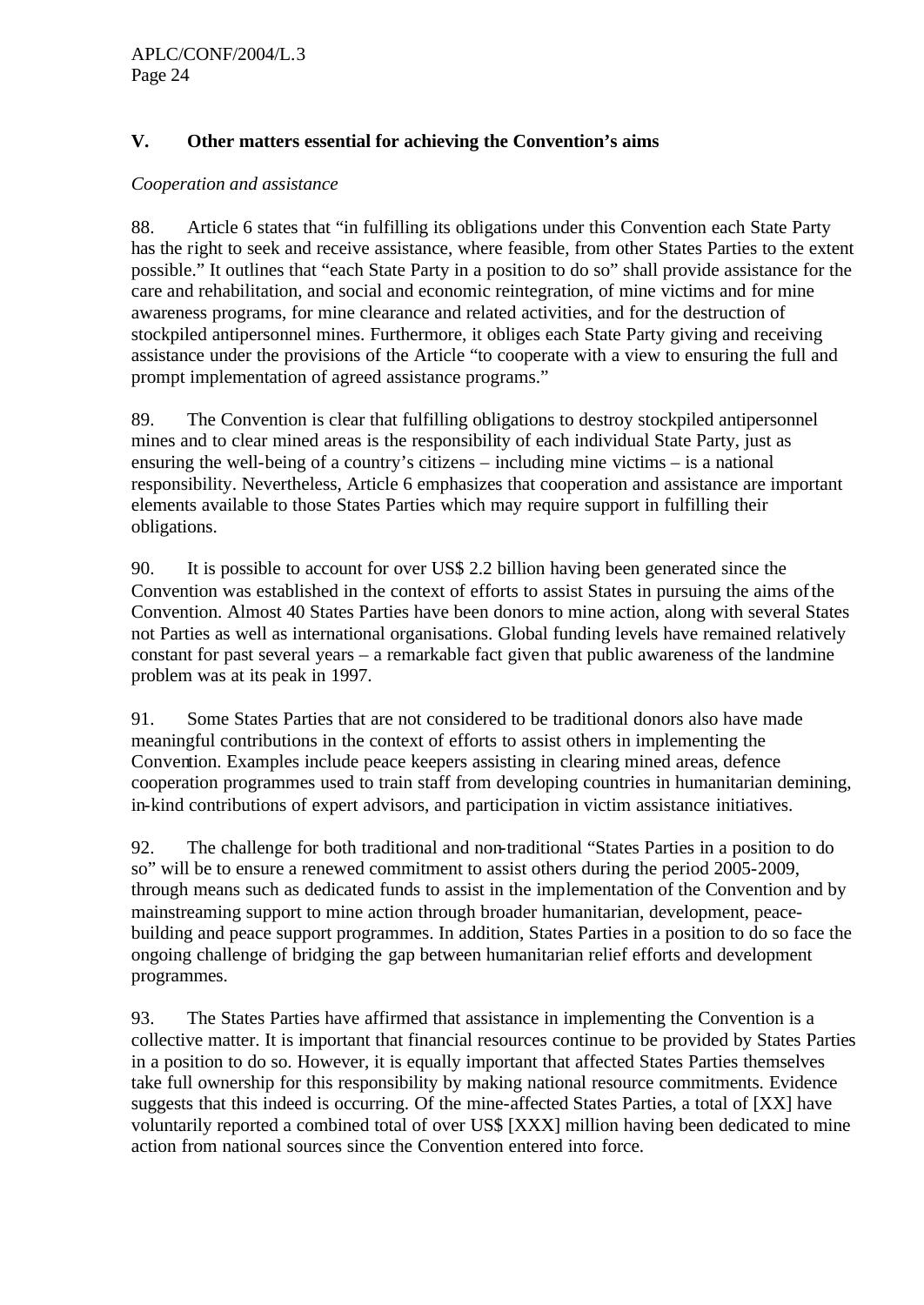94. States Parties can advance measures to take full ownership over their responsibilities by integrating mine action in their national development plans. This is logical given that the presence or suspected presence of mined areas in most affected countries obstructs economic development and reconstruction and inhibits the repatriation of refugees and internally displaced persons. It is equally logical that over time fulfilling the Convention's obligations will contribute to development, thus increasing the capacity of mine-affected States Parties and lessening their need for outside assistance. The development situation faced by each mine-affected State Party naturally is different and therefore each individual party itself must discern the place of mine action within overall development priorities, taking into consideration the need to meet its obligations under Article 5.

95. The presence or suspected presence of mined areas can exacerbate poverty and efforts to clear these mines can help reduce poverty. The following [3] States Parties have taken action on this front by incorporating into their Poverty Reduction Strategy Papers (PRSPs) efforts to clear mined areas and to enhance the opportunities of persons with disabilities: [Bosnia and Herzegovina, Cambodia and Chad]. In doing so, these States Parties have demonstrated to others how this important basis for assistance from the World Bank and the International Monetary Fund can be used in the context of fulfilling Convention obligations. In addition, other States Parties have used other methods to incorporate obligations under the Convention into overall poverty reduction plans.

96. The role of the World Bank and of regional development banks more generally has been highlighted as a potential source of funding for those States Parties requiring assistance. Some States Parties already have accessed loans whereas others have benefited from grants having been awarded by the World Bank's Post Conflict Fund. An ongoing challenge, however, rests in ensuring that mine-affected States Parties are made well aware of the availability of loans and grants in the context of fulfilling Convention obligations.

97. The Convention makes it clear that assistance may be provided through a variety of means, including, inter alia, the United Nations system, international, regional or national organizations or institutions, the International Committee of the Red Cross, national Red Cross and Red Crescent societies and their international federation, non-governmental organizations, or on a bilateral basis, or by contributing to the United Nations Voluntary Trust Fund for Assistance in Mine Action<sup>17</sup>, or other regional funds.

98. The United Nations system has played a leading role in assisting over 20 mine-affected States Parties in implementing the Convention and in supporting mine action in States not parties and in mine affected regions. Since 1999, UNMAS has managed over US\$ 150 million in contributions made to the Voluntary Trust Fund for Assistance in Mine Action. The OAS has been instrumental in supporting the implementation of the Convention in the Americas, supporting more than 10 States Parties in the Western Hemisphere and having established a political, financial and technical commitment to assist its member States in mine action. In addition, the International Trust Fund for Demining and Mine Victims Assistance has served as an important funding channel in South Eastern Europe, NATO has filled a significant niche in supporting the destruction of stockpiled mines in Europe and Central Asia and the European

l

<sup>&</sup>lt;sup>17</sup> The Convention refers to the United Nations Voluntary Trust Fund for Assistance in Mine Clearance. Since the Convention was adopted, the name of this fund has changed.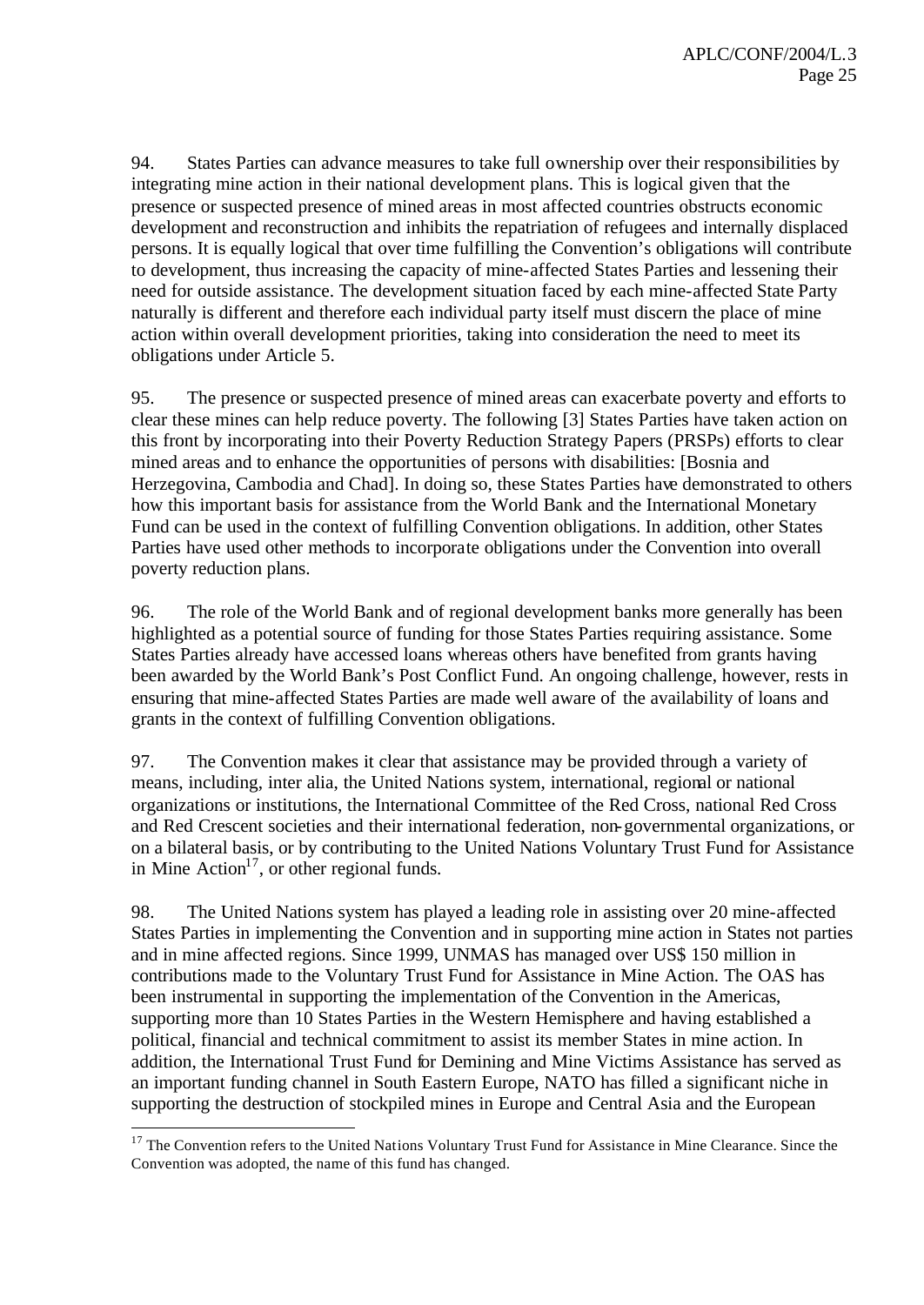Union has been one of the largest contributors to mine action, including stockpile destruction. Most recently, the OSCE has begun supporting the implementation of the Convention in Central Asia.

99. The ICRC has generated and applied almost US\$ 100 million since the Convention entered into force to assist in the care and rehabilitation of landmine victims and to deliver mine risk education programmes. Other organizations, particularly member organizations of the ICBL, have also made important contributions in these areas, in addition to support provided by them for mine clearance and related efforts. Moreover, since the Convention was established the GICHD has become an important source of assistance, through operational support, research, and support for the general operations of the Convention.

100. A challenge facing all these actors is to ensure that they remain as committed to the aims of the Convention in the future as they have in the past. Their efforts have been instrumental to ensuring that progress is made in implementing the Convention, but much more needs to be done. In particular, while great progress has been made in building national capacity, challenges remain in ensuring that national authorities acquire full ownership over efforts to implement the Convention. As demonstrated by the advances made in integrating mine action into the United Nations Consolidated Appeals Process, efforts should be made to ensure the sustainability of support and, where relevant, to integrate mine action into relevant ongoing activities. In addition, many organizations have been successful in acquiring the financial and in-kind support of private organizations and individuals. It will be a challenge over the next period of implementation to ensure that this level of commitment continues.

101. While a great deal of funding will be required to fulfil obligations over the next five years, the States Parties have learned that cooperation and assistance in the context of fulfilling the Convention's aims is about more than simply money. Of equal importance is the matter of how well finite resources are spent and on what. It will be an increasing challenge for the States Parties to ensure greater cost-effectiveness in implementation, applying lessons such as those related to effective coordination and advancing national ownership.

102. Another challenge for States Parties in a position to do so will be to ensure that necessary support for some of the first mine-affected States to have joined the Convention does not disappear before Article 5 has been fully implemented. For their part, these mine-affected States Parties face the challenge of increasing their own national contributions to finish the effort while at the same time effectively communicating ongoing needs for external resources.

103. Providing for the care, rehabilitation and reintegration of landmine victims often requires that attention be given during the entire lifetime of these individuals. Addressing this challenge will not be easy for the States Parties in which there are large numbers of landmine victims. In many cases this challenge can only be overcome with the assistance of States Parties in a position to do so in contributing a necessary amount of resources and energy to victim assistance.

104. While assistance in destroying stockpiled mines is required by only a small number of States Parties, very few States Parties in a position to do so have provided such support. With some of the newest States Parties possessing larger numbers of mines awaiting destruction,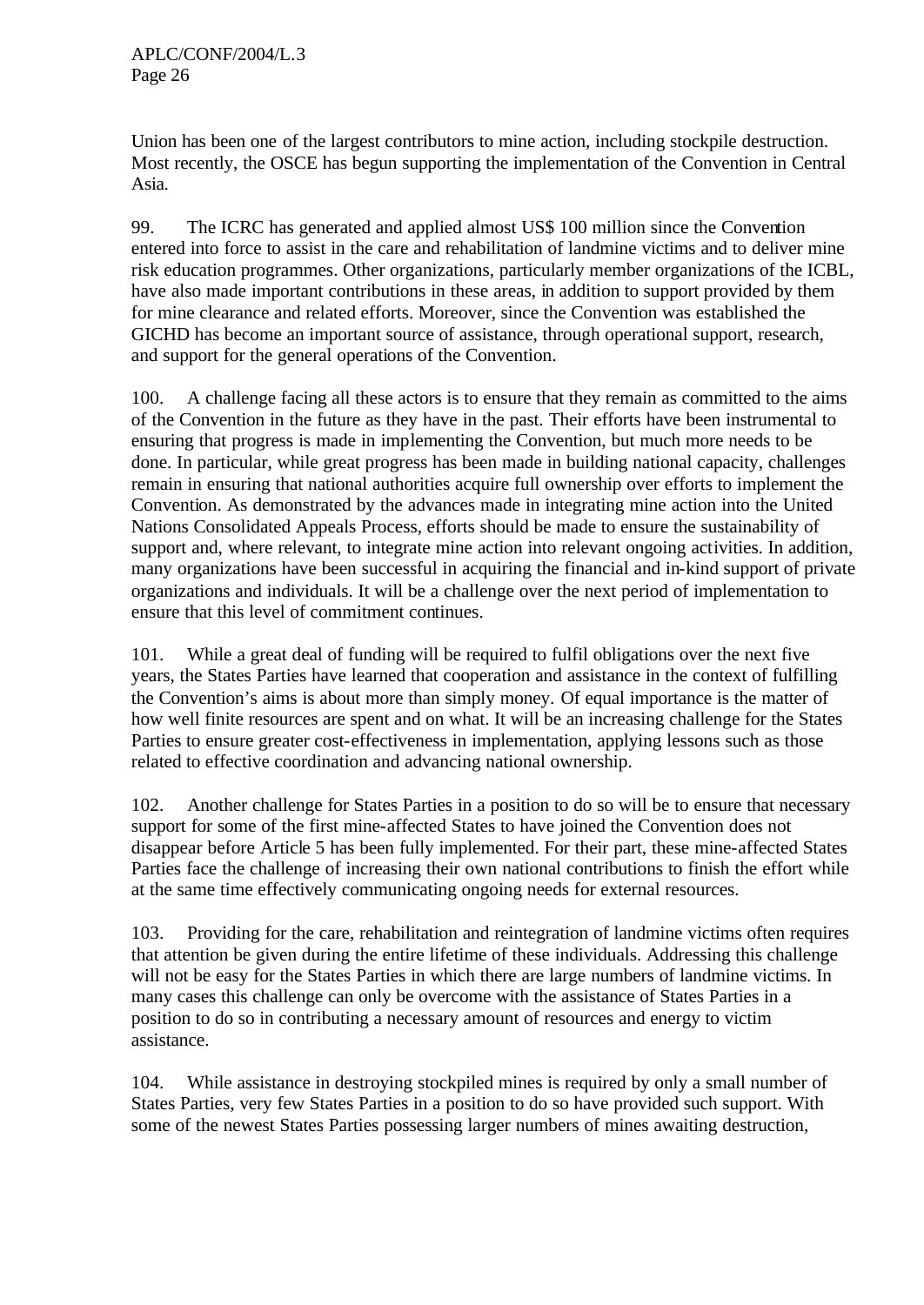collectively the States Parties must overcome the challenge of ensuring cooperation in this area of implementation.

### *Transparency and the exchange of information*

105. Through Article 7, the Convention contains an important mechanism to assure transparency in implementation. This Article requires that each State Party openly and regularly shares information on the following:

- The national implementation measures referred to in Article 9;
- The total of all stockpiled anti-personnel mines owned or possessed by it, or under its jurisdiction or control, including a breakdown of the type, quantity and, if possible, lot numbers of each type of anti-personnel mine stockpiled;
- To the extent possible, the location of all mined areas that contain, or are suspected to contain, antipersonnel mines under its jurisdiction or control, including as much detail as possible regarding the type and quantity of each type of anti-personnel mine in each mined area and when they were emplaced;
- The types, quantities and, if possible, lot numbers of all anti-personnel mines retained or transferred for the development of and training in mine detection, mine clearance or mine destruction techniques, or transferred for the purpose of destruction, as well as the institutions authorized by a State Party to retain or transfer anti-personnel mines, in accordance with Article 3;
- The status of programs for the conversion or de-commissioning of anti-personnel mine production facilities;
- The status of programs for the destruction of anti-personnel mines in accordance with Articles 4 and 5, including details of the methods which will be used in destruction, the location of all destruction sites and the applicable safety and environmental standards to be observed;
- The types and quantities of all antipersonnel mines destroyed after the entry into force of the Convention for that State Party, including a breakdown of the quantity of each type of anti personnel mine destroyed, in accordance with Articles 4 and 5, respectively, along with, if possible, the lot numbers of each type of antipersonnel mine in the case of destruction in accordance with Article 4;
- The technical characteristics of each type of antipersonnel mine produced, to the extent known, and those currently owned or possessed by a State Party, giving, where reasonably possible, such categories of information as may facilitate identification and clearance of anti-personnel mines, at a minimum including the dimensions, fusing, explosive content, metallic content, colour photographs and other information which may facilitate mine clearance; and
- The measures taken to provide an immediate and effective warning to the population in relation to all areas identified under paragraph 2 of Article 5.

106. In accordance with Article 7, paragraph 1, each State Party must provide an initial report in accordance with Article 7 to the depository "as soon as practicable, and in any event not later than 180 days after the entry into force of this Convention for that State Party." A total of 141 of the [143] States, which have ratified or acceded to the Convention have been required to submit such an initial report. All have done so with the exception of the following [8] States Parties: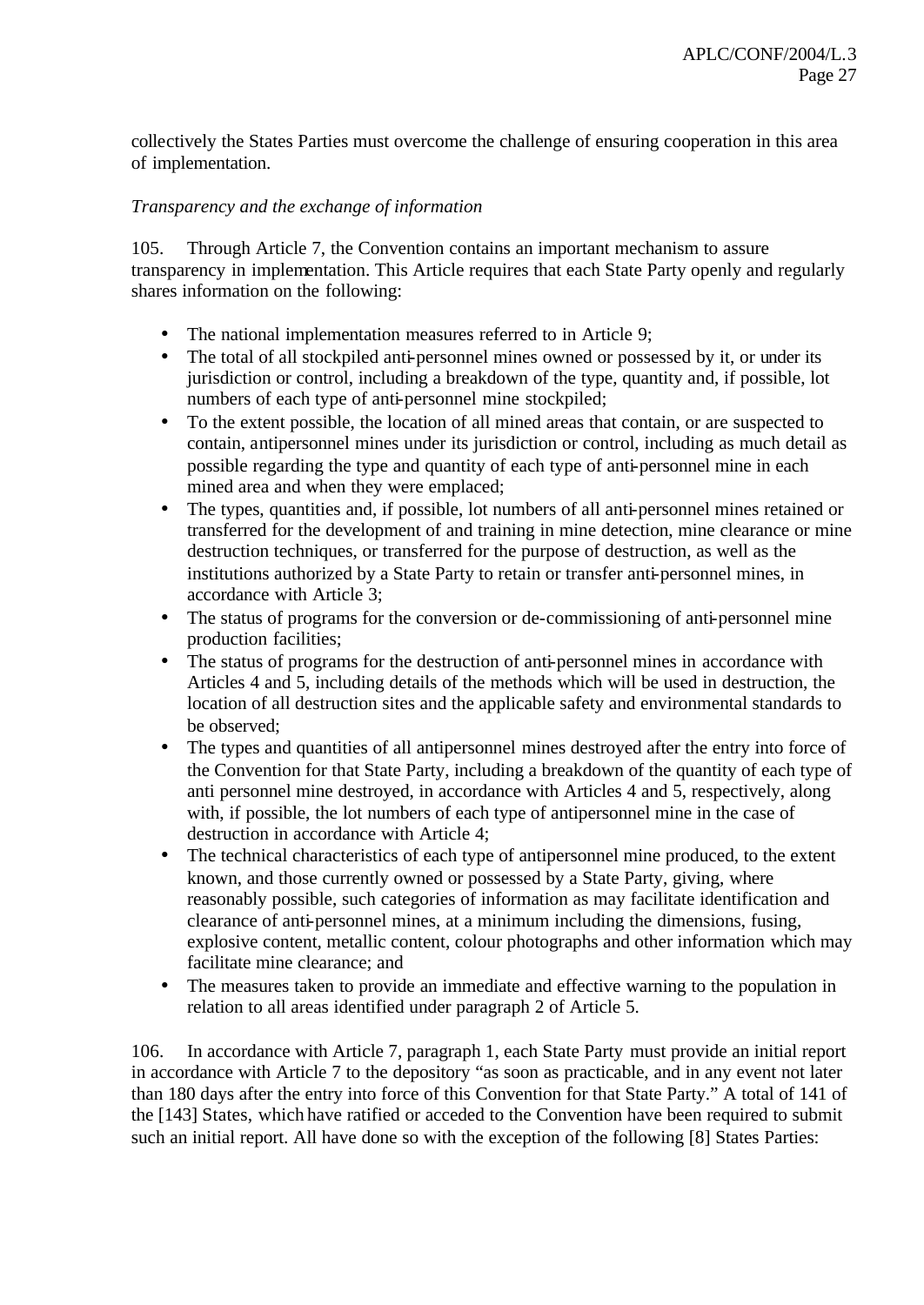[Cape Verde, the Central African Republic, Equatorial Guinea, Guyana, Liberia, Saint Lucia, Saint Vincent and the Grenadines, and Sao Tome and Principe].

107. In accordance with Article 7, paragraph 2, each State Party must provide updated information to the depository annually, covering the last calendar year and reported not later than 30 April of each year. Each State Party obliged to provide such an report in 2004 has done so with the exception of the following [25] States Parties: [Andorra, Antigua and Barbuda, Barbados, Bolivia, Botswana, Cameroon, Costa Rica, the Dominican Republic, Fiji, Gabon, Gambia, Ghana, Lesotho, Madagascar, Maldives, Mali, Niue, Panama, Paraguay, Saint Kitts and Nevis, Samoa, Seychelles, Swaziland, Trinidad and Tobago and Venezuela].

108. Article 7, paragraph 3, indicates that Secretary-General of the United Nations shall transmit reports received in accordance with Article 7 to the States Parties. At the 1999 First Meeting of the States Parties, the States Parties agreed on the ways and means to ensure the distribution of these reports. In particular, they agreed that it would be practical and costeffective to make the reports available on the Internet, to encourage States Parties to submit their reports electronically and to be pragmatic regarding the matter of translations of reports. Moreover, it was agreed to provide all interested actors with access to the reports submitted given that such access is consistent with the Convention's humanitarian purpose. As well, the First Meeting of the States Parties adopted a common reporting format. Together these ways and means have proven to serve the States Parties well during the first five years in which they have been used. In addition, the United Nations Department for Disarmament Affairs on behalf of the United Nations Secretary-General has done a commendable job in receiving reports and making them available – without additional costs borne by the States Parties.

109. Most of types of information contained in reports submitted in accordance with Article 7 have been referred to elsewhere in this review. Three areas not previously covered include information related to mines retained or transferred for purposes described in Article 3, the conversion or decommissioning of antipersonnel mine production facilities, and, the technical characteristics of mines at one time produced or currently held by States Parties.

110. The following [63] States Parties have reported antipersonnel mines retained or transferred for the development of and training in mine detection, mine clearance or mine destruction techniques in accordance with Article 3:[Algeria, Angola, Argentina, Australia, Bangladesh, Belarus, Belgium, Bosnia and Herzegovina, Botswana, Brazil, Bulgaria, Burundi, Cambodia, Cameroon, Canada, Chile, Colombia, the Congo, Croatia, Cyprus, the Czech Republic, Denmark, Djibouti, Ecuador, El Salvador, Eritrea, France, Germany, Greece, Guinea-Bissau, Honduras, Hungary, Ireland, Italy, Japan, Jordan, Kenya, Luxembourg, Malawi, Mali, Mauritania, Moldova, Mozambique, Namibia, the Netherlands, Nicaragua, Nigeria, Peru, Portugal, Romania, Rwanda, Slovakia, Slovenia, South Africa, Spain, Suriname, Sweden, Tajikistan, Thailand, The former Yugoslav Republic of Macedonia, Togo, Tunisia, Turkmenistan, Uganda, the United Kingdom of Great Britain and Northern Ireland, the United Republic of Tanzania, Uruguay, Venezuela, Yemen, Zambia and Zimbabwe]. The table in Annex VI provides an overview of the number of mines reported retained in various years in accordance with this Article. Some of these States Parties on a voluntary basis have provided information on the intended purpose and actual use of these mines.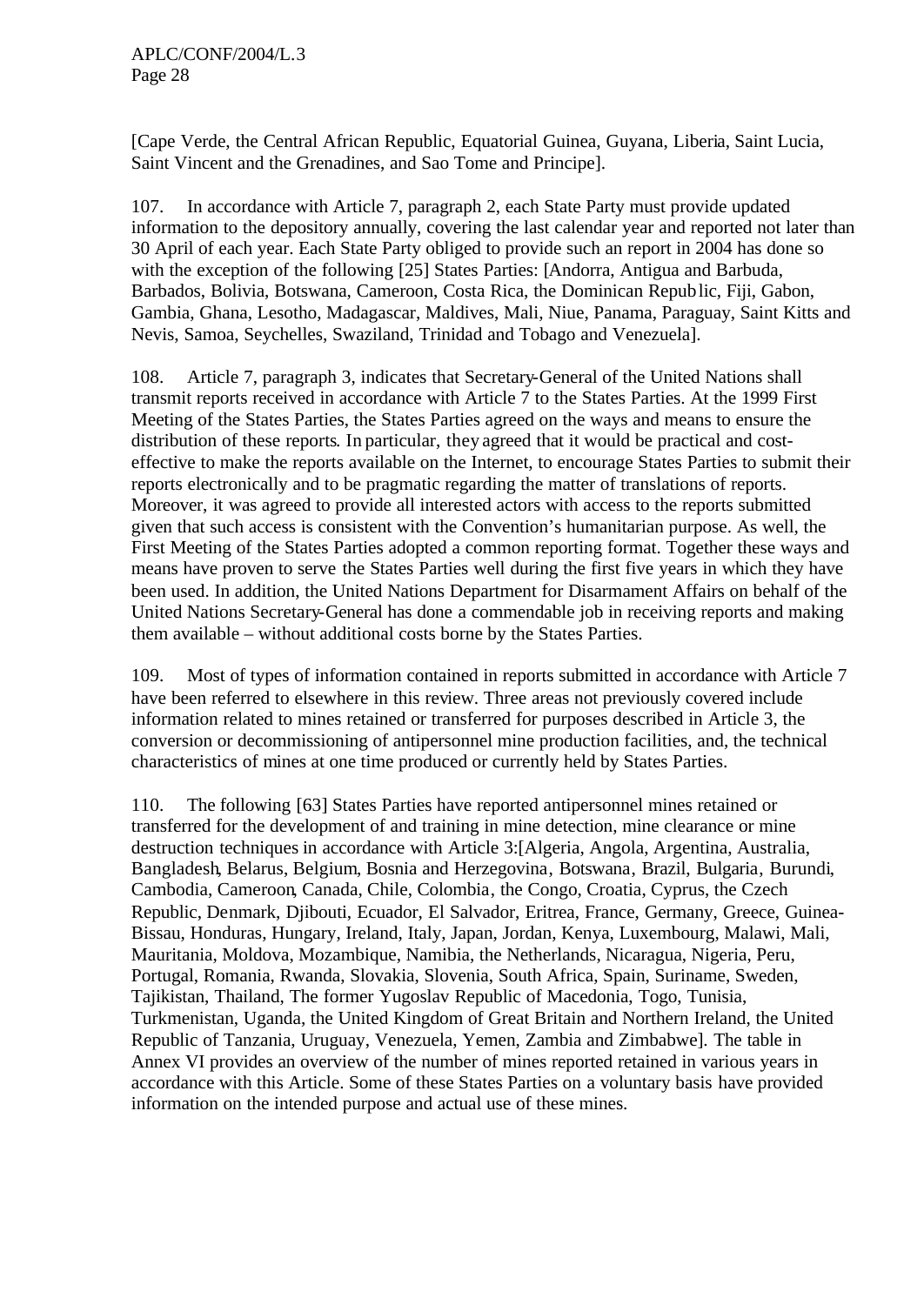111. The following [22] States Parties have reported on the conversion or decommissioning of antipersonnel mine production facilities: [Albania, Argentina, Bosnia and Herzegovina, Brazil, Bulgaria, Canada, Chile, Colombia, the Czech Republic, Denmark, France, Hungary, Italy, Japan, Peru, Portugal, Romania, South Africa, Spain, Sweden, Uganda and the United Kingdom of Great Britain and Northern Ireland].

112. The following [62] States Parties have provided technical characteristics of antipersonnel mines produced or currently held, giving information as may facilitate identification and clearance of antipersonnel mines: [Afghanistan, Albania, Angola, Argentina, Australia, Bangladesh, Belarus, Belgium, Bosnia and Herzegovina, Brazil, Bulgaria, Canada, Chad, Chile, Colombia, the Congo, Croatia, Cyprus, the Czech Republic, Denmark, Djibouti, Ecuador, Eritrea, France, Germany, Guinea-Bissau, Honduras, Hungary, Ireland, Italy, Japan, Jordan, Kenya, Lithuania, Luxembourg, Malaysia, Mali, Mauritania, Mauritius, Moldova, Mozambique, Nicaragua, the Niger, Nigeria, Peru, Portugal, Romania, Slovakia, Slovenia, South Africa, Spain, Sweden, Tajikistan, Thailand, The former Yugoslav Republic of Macedonia, Tunisia, Uganda, the United Kingdom of Great Britain and Northern Ireland, Uruguay, Yemen, Zambia and Zimbabwe].

113. At the 2000 Second Meeting of the States Parties, the States Parties reviewed the technical ways and means of circulating reports, adopting *Form J* to provide States Parties with an opportunity to report voluntarily on matters pertaining to compliance and implementation not covered by the formal reporting requirements contained in Article 7. The States Parties further recommended the use of this form to report on activities undertaken with respect to Article 6, in particular to report on assistance provided for the care and rehabilitation, and social and economic reintegration, of mine victims. Since the adoption of *Form J*, the following [56] States Parties have made use of voluntary means of reporting: [Albania, Angola, Australia, Austria, Belarus, Belgium, Benin, Bosnia and Herzegovina, Brazil, Bulgaria, Cambodia, Canada, Chad, Chile, Colombia, Croatia, Cyprus, the Congo, Denmark, Ecuador, France, Germany, Guatemala, Guinea-Bissau, Honduras, Ireland, Italy, Jamaica, Japan, Malawi, Malta, Mauritius, Mexico, Monaco, Mozambique, the Netherlands, New Zealand, Nicaragua, the Niger, Nigeria, Norway, Peru, Philippines, Portugal, Romania, Rwanda, Slovakia, South Africa, Spain, Sweden, Tajikistan, the United Republic of Tanzania, Thailand, Uruguay, Yemen and Zimbabwe].

114. At the 2002 Fourth Meeting of the States Parties, the States Parties again reviewed the technical ways and means of circulating reports. On the basis of suggestions contained in a President's Paper, States Parties were encouraged to maximize the potential of the reporting format as an important tool to measure progress and communicate needs and agreed to act upon, as appropriate, particular suggestions made in this paper. As noted, these suggestions included encouraging States Parties to use the opportunity to provide "supplementary information", in such a way that it could help facilitate cooperation and assistance efforts.

115. The Intersessional Work Programme, established by the States Parties in 1999, has complemented the official and legally-required exchange of information through Article 7. By employing principles such as coherence, flexibility, partnership, informality, continuity and effective preparation, this Programme has been successful in particular in the following areas:

- raising awareness;
- reaching common understanding on diverse issues;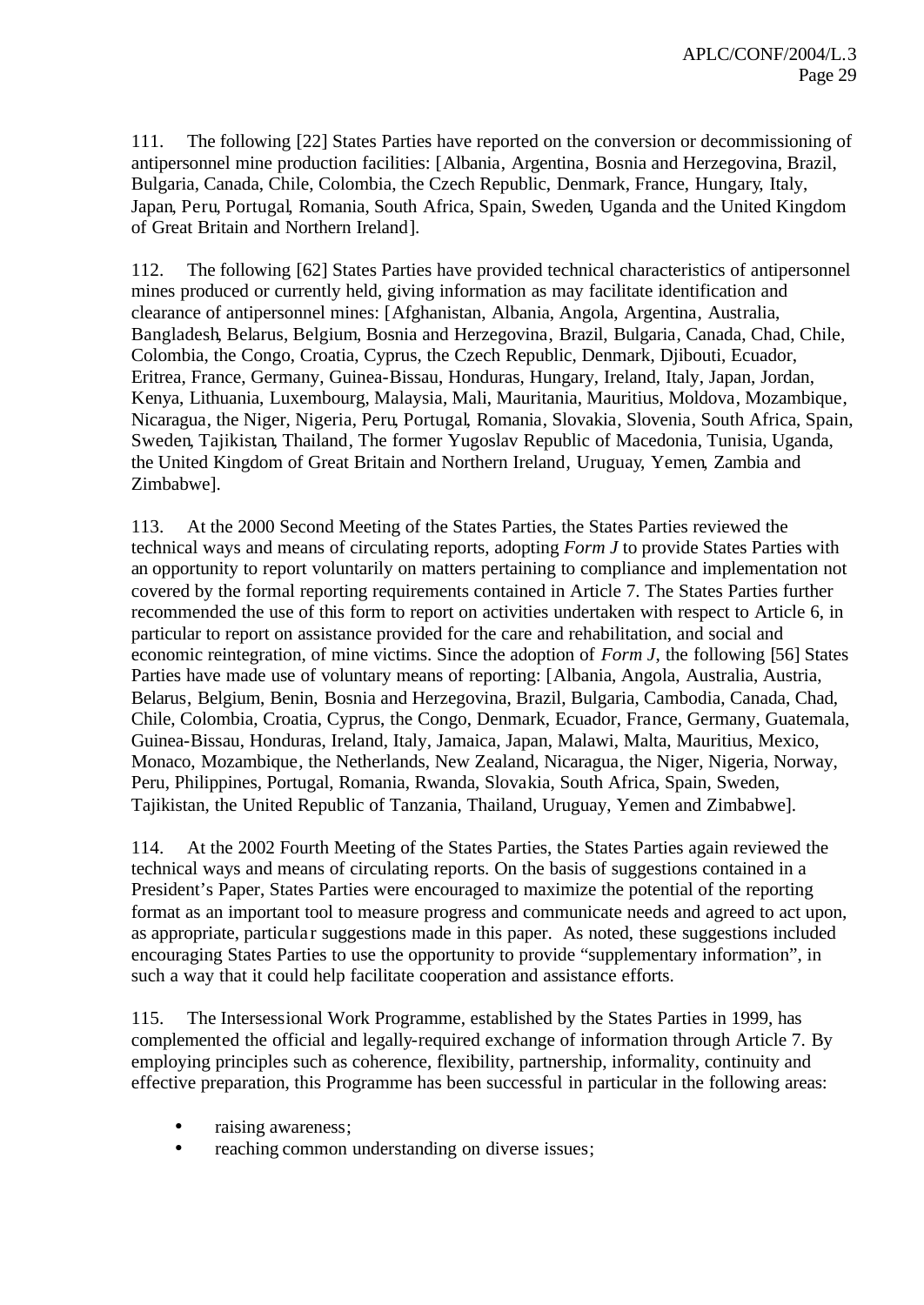- identifying best practices;
- sharing experiences and information on means available to address the landmine problem and,
- providing the opportunity for different actors involved in mine action issues to meet and discuss ideas.

Most importantly, the Intersessional Work Programme has provided a forum both for mineaffected States Parties and those in the process of destroying stockpiled mines to share information on their problems, plans, progress and priorities for assistance, and for those in a position to do so, to share information and the support that they can provide. In this sense, the informal information exchange made possible through the Intersessional Work Programme has significantly supported the operationalization of the Convention's cooperation and assistance measures.

116. Since the Convention's entry into force, the States Parties at their annual Meetings of the States Parties and at meetings of the Standing Committee on the General Status and Operation of the Convention have shared information and exchanged views on the application of many of the Articles of the Convention. In particular, the following matters have been subject to discussion:

- With respect to Article 1, States Parties have discussed paragraph 1, sub-paragraph c of the Article (i.e., that each State Party undertakes never to assist, encourage or induce, in any way, anyone to engage in any activity prohibited to a State Party under this Convention), - and how they understand its application when engaged in military operations with States not party to the Convention. In addition, States Parties have discussed how the transit of antipersonnel mines by a State not party to the Convention relates to this provision.
- With respect to Article 2, the States Parties have discussed how the Convention's definition of an antipersonnel mine as "a mine designed to be exploded by the presence, proximity or contact of a person and that will incapacitate, injure or kill one or more persons" relates to mines that are fitted with sensitive fuses or sensitive anti-handling devices.
- With respect to Article 3, the States Parties have discussed what constitutes "the minimum number (of antipersonnel mines) absolutely necessary" which may be retained in accordance with Article 3 "for the development of and training in mine detection, mine clearance, or mine destruction techniques."

117. Non-governmental organizations have played an important role in the exchange of information related to the implementation of the Convention. In particular, the ICBL's Landmine Monitor initiative has provided the States Parties and others with a detailed independent information source on the actions of all States regarding the pursuit of the Convention's aims.

118. An important challenge in the period following the First Review Conference will be to ensure that the remaining [8] States Parties that have not yet submitted an initial transparency report in accordance with Article 7, paragraph 1, do so as soon as possible. Moreover, while the overall reporting rate has exceeded [77] percent in the year of the Review Conference, it will be a challenge to ensure that the States Parties continue to comply with their annual reporting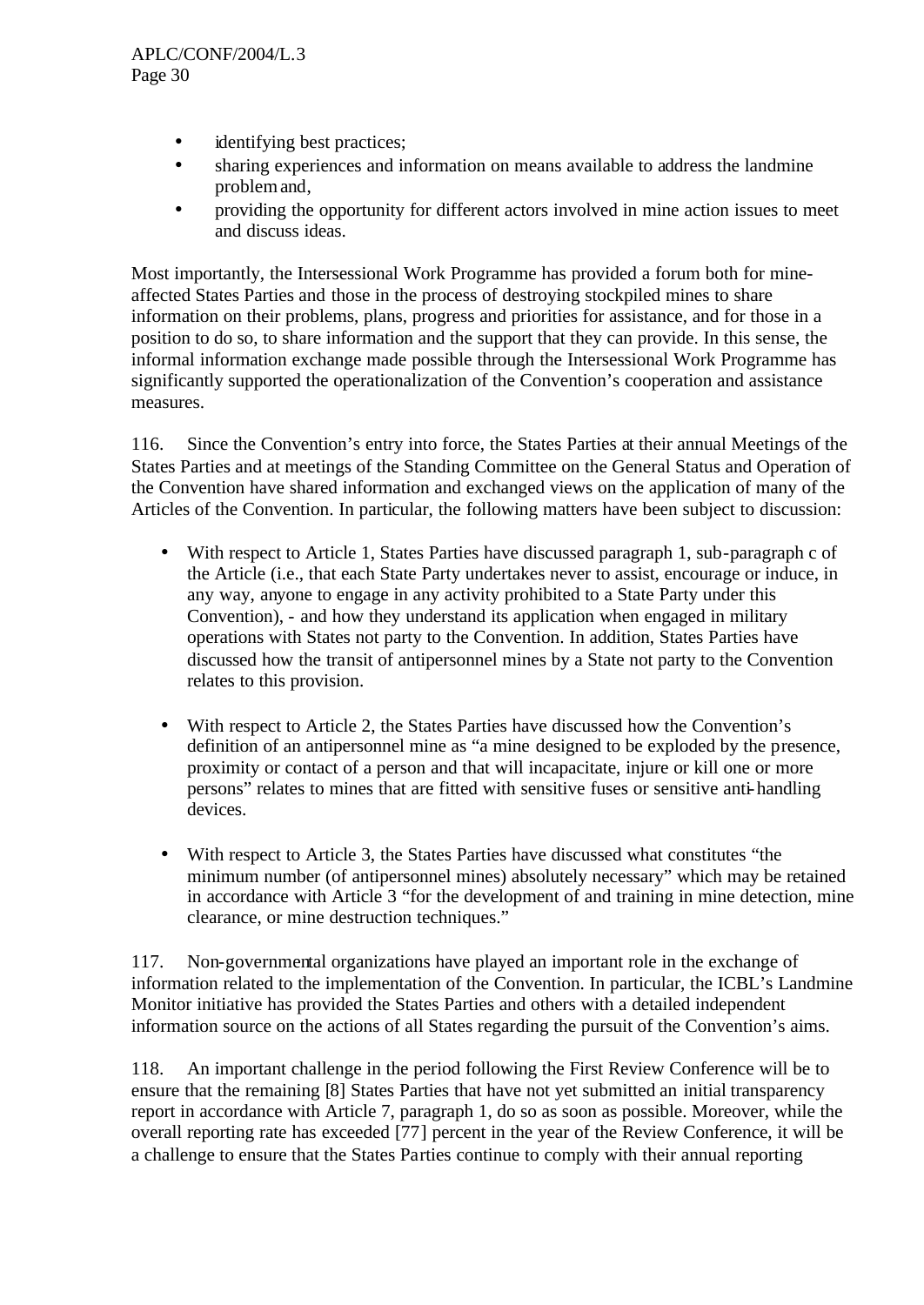obligations following the Review Conference. This continues to be particularly important for States Parties, which are in process of destroying stockpiled mines in accordance with Article 4, those that have decided to retain antipersonnel mines in accordance in accordance with Article 3 and those undertaking measures in accordance with Article 9. Moreover, annual reporting by mine-affected States Parties will become increasingly important to confirm that Article 5 obligations have been fulfilled or to communicate, at the earliest possible stage, challenges that must be overcome in order to ensure that these obligations can be fulfilled.

119. It will also be an important for States Parties to ensure the vibrancy not only of Meetings of the States Parties but also of informal means to share information (e.g., the Intersessional Work Programme and regional conferences and seminars) and non-legally-binding ways to be transparent (e.g., openness in the destruction of antipersonnel mines and in clearing mined areas).

## *Preventing and suppressing prohibited activities, and facilitating compliance*

120. States Parties are individually and collectively responsible for ensuring compliance with the Convention.

121. The primary responsibility for ensuring compliance with the Convention rests with each individual State Party establishing and applying, as necessary, measures outlined in Article 9. This Article obliges each State Party to take all appropriate legal, administrative and other measures, including the imposition of penal sanctions, to prevent and suppress any activity prohibited to a State Party under the Convention undertaken by persons or territory under its jurisdiction or control.

122. Under Article 7, paragraph 1(a), each State Party must report to the Secretary General of the United Nations on "national implementation measures referred to in Article 9" and annually update this report. The following [37] States Parties have reported that they have adopted legislation in the context of Article 9 obligations: [Australia, Austria, Belgium, Belize, Brazil, Burkina Faso, Cambodia, Canada, Colombia, Costa Rica, the Czech Republic, France, Germany, Guatemala, Honduras, Hungary, Iceland, Italy, Japan, Liechtenstein, Luxembourg, Malaysia, Mali, Malta, Monaco, Mauritius, New Zealand, Nicaragua, Norway, South Africa, Spain, Sweden, Switzerland, Trinidad & Tobago, the United Kingdom of Great Britain and Northern Ireland, Zambia and Zimbabwe.] In addition, the following [18] States Parties have reported that they consider existing laws to be sufficient to give effect to the Convention: [Bulgaria, Croatia, Denmark, Guinea-Bissau, the Holy See, Ireland, Lesotho, Mexico, the Netherlands, Portugal, Romania, Samoa, Slovakia, Slovenia, Tajikistan, The former Yugoslav Republic of Macedonia, the United Republic of Tanzania and Tunisia.]

123. [Thirty-one (31)] States Parties have reported that they are in the process of adopting legislation to implement the Convention: [Albania, Argentina, Bangladesh, Benin, Bosnia and Herzegovina, Botswana, Cameroon, Chad, the Congo, Chile, the Democratic Republic of the Congo, Djibouti, El Salvador, Jamaica, Kenya, Malawi, Mauritania, Mozambique, the Niger, Panama, Paraguay, Peru, Philippines, Senegal, Seychelles, Suriname, Swaziland, Thailand, Togo, Uganda, and Yemen.] [Fifty-seven (57)] States Parties have not yet reported that they have taken any legislative measures in accordance with Article 9. The challenge for the period 2005 to 2009 is for all States Parties that have not yet done so to ensure that they have in place the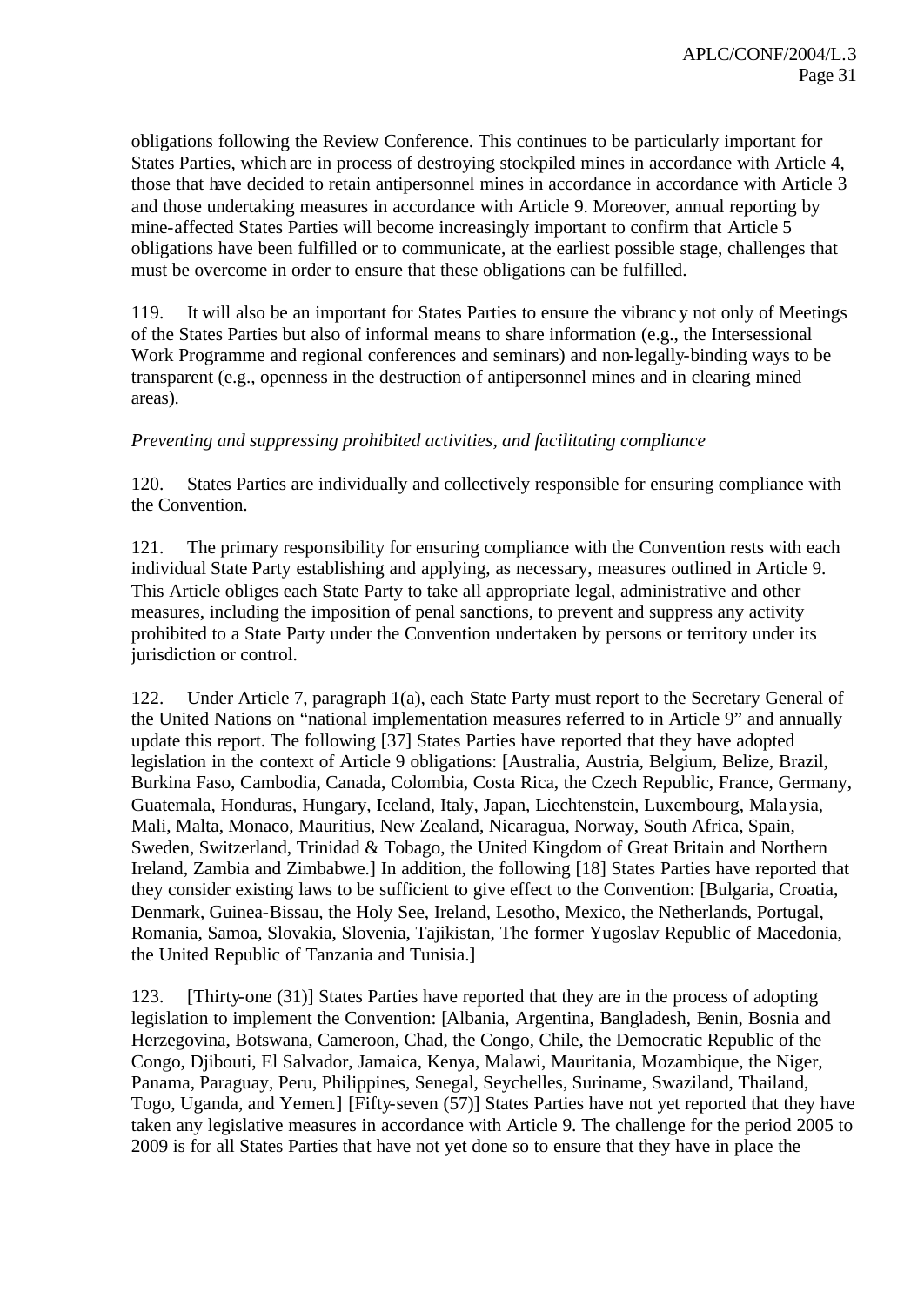legislative measures required by Article 9 and to report on such measures in accordance with Article 7.

124. In addition to reporting legal measures, some States Parties have reported other measures mentioned in Article 9 to prevent and suppress prohibited activities. These measures include the systematic dissemination of information regarding the Convention's prohibitions to their armed forces, the development of armed forces training bulletins, the distribution of the text of the Convention in military academies and directives issued to police forces. However, few States Parties have reported taking measures as these or otherwise harmonising military doctrine with the Convention's obligations. Thus, it will be an ongoing challenge for most States Parties to ensure that such measures to prevent and suppress prohibited activities - in addition to legal measures - are taken and reported upon.

125. Article 8 provides the States Parties with a variety of means to facilitate and clarify questions related to compliance. During the period covered by this review, one State Party, Canada, has facilitated an informal dialogue on these means. Outcomes of this dialogue included the generally accepted sense that compliance with the provisions of the Convention must be seen in the context of cooperation to facilitate implementation. Moreover, the States Parties, in recognizing the need to secure full compliance with all obligations of the Convention, have affirmed their commitment to effectively implement the Convention and to comply fully with its provisions. They have made this affirmation in the spirit of cooperation and collaboration that has characterized the Ottawa process. In this regard, States Parties and have acknowledged their responsibility to seek clarification of these concerns in this cooperative spirit in the event of serious concerns of non-compliance with any of the obligations of the Convention.

126. No State Party has submitted a request for clarification to a Meeting of the States Parties in accordance with Article 8, paragraph 2, or has proposed that a Special Meeting of the States Parties be convened in accordance with Article 8, paragraph 5. This fact combined with the overall exceptional level of compliance with the Convention underscores the States Parties' commitment to the aims of the Convention and is a testament to their agreement, in Article 8, paragraph 1, "to work together in a spirit of cooperation to facilitate compliance by States Parties with their obligations under this Convention."

127. In accordance with Article 8, paragraph 9, the United Nations Department for Disarmament Affairs has fulfilled the UN Secretary-General's responsibility to prepare and update a list of names, nationalities and other relevant data of qualified experts designated for fact finding missions authorized in accordance with Article 8, paragraph 8. The Department for Disarmament Affairs has regularly communicated this information to all States Parties. Since the Convention entered into force, the following States Parties have provided the names of qualified experts: [INSERT LIST].

128. One State Party, Colombia, has indicated that it faces the challenge of armed non-state actors carrying out prohibited activities on its sovereign territory. Such actors are required to comply with the Convention in that their activities are subject to the jurisdiction of the State in question and they may be called to account for violations of the Convention in accordance with the national implementation measures established by the State Party under Article 9.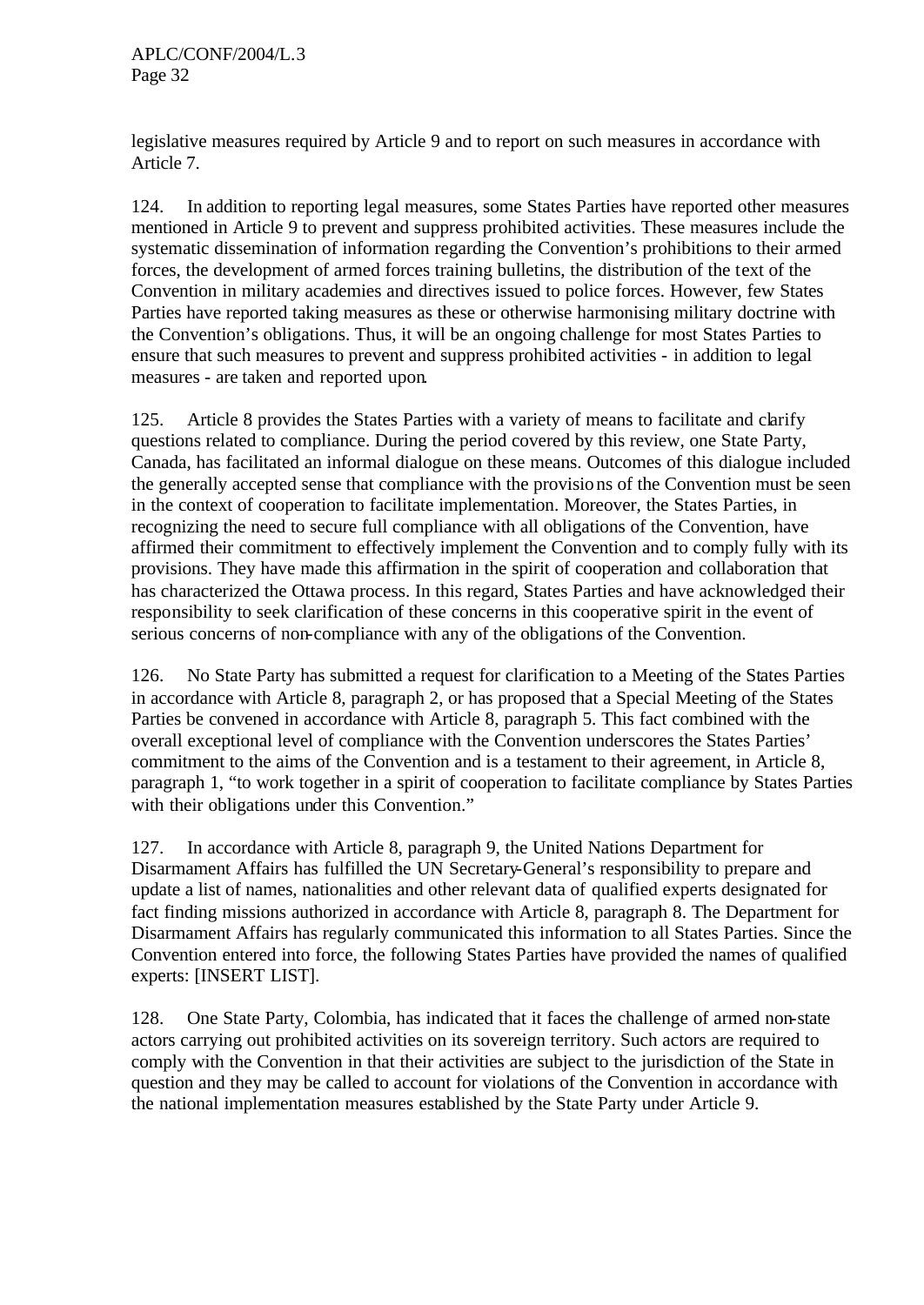## *Implementation Support*

129. As noted, the First Meeting of the States Parties in 1999 established the Intersessional Work Programme "to ensure the systematic, effective implementation of the Convention through a more regularized programme of work." In establishing this Programme, the States Parties recognized the importance of having intersessional Standing Committees on issues related to the operation of the Convention to "engage a broad international community for the purpose of advancing the achievement of the humanitarian objectives of the Convention." The aim of the exercise was "to organize the work within the framework of the Convention in a way which promotes continuity, openness, transparency, inclusiveness and a cooperative spirit."

130. Originally five "Standing Committees of Experts" were established. At the Second Meeting of the States Parties in 2000, the States Parties reduced this to four "Standing Committees" as "technologies for mine action" became a subject matter incorporated into the work of the Standing Committee responsible for mine clearance. In addition, the Intersessional Work Programme was made more efficient through the agreement to hold all Standing Committee meetings consecutively during two sessions a year, each of one week duration. As well, the States Parties recommended that those in a position to do so "consider making voluntary contributions to have additional languages made available for the intersessional meetings." The European Commission subsequently responded to this call and has since ensured that interpretation has been provided in English, French and Spanish at meetings of the Standing Committees without any cost to the States Parties.

131. The Third Meeting of the States Parties in 2001 made a minor adjustment to the committee structure, shifting responsibility for mine awareness from the Standing Committee on Victim Assistance to the Standing Committee on Mine Clearance. The Fourth Meeting of the States Parties in 2002 saw the States Parties agree that the Intersessional Work Programme in the lead-up to the First Review Conference should focus with even greater clarity on those areas most directly related to the core objectives of the Convention: to destroy anti-personnel mines that remain in stockpiles; to clear areas containing anti-personnel mines; to provide assistance to landmine victims; and, to ensure universal acceptance of the ban on anti-personnel mines. The Fifth Meeting of the States Parties in 2003 reaffirmed the need to continue to focus with great clarity on the areas most directly related to these core aims.

132. At each of the Meetings of the States Parties, Co-Chairs and Co-Rapporteurs of the Standing Committees have been elected, with the practice being that one year's Co-Rapporteurs are elected as the subsequent year's Co-Chairs. A table containing the names of those States Parties which have served as Co-Chairs and Co-Rapporteurs is contained in Annex VIII.

133. The States Parties have recognized the value and importance of the Coordinating Committee, established at the Second Meeting of the States Parties in 2000, in the effective functioning and implementation of the Convention. In fulfilling its mandate, the Coordinating Committee has been practical-minded and has applied the principle of flexibility with respect to its coordination of the Intersessional Work Programme. In addition, the Coordinating Committee has operated in an open and transparent manner, having made available summary reports of its meetings on the web site of the GICHD and through updates provided by the Chair of the Coordinating Committee to the States Parties.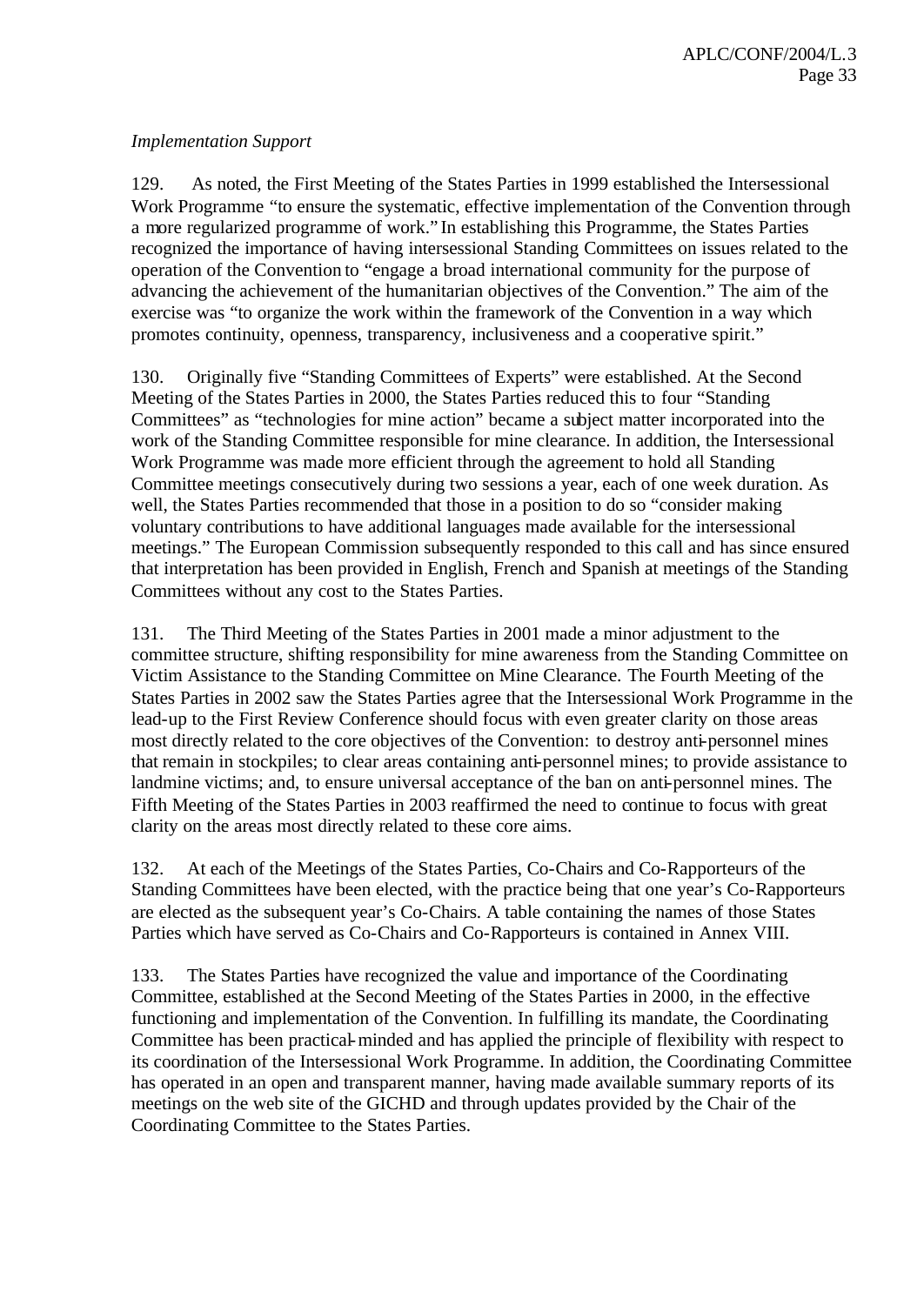134. The States Parties have noted the work undertaken by these interested States Parties through the establishment of the Sponsorship Programme in 2000, which has ensured widespread representation at meetings of the Convention. In addition, the States Parties have expressed their appreciation to the GICHD for efficiently administering the Sponsorship Programme and at no additional cost to the programme's donors. Since its establishment, the following States Parties have made voluntary contributions to the Sponsorship Programme: [INSERT LIST]. The challenge in coming years will be to sustain the necessary level of funding for the Sponsorship Programme following the First Review Conference. In addition, those who have benefited from the programme will need to review their required level of assistance in order to ensure necessary support for others.

135. The States Parties have expressed their appreciation for the manner in which the Implementation Support Unit (ISU), established as part of the GICHD pursuant to a mandate agreed to at the Third Meeting of the States Parties in 2001, is making a positive contribution in support of the States Parties' efforts to implement the Convention. The ISU has met the States Parties' expectations in supporting the Convention's Presidents, the Coordinating Committee, Standing Committees, the Sponsorship Programme, in its work related to communications and liaison, and, budgeting and planning, and through the establishment of the Convention's documentation centre.

136. Many States Parties have heeded the call to provide on a voluntary basis the necessary financial resources for the operation of the ISU, with the following States Parties having made contributions to the ISU Voluntary Trust Fund since it was established in 2001: [Australia, Austria, Belgium, Canada, Croatia, the Czech Republic, Germany, Hungary, Iceland, Ireland, Italy, Malaysia, Mexico, the Netherlands, New Zealand, Norway, South Africa, Sweden, Thailand, and the United Kingdom of Great Britain and Northern Ireland]. The challenge in coming years will be for past donors to make ongoing contributions and for additional States Parties to contribute, on a regular basis, to this valuable implementation mechanism.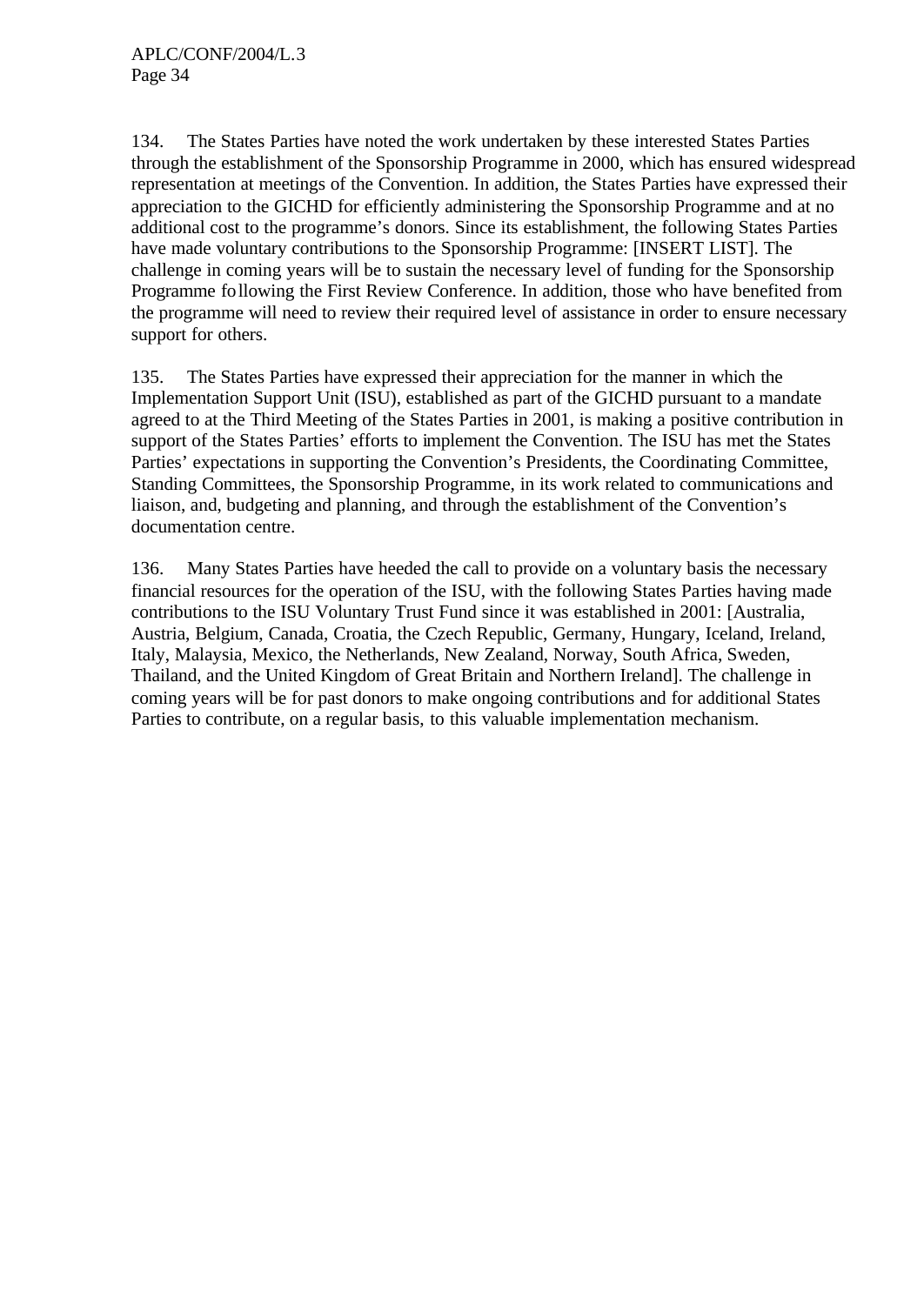| <b>State</b>                     | Ratification / accession date | Entry-into-force date |
|----------------------------------|-------------------------------|-----------------------|
| Afghanistan                      | 11 September 2002             | 1 March 2003          |
| Albania                          | 29 February 2000              | 1 August $2000$       |
| Algeria                          | 9 October 2001                | 1 April 2002          |
| Andorra                          | 29 June 1998                  | 1 March 1999          |
| Angola                           | 5 July 2002                   | 1 January 2003        |
| Antigua and Barbuda              | 3 May 1999                    | 1 November 1999       |
| Argentina                        | 14 September 1999             | 1 March 2000          |
| Australia                        | 14 January 1999               | 1 July 1999           |
| Austria                          | 29 June 1998                  | 1 March 1999          |
| <b>Bahamas</b>                   | 31 July 1998                  | 1 March 1999          |
| Bangladesh                       | 6 September 2000              | 1 March 2001          |
| <b>Barbados</b>                  | 26 January 1999               | 1 July 1999           |
| <b>Belarus</b>                   | 3 September 2003              | 1 March 2004          |
| Belgium                          | 4 September 1998              | 1 March 1999          |
| <b>Belize</b>                    | 23 April 1998                 | 1 March 1999          |
| Benin                            | 25 September 1998             | 1 March 1999          |
| <b>Bolivia</b>                   | 9 June 1998                   | 1 March 1999          |
| Bosnia and Herzegovina           | 8 September 1998              | 1 March 1999          |
| <b>Botswana</b>                  | 1 March 2000                  | 1 September 2000      |
| <b>Brazil</b>                    | 30 April 1999                 | 1 October 1999        |
| Bulgaria                         | 4 September 1998              | 1 March 1999          |
| Burkina Faso                     | 16 September 1998             | 1 March 1999          |
| Burundi                          | 22 October 2003               | 1 April 2004          |
| Cambodia                         | 28 July 1999                  | 1 January 2000        |
| Cameroon                         | 19 September 2002             | 1 March 2003          |
| Canada                           | 3 December 1997               | 1 March 1999          |
| Cape Verde                       | 14 May 2001                   | 1 November 2001       |
| Central African Republic         | 8 November 2002               | 1 May 2003            |
| Chad                             | 6 May 1999                    | 1 November 1999       |
| Chile                            | 10 September 2001             | 1 March 2002          |
| Colombia                         | 6 September 2000              | 1 March 2001          |
| Comoros                          | 19 September 2002             | 1 March 2003          |
| Congo                            | 4 May 2001                    | 1 November 2001       |
| Costa Rica                       | 17 March 1999                 | 1 September 1999      |
| Côte d'Ivoire                    | 30 June 2000                  | 1 December 2000       |
| Croatia                          | 20 May 1998                   | 1 March 1999          |
| Cyprus                           | 17 January 2003               | 1 July 2003           |
| Czech Republic                   | 26 October 1999               | 1 April 2000          |
| Democratic Republic of the Congo | 2 May 2002                    | 1 November 2002       |
| Denmark                          | 8 June 1998                   | 1 March 1999          |
| Djibouti                         | 18 May 1998                   | 1 March 1999          |
| Dominica                         | 26 March 1999                 | 1 September 1999      |
| Dominican Republic               | 30 June 2000                  | 1 December 2000       |
| Ecuador                          | 29 April 1999                 | 1 October 1999        |
| El Salvador                      | 27 January 1999               | 1 July 1999           |
| <b>Equatorial Guinea</b>         | 16 September 1998             | 1 March 1999          |
| Eritrea                          | 27 August 2001                | 1 February 2002       |
| Estonia                          | 12 May 2004                   | 1 November 2004       |
| Fiji                             | 10 June 1998                  | 1 March 1999          |
| France                           | 23 July 1998                  | 1 March 1999          |
| Gabon                            | 8 September 2000              | 1 March 2001          |

#### Annex I **Ratification / accession and entry-into-force dates**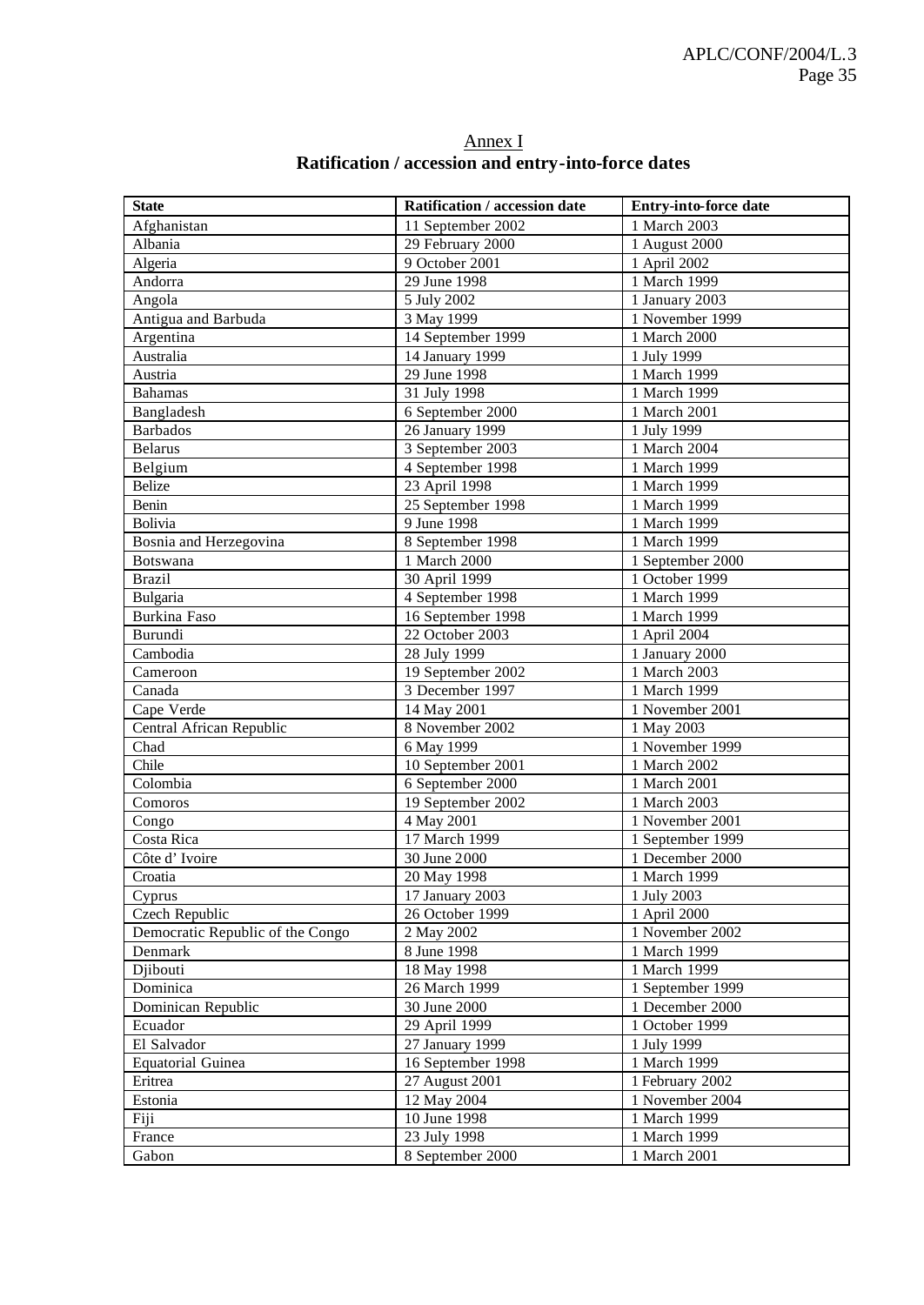# APLC/CONF/2004/L.3 Page 36

| <b>State</b>        | Ratification / accession date   | Entry-into-force date             |
|---------------------|---------------------------------|-----------------------------------|
| Gambia              | 23 September 2002               | 1 March 2003                      |
| Germany             | 23 July 1998                    | 1 March 1999                      |
| Ghana               | 30 June 2000                    | 1 December 2000                   |
| Greece              | 25 September 2003               | 1 March 2004                      |
| Grenada             | 19 August 1998                  | 1 March 1999                      |
| Guatemala           | 26 March 1999                   | 1 September 1999                  |
| Guinea              | 8 October 1998                  | 1 April 1999                      |
| Guinea-Bissau       | 22 May 2001                     | 1 November 2001                   |
| Guyana              | 5 August 2003                   | 1 February 2004                   |
| Holy See            | 17 February 1998                | 1 March 1999                      |
| Honduras            | 24 September 1998               | 1 March 1999                      |
| Hungary             | 6 April 1998                    | 1 March 1999                      |
| Iceland             | 5 May 1999                      | 1 November 1999                   |
| Ireland             | 3 December 1997                 | 1 March 1999                      |
| Italy               | 23 April 1999                   | 1 October 1999                    |
| Jamaica             | 17 July 1998                    | 1 March 1999                      |
| Japan               | 30 September 1998               | 1 March 1999                      |
| Jordan              | 13 November 1998                | 1 May 1999                        |
| Kenya               | 23 January 2001                 | 1 July 2001                       |
| Kiribati            | 7 September 2000                | 1 March 2001                      |
| Lesotho             | 2 December 1998                 | 1 June 1999                       |
| Liberia             | 23 December 1999                | 1 June 2000                       |
| Liechtenstein       | 5 October 1999                  | 1 April 2000                      |
| Lithuania           | 12 May 2003                     | 1 November 2003                   |
| Luxembourg          | 14 June 1999                    | 1 December 1999                   |
| Madagascar          | 16 September 1999               | 1 March 2000                      |
| Malawi              | 13 August 1998                  | 1 March 1999                      |
| Malaysia            | 22 April 1999                   | 1 October 1999                    |
| Maldives            | 7 September 2000                | 1 March 2001                      |
| Mali                | 2 June 1998                     | 1 March 1999                      |
| Malta               | 7 May 2001                      | 1 November 2001                   |
| Mauritania          | 21 July 2000                    | 1 January 2001                    |
| Mauritius           | 3 December 1997                 | 1 March 1999                      |
| Mexico<br>Monaco    | 9 June 1998<br>17 November 1998 | 1 March 1999<br>1 May 1999        |
|                     |                                 |                                   |
| Mozambique          | 25 August 1998                  | 1 March 1999                      |
| Namibia<br>Nauru    | 21 September 1998               | 1 March 1999                      |
| Netherlands         | 7 August 2000<br>12 April 1999  | 1 February 2001<br>1 October 1999 |
| New Zealand         | 27 January 1999                 | $\overline{1}$ July 1999          |
| Nicaragua           | 30 November 1998                | 1 May 1999                        |
| Niger               | 23 March 1999                   | 1 September 1999                  |
| Nigeria             | 27 September 2001               | 1 March 2002                      |
| Niue                | 15 April 1998                   | 1 March 1999                      |
| Norway              | 9 July 1998                     | 1 March 1999                      |
| Panama              | 7 October 1998                  | 1 April 1999                      |
| Papua New Guinea    | 28 June 2004                    | 1 December 2004                   |
| Paraguay            | 13 November 1998                | 1 May 1999                        |
| Peru                | 17 June 1998                    | 1 March 1999                      |
| Philippines         | 15 February 2000                | 1 August 2000                     |
| Portugal            | 19 February 1999                | 1 August 1999                     |
| Qatar               | 13 October 1998                 | 1 April 1999                      |
| Republic of Moldova | 8 September 2000                | 1 March 2001                      |
| Romania             | 30 November 2000                | 1 May 2001                        |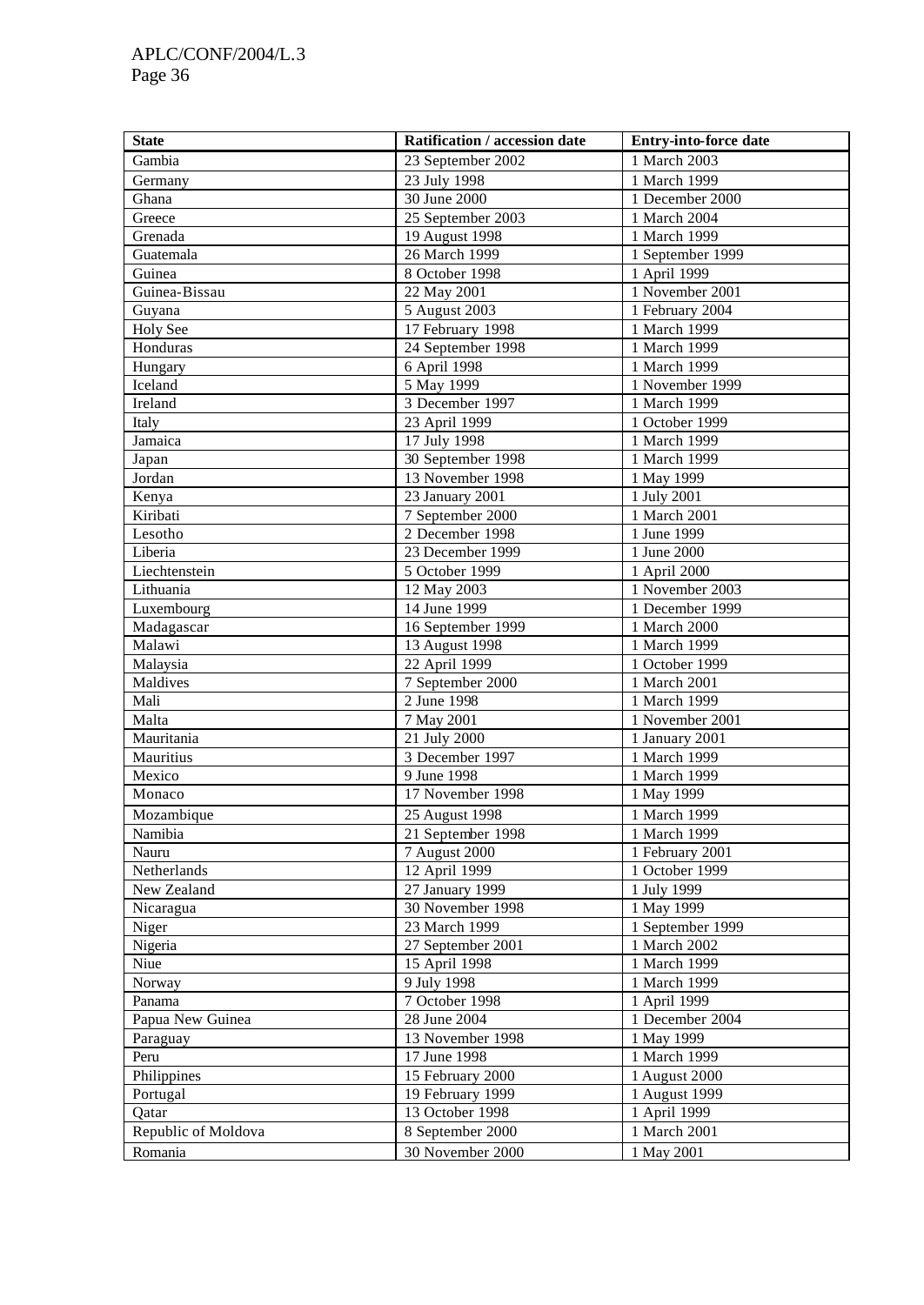| <b>State</b>                        | Ratification / accession date | <b>Entry-into-force date</b> |
|-------------------------------------|-------------------------------|------------------------------|
| Rwanda                              | 8 June 2000                   | 1 December 2000              |
| Saint Kitts and Nevis               | 2 December 1998               | 1 June 1999                  |
| Saint Lucia                         | 13 April 1999                 | 1 October 1999               |
| Saint Vincent and the Grenadines    | 1 August 2001                 | 1 February 2002              |
| Samoa                               | 23 July 1998                  | 1 March 1999                 |
| San Marino                          | 18 March 1998                 | 1 March 1999                 |
| Sao Tome and Principe               | 31 March 2003                 | 1 September 2003             |
| Senegal                             | 24 September 1998             | 1 March 1999                 |
| Serbia and Montenegro               | 18 September 2003             | 1 March 2004                 |
| Seychelles                          | 2 June 2000                   | 1 December 2000              |
| Sierra Leone                        | 25 April 2001                 | 1 October 2001               |
| Slovakia                            | 25 February 1999              | 1 August 1999                |
| Slovenia                            | 27 October 1998               | 1 April 1999                 |
| Solomon Islands                     | 26 January 1999               | 1 July 1999                  |
| South Africa                        | 26 June 1998                  | 1 March 1999                 |
| Spain                               | 19 January 1999               | 1 July 1999                  |
| Sudan                               | 13 October 2003               | 1 April 2004                 |
| Suriname                            | 23 May 2002                   | 1 November 2002              |
| Swaziland                           | 22 December 1998              | 1 June 1999                  |
| Sweden                              | 30 November 1998              | 1 May 1999                   |
| Switzerland                         | 24 March 1998                 | 1 March 1999                 |
| Tajikistan                          | 12 October 1999               | 1 April 2000                 |
| Thailand                            | 27 November 1998              | 1 May 1999                   |
| The former Yugoslav Republic of     | 9 September 1998              | 1 March 1999                 |
| Macedonia                           |                               |                              |
| <b>Timor Leste</b>                  | 7 May 2003                    | 1 November 2003              |
| Togo                                | 9 March 2000                  | 1 September 2000             |
| Trinidad and Tobago                 | 27 April 1998                 | 1 March 1999                 |
| Tunisia                             | 9 July 1999                   | 1 January 2000               |
| Turkey                              | 25 September 2003             | 1 March 2004                 |
| Turkmenistan                        | 19 January 1998               | 1 March 1999                 |
| Uganda                              | 25 February 1999              | 1 August 1999                |
| United Kingdom of Great Britain and | 31 July 1998                  | 1 March 1999                 |
| Northern Ireland                    |                               |                              |
| United Republic of Tanzania         | 13 November 2000              | 1 May 2001                   |
| Uruguay                             | 7 June 2001                   | 1 December 2001              |
| Venezuela                           | 14 April 1999                 | 1 October 1999               |
| Yemen                               | 1 September 1998              | 1 March 1999                 |
| Zambia                              | 23 February 2001              | 1 August 2001                |
| Zimb abwe                           | 18 June 1998                  | 1 March 1999                 |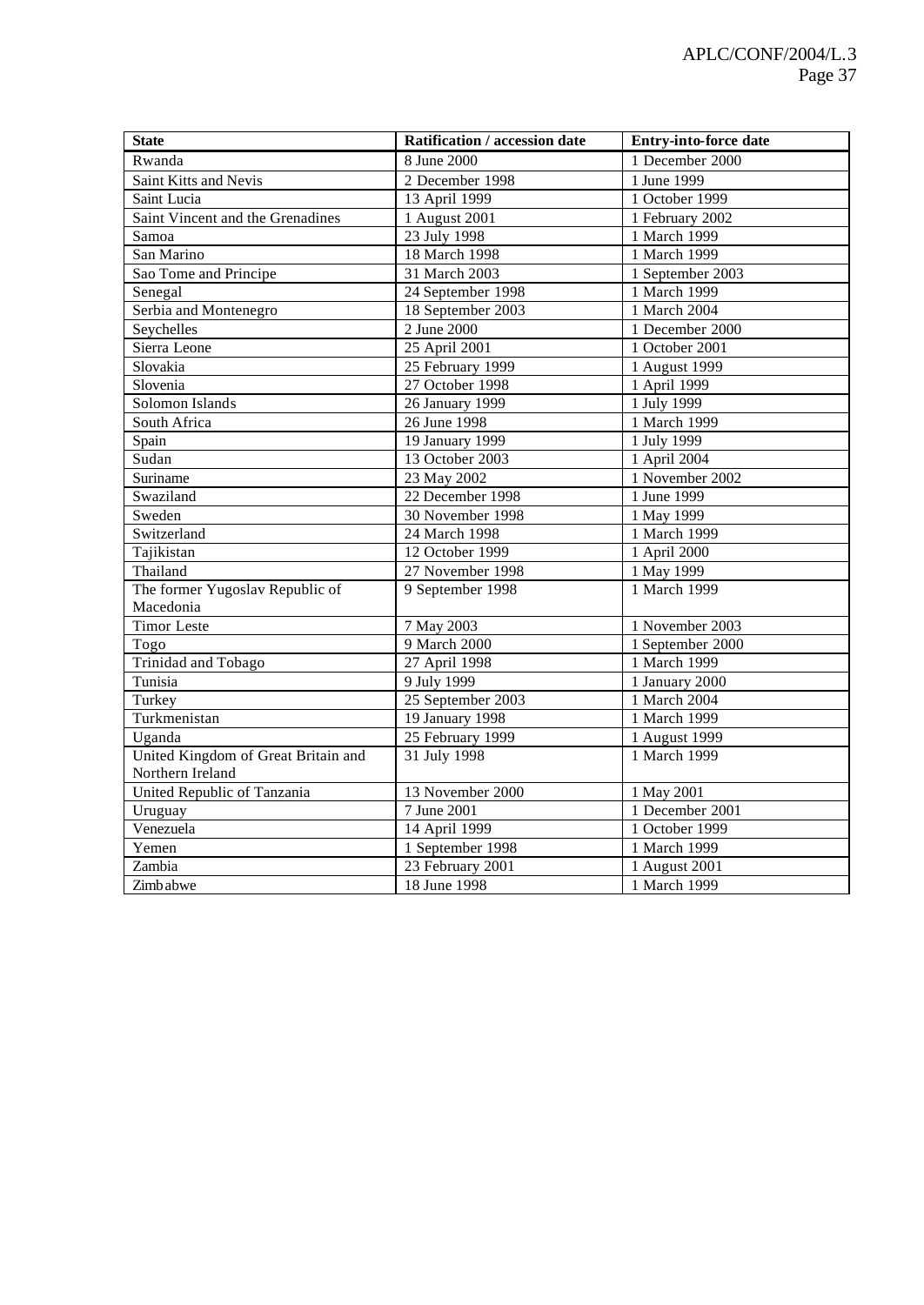#### Annex II **States that have not ratified or acceded to the Convention**

| Armenia                               | Marshall Islands        |
|---------------------------------------|-------------------------|
| Azerbaijan                            | Micronesia (Fede        |
| <b>Bahrain</b>                        | Mongolia                |
| <b>Bhutan</b>                         | Morocco                 |
| Brunei Darussalam*                    | Myanmar (Burma          |
| China                                 | Nepal                   |
| Cook Islands*                         | Oman                    |
| Cuba                                  | Pakistan                |
| Democratic Peoples' Republic of Korea | Palau                   |
| Egypt                                 | Poland*                 |
| Ethiopia*                             | Republic of Kore        |
| Finland                               | <b>Russian Federati</b> |
| Georgia                               | Saudi Arabia            |
| Haiti*                                | Singapore               |
| India                                 | Somalia                 |
| Indonesia*                            | Sri Lanka               |
| Iran                                  | Syrian Arab Rep         |
| Iraq                                  | Tonga                   |
| <b>Israel</b>                         | Tuvalu                  |
| Kazakhstan                            | Ukraine*                |
| Kuwait                                | <b>United Arab Emi</b>  |
| Kyrgyzstan                            | United States of .      |
| Lao People's Democratic Republic      | Uzbekistan              |
| Latvia                                | Vanuatu*                |
| Lebanon                               | Viet Nam                |
| Libyan Arab Jamahiriya                |                         |
|                                       |                         |

 $* =$  signatory State

(Federated States of) (Burma) of Korea deration )ia ab Republic b Emirates tes of America Uzbekistan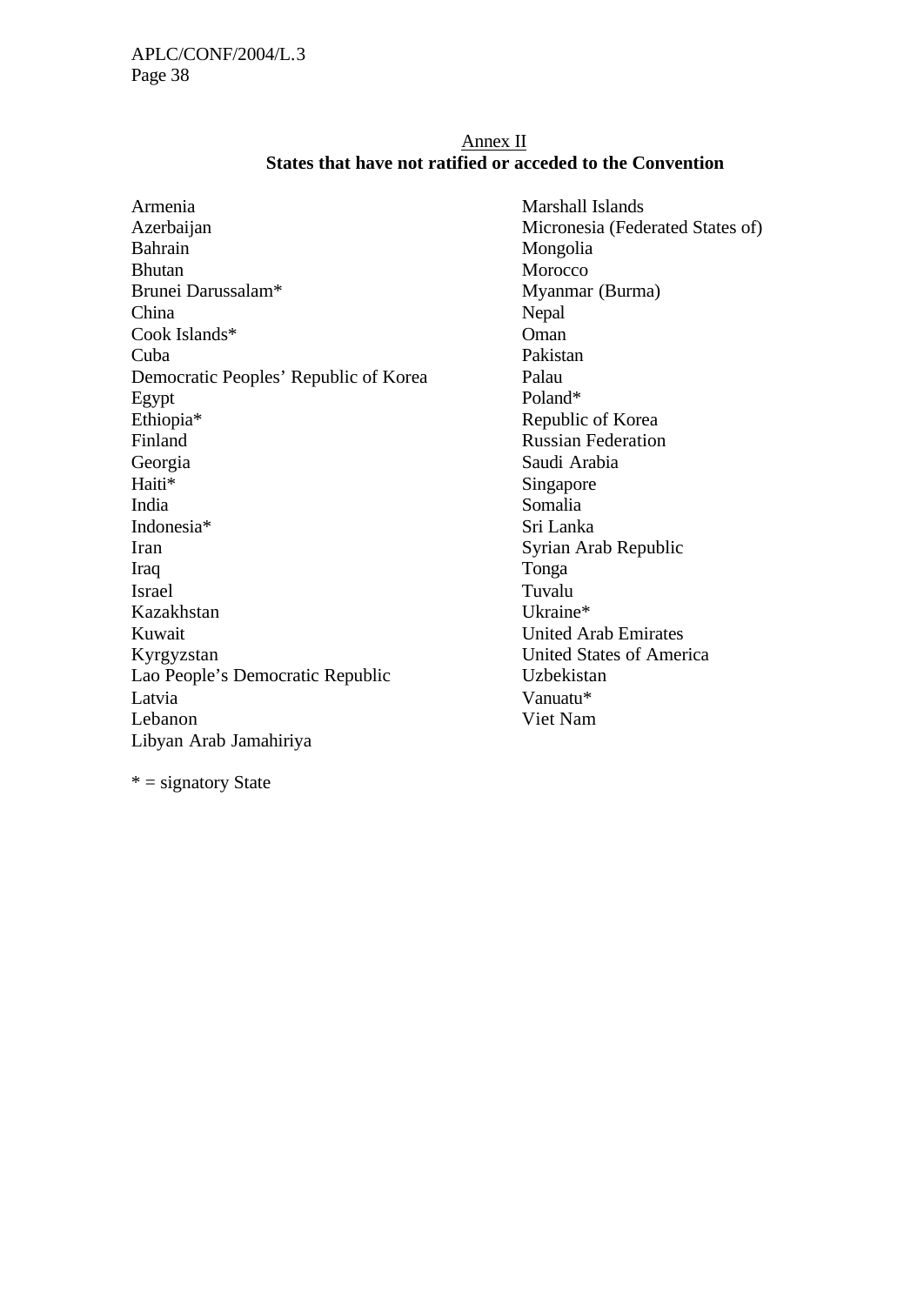## Annex III **Deadlines for States Parties to destroy or ensure the destruction of antipersonnel mines in mined areas under their jurisdiction or control in accordance with Article 5**

|                               | 2009<br>2010<br>2011<br>2012<br>2013<br>2014                                                                                                                   |     |
|-------------------------------|----------------------------------------------------------------------------------------------------------------------------------------------------------------|-----|
|                               | J F M A M J J A S ON D J F M A M J J A S ON D J F M A M J J A S ON D J F M A M J J A S ON D J F M A M<br>$F$ M A M J<br>лI<br>JASONDJ                          |     |
|                               | States Parties which in accordance with Article 7 have reported mined areas in accordance with Article 5                                                       |     |
| Afghanistan                   |                                                                                                                                                                |     |
| Albania                       |                                                                                                                                                                |     |
| Algeria                       |                                                                                                                                                                |     |
| Angola                        |                                                                                                                                                                |     |
|                               |                                                                                                                                                                |     |
| Argentina<br>Bosnia and Herz. | .                                                                                                                                                              |     |
| Cambodia                      |                                                                                                                                                                |     |
| Chad                          |                                                                                                                                                                |     |
| Chile                         |                                                                                                                                                                |     |
| Colombia                      |                                                                                                                                                                |     |
| Congo, Rep of the             |                                                                                                                                                                |     |
| Croatia                       | $\Box$                                                                                                                                                         |     |
| Cyprus                        |                                                                                                                                                                |     |
| D.R of the Congo              |                                                                                                                                                                |     |
| Denmark                       |                                                                                                                                                                |     |
| Ecuador                       |                                                                                                                                                                |     |
| Eritrea                       |                                                                                                                                                                |     |
| France                        | $\mathbf{L}$                                                                                                                                                   |     |
| Greece                        |                                                                                                                                                                |     |
| Guatemala                     |                                                                                                                                                                |     |
| Guinea Bissau                 |                                                                                                                                                                |     |
| Honduras                      |                                                                                                                                                                |     |
| Jordan                        |                                                                                                                                                                |     |
| Macedonia, FYR                |                                                                                                                                                                |     |
| Malawi                        |                                                                                                                                                                |     |
| Mauritania                    |                                                                                                                                                                |     |
| Mozambique                    |                                                                                                                                                                |     |
| Nicaragua                     |                                                                                                                                                                |     |
| Niger                         |                                                                                                                                                                |     |
| Peru                          |                                                                                                                                                                |     |
| Rwanda                        |                                                                                                                                                                |     |
| Senegal                       |                                                                                                                                                                |     |
| Suriname                      |                                                                                                                                                                |     |
| Swaziland                     |                                                                                                                                                                |     |
| Tajikistan                    |                                                                                                                                                                |     |
| Thailand                      |                                                                                                                                                                |     |
| Tunisia                       |                                                                                                                                                                |     |
| Uganda                        |                                                                                                                                                                |     |
| <b>United Kingdom</b>         |                                                                                                                                                                |     |
| Venezuela                     |                                                                                                                                                                |     |
| Yemen                         |                                                                                                                                                                |     |
| Zambia                        |                                                                                                                                                                |     |
| Zimbabwe                      |                                                                                                                                                                |     |
|                               | States Parties which have not yet provided a report in accordance with Article 7 but which have mined areas in accordance with Article 5                       |     |
| Burundi                       |                                                                                                                                                                |     |
| Serbia & Montenegro           |                                                                                                                                                                | - 1 |
| Sudan                         |                                                                                                                                                                |     |
| Turkey                        |                                                                                                                                                                |     |
|                               | States Parties which in accordance with Article 7 have reported mined areas in accordance with Article 5 and have indicated that they have cleared these areas |     |
| Costa Rica                    |                                                                                                                                                                |     |
| Djibouti                      |                                                                                                                                                                |     |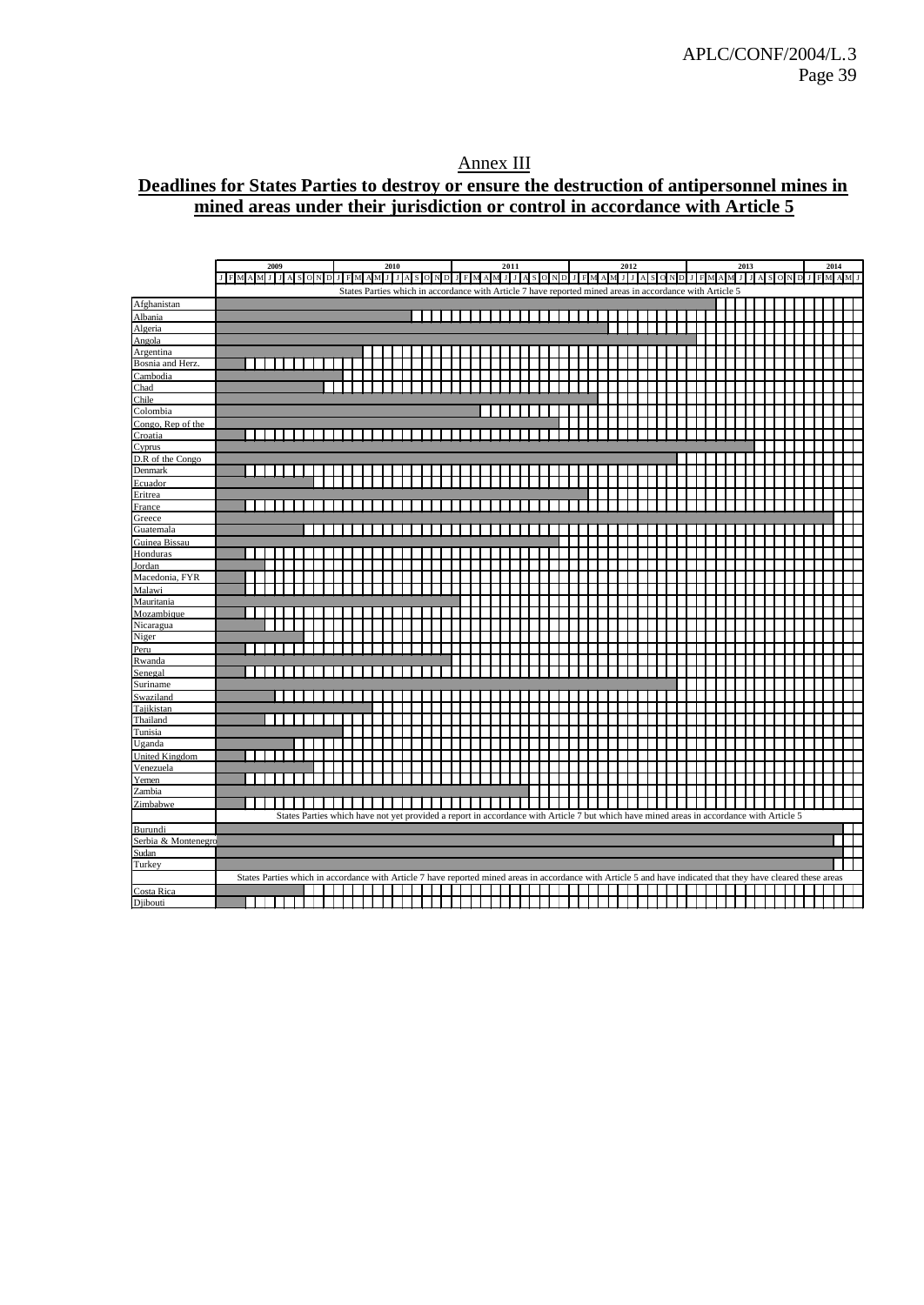## Annex IV **Summary of information provided by the States Parties on the fulfilment of Article 5 obligations**

[Information to be inserted in consultation with the State Party in question.]

|                        | Column A:               | <b>Column B:</b>            | Column C:            |
|------------------------|-------------------------|-----------------------------|----------------------|
|                        | Areas in which          | <b>Plans and programmes</b> | Progress in clearing |
|                        | antipersonnel mines are |                             | mined areas          |
|                        | known or are suspected  |                             |                      |
| Afghanistan            | to be emplaced          |                             |                      |
| Albania                |                         |                             |                      |
| Algeria                |                         |                             |                      |
| Angola                 |                         |                             |                      |
| Argentina              |                         |                             |                      |
| Bosnia and Herzegovina |                         |                             |                      |
| Burundi                |                         |                             |                      |
| Cambodia               |                         |                             |                      |
| Chad                   |                         |                             |                      |
| Chile                  |                         |                             |                      |
| Colombia               |                         |                             |                      |
| Congo                  |                         |                             |                      |
| Costa Rica             |                         |                             |                      |
| Croatia                |                         |                             |                      |
| Cyprus                 |                         |                             |                      |
| Democratic Republic of |                         |                             |                      |
| the Congo              |                         |                             |                      |
| Denmark                |                         |                             |                      |
| Djibouti               |                         |                             |                      |
| Ecuador                |                         |                             |                      |
| Eritrea                |                         |                             |                      |
| France                 |                         |                             |                      |
| Guatemala              |                         |                             |                      |
| Guinea Bissau          |                         |                             |                      |
| Honduras               |                         |                             |                      |
| Jordan                 |                         |                             |                      |
| Malawi                 |                         |                             |                      |
| Mauritania             |                         |                             |                      |
| Mozambique             |                         |                             |                      |
| Nicaragua              |                         |                             |                      |
| Niger                  |                         |                             |                      |
| Peru                   |                         |                             |                      |
| Rwanda                 |                         |                             |                      |
| Senegal                |                         |                             |                      |
| Serbia and Montenegro  |                         |                             |                      |
| Sudan                  |                         |                             |                      |
| Suriname               |                         |                             |                      |
| Swaziland              |                         |                             |                      |
| Tajikistan             |                         |                             |                      |
| Thailand               |                         |                             |                      |
| The former Yugoslav    |                         |                             |                      |
| Republic of Macedonia  |                         |                             |                      |
| Tunisia                |                         |                             |                      |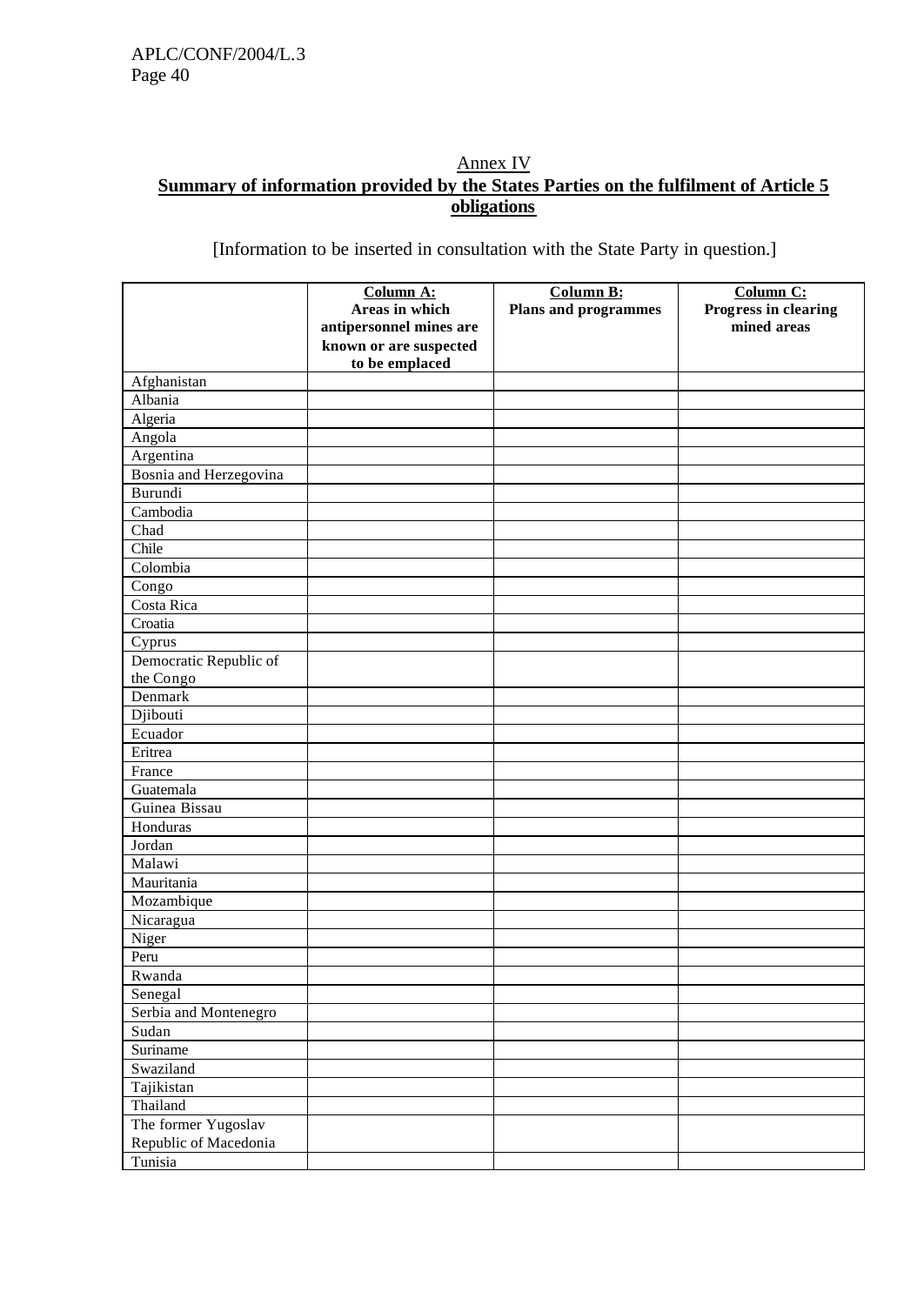| Turkey                      |  |  |
|-----------------------------|--|--|
| Uganda                      |  |  |
| United Kingdom of Great     |  |  |
| <b>Britain and Northern</b> |  |  |
| Ireland                     |  |  |
| Venezuela                   |  |  |
| Yemen                       |  |  |
| Zambia                      |  |  |
| Zimbabwe                    |  |  |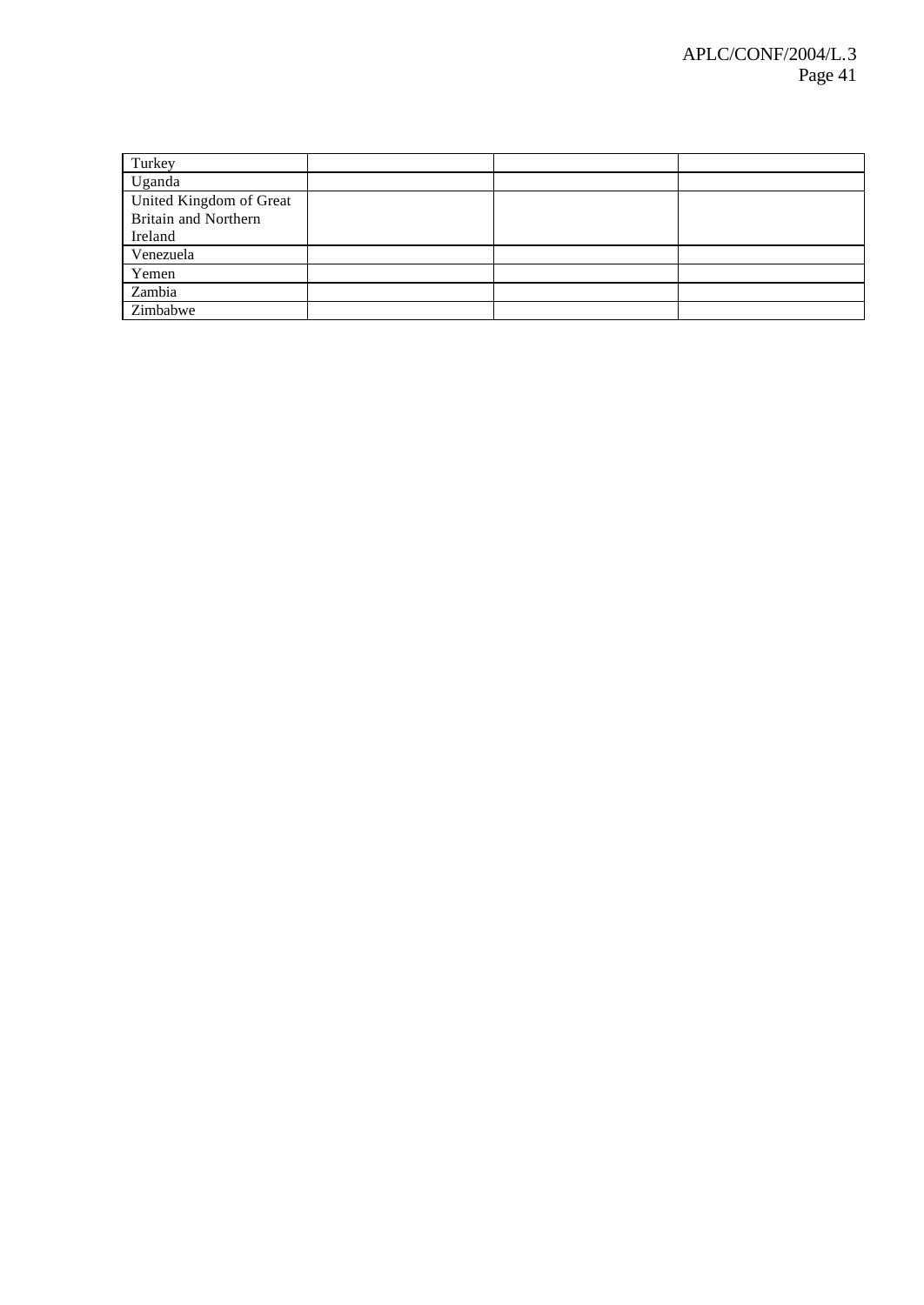# Annex V **Annual landmine casualty rates<sup>1</sup>**

## [INFORMATION ON ADDITIONAL STATES PARTIES AND CORRECTED INFORMATION ON THOSE LISTED TO BE INSERTED IS IT IS OBTAINED]

|                        | 1996    | 1997    | 1998    | 1999    | 2000     | 2001    | 2002     | 2003     |
|------------------------|---------|---------|---------|---------|----------|---------|----------|----------|
| Afghanistan            | no data | no data | no data | no data | no data  | no data | $1,800*$ | $0.200*$ |
| Albania                | no data | no data | no data | 191     | 35       |         |          |          |
| Bosnia and Herzegovina | 632     | 290     | 149     | 95      | 100      | 87      | 72       | 54       |
| Cambodia               | 4,301   | 2.293   | 2.148   | 1,155   | 862      | 828     | 833      | 745      |
| Croatia                | 142     | 140     | 91      | 62      | 20       | 30      | 26       | $2**$    |
| Mozambique             | no data | no data | 133     | 60      | 25       | 80      | 47       | 12       |
| Nicaragua              | 13      | 18      | 27      |         | $\Omega$ | 17      | Q        |          |

Notes:

\* Estimate

\*\* From January to May 2003.

l

 $<sup>1</sup>$  May include UXO casualties as well.</sup>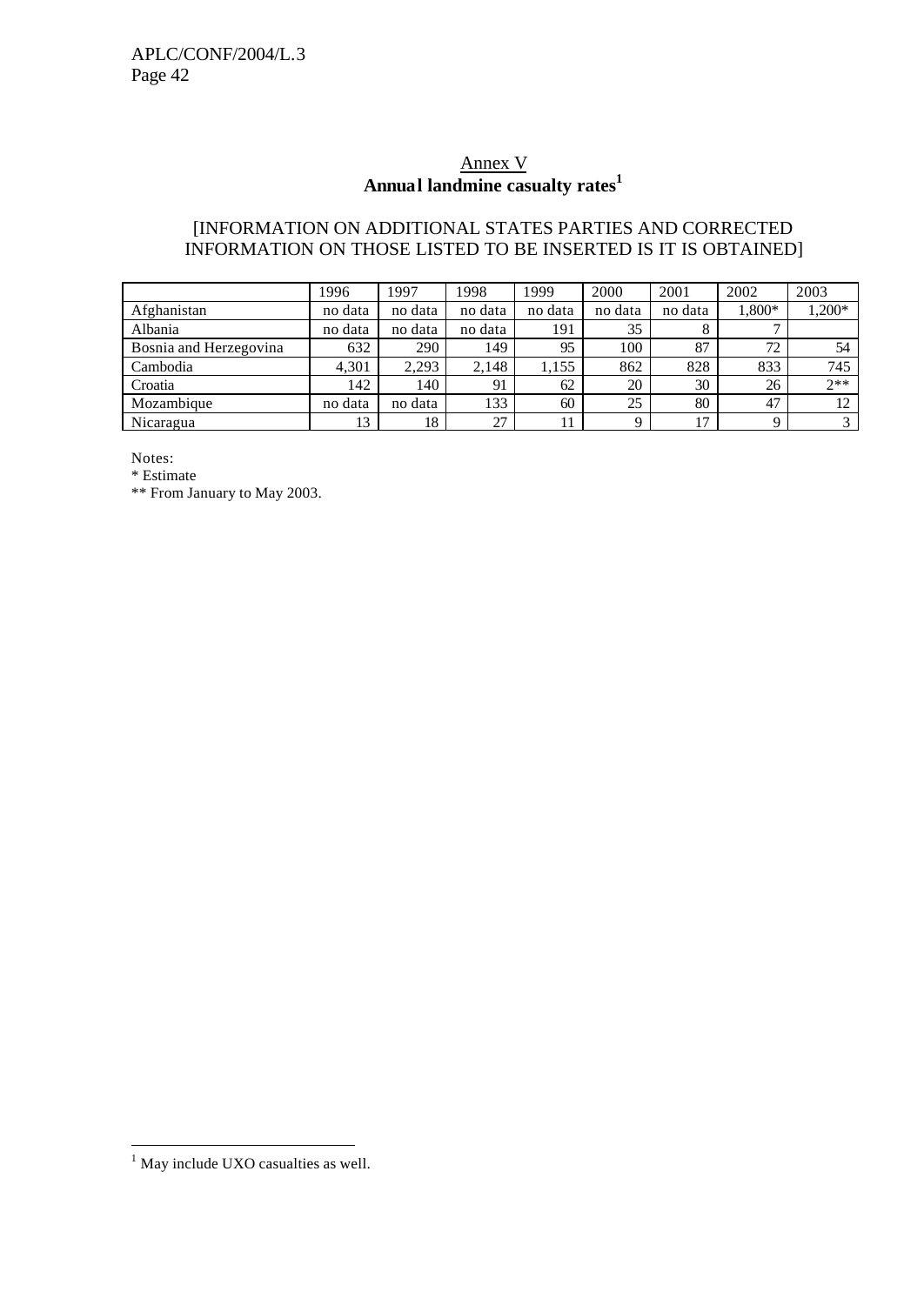# Annex VI

## **Problems faced by States Parties in which there are significant number of landmine victims, their plans to address these problems and their priorities for assistance**

[Information to be inserted in consultation with the State Party in question.]

|                        | Problems, plans and priorities for assistance |
|------------------------|-----------------------------------------------|
| Afghanistan            |                                               |
| Albania                |                                               |
| Angola                 |                                               |
| Bosnia and Herzegovina |                                               |
| Burundi                |                                               |
| Cambodia               |                                               |
| Chad                   |                                               |
| Colombia               |                                               |
| Croatia                |                                               |
| Dem. Rep of the Congo  |                                               |
| El Salvador            |                                               |
| Eritrea                |                                               |
| Guinea-Bissau          |                                               |
| Mozambique             |                                               |
| Nicaragua              |                                               |
| Senegal                |                                               |
| Serbia and Montenegro  |                                               |
| Sudan                  |                                               |
| Tajikistan             |                                               |
| Thailand               |                                               |
| Uganda                 |                                               |
| Yemen                  |                                               |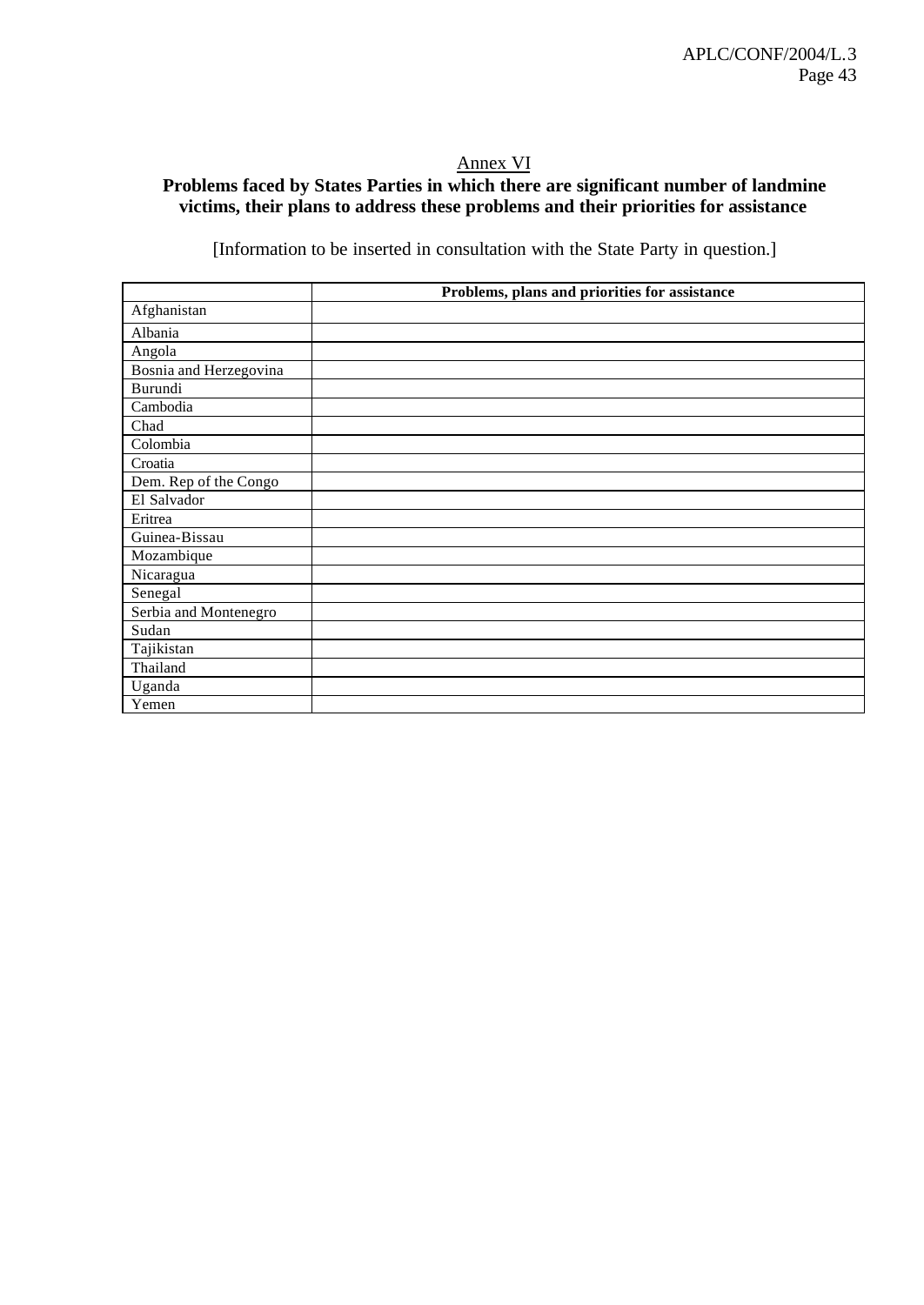#### Annex VII **Antipersonnel mine reported retained by the States Parties for reasons permitted under Article 3 of the Convention**

[number of mines to be inserted based on Article 7 reports]

|               | 1999 | 2000 | 2001 | 2002 | 2003 | 2004 |
|---------------|------|------|------|------|------|------|
| State Party A |      |      |      |      |      |      |
|               |      |      |      |      |      |      |
|               |      |      |      |      |      |      |
| State Party Z |      |      |      |      |      |      |